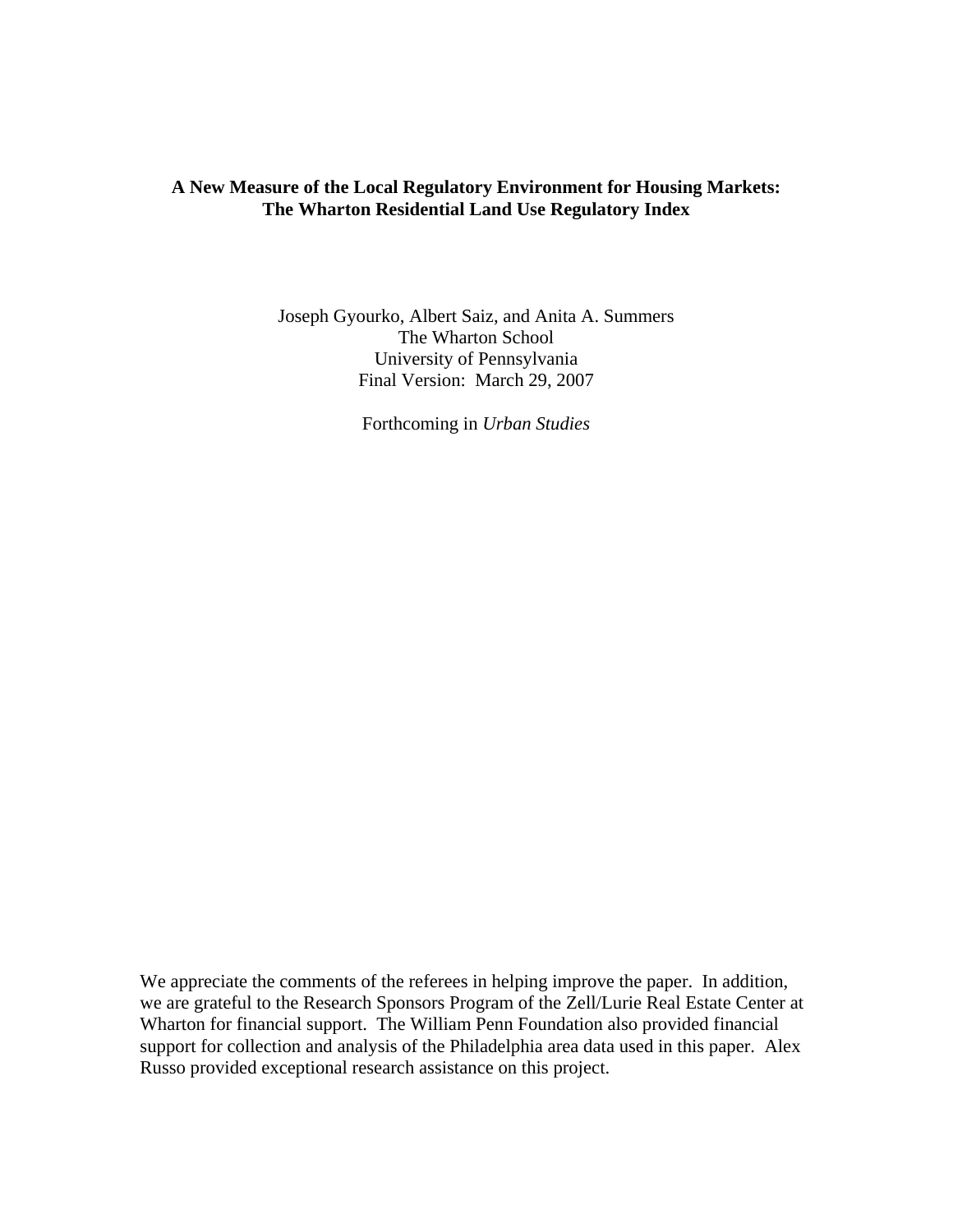### **I. Introduction**

 $\overline{a}$ 

Land use regulations in the United States are widespread, largely under local control, and may be a major factor accounting for why housing appears to be in inelastic supply in many of our larger coastal markets. Understanding this inelasticity is a subject in urgent need of research because of its potentially large effects both on house prices and the amount of building activity. Unfortunately, we have relatively little direct knowledge of the nature of local regulatory environments pertaining to land use or housing. Naturally, this means we do not fully understand how the regulatory environment might constrain the quantity of housing built or affect prices in the market.<sup>1</sup>

To help remedy these shortcomings, we conducted a nationwide survey of local land use control environments. Local regulation can affect building in myriad ways. The most transparent way is to prohibit a project. However, regulation also can affect costs by delay, design restriction, or the ease with which court suits can be used to challenge development rights, all without formally banning construction. The proliferation of barriers and hurdles to development has made the local regulatory environment so complex that it is now virtually impossible to describe or map in its entirely.<sup>2</sup>

<sup>&</sup>lt;sup>1</sup> There is a growing literature in the area. Fischel (1985) initially outlined many of the major conceptual issues, and Quigley (2006) provides a valuable update on recent developments. Empirical studies into the links between the stringency of the local regulatory environment and house prices or new construction include Noam (1983), Katz & Rosen (1987), Pollakowski & Wachter (2000), Malpezzi (1996), Levine (1996), Mayer & Somerville (2000), Glaeser & Gyourko (2003), Quigley & Raphael (2004a,b), Glaeser, Gyourko & Saks (2005a,b), Quigley & Rosenthal (2005), Glaeser, Scheutz & Ward (2006), Saks (2006), and Ihlanfeldt (forthcoming).

 $2^2$  Glaeser, Scheutz, and Ward (2006) come closest to doing so. For a subset of the Boston metropolitan area, they conducted a detailed analysis of local zoning codes, permitting precise calculations of potential housing supply across communities. However, the enormity of that effort prevents it from being replicated in other markets by a single research team.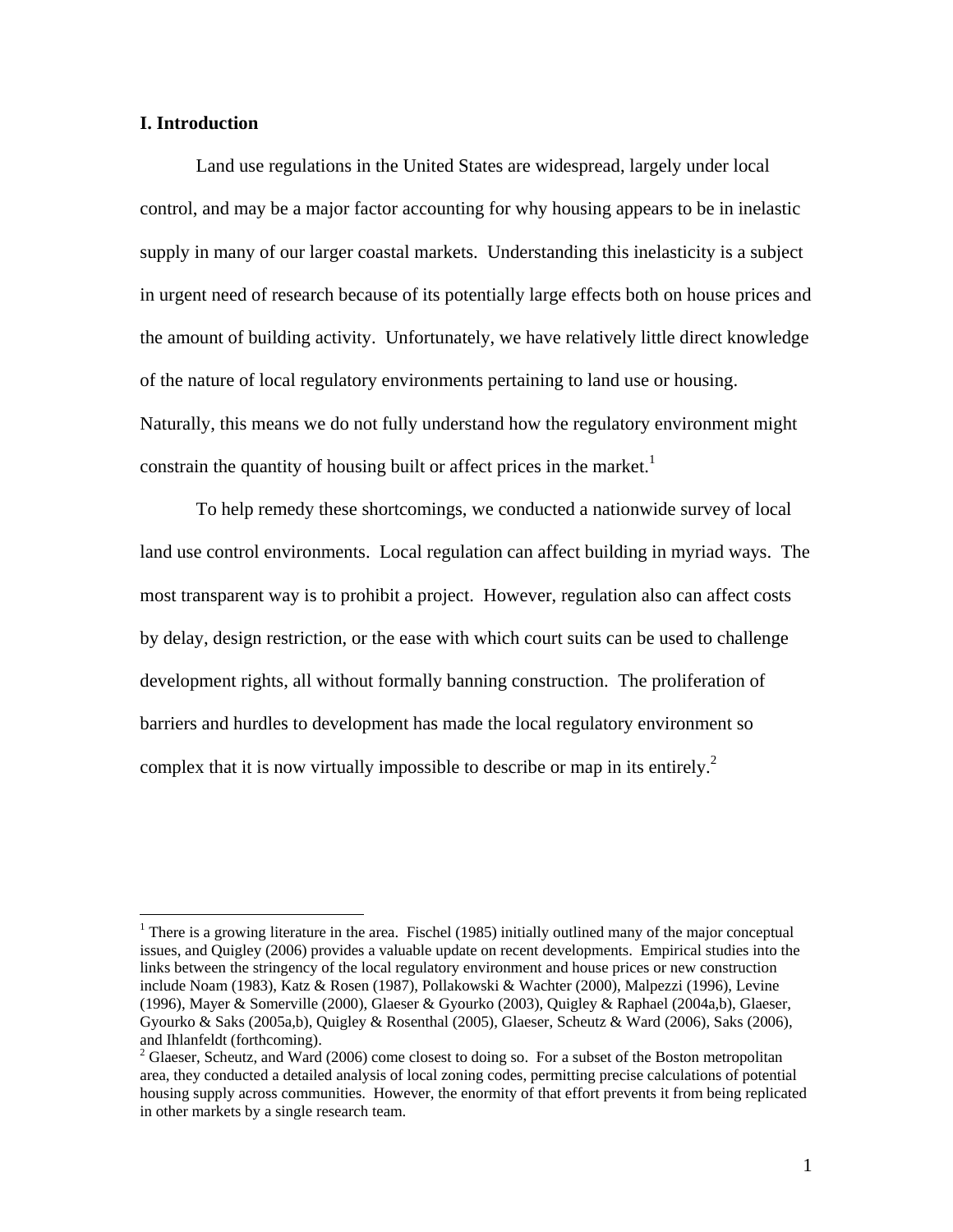Consequently, we decided to ask a series of questions that focused on processes and outcomes, not the specifics of constraints, in our survey.

The questions asked can be divided into three categories. The first set elicited information on the general characteristics of the regulatory process. These questions dealt with who is involved in the process (e.g., states, localities, councils, legislatures, courts, etc.) and who has to approve or can veto zoning or rezoning requests. We also asked for an evaluation of the importance of various factors in influencing the regulatory process in each community. Our second set of questions pertained to the rules of local residential land use regulation. These included queries as to whether the community had any binding limits on new constructions, as well as information on the presence of minimum lot size requirements, affordable housing requirements, open space dedications, and requirements to pay for infrastructure. Our third and final set of questions asked about outcomes of the regulatory process: What happened to the cost of lot development over the past decade? How did the review time for a standard project change? If the review time increased, by how much?

The information from our national survey was supplemented by two specialized sources of data: (a) a state-level analysis of the legal, legislative, and executive actions regarding land use policies, with each state rated on a common scale in terms of its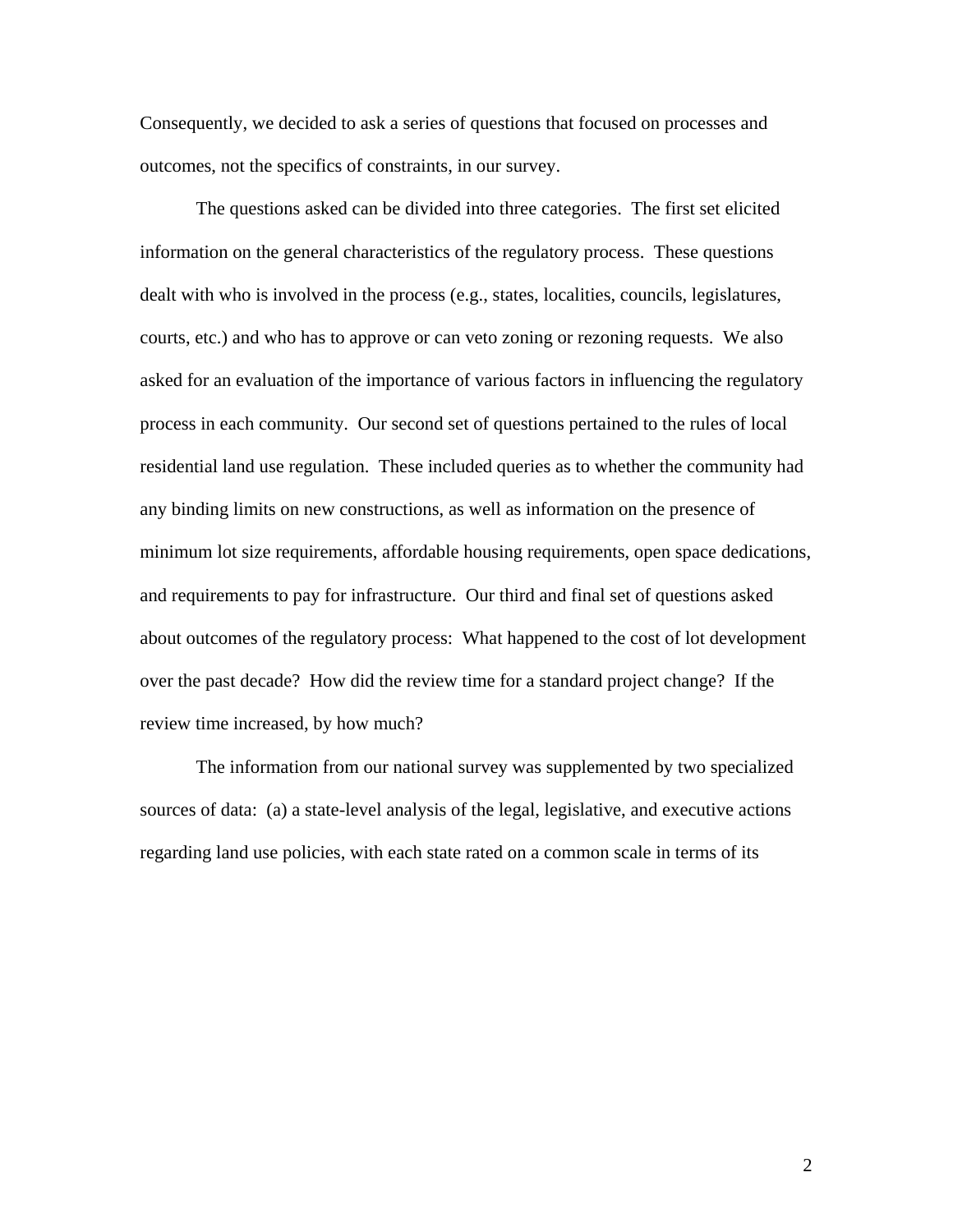activity (Foster  $\&$  Summers (2005)); and (b) the development of measures of community pressure using information on environmental and open space-related ballot initiatives.

The data were then used to create a summary measure of the stringency of the local regulatory environment in each community—more formally, the Wharton Residential Land Use Regulation Index (WRLURI, hereafter). This aggregate measure is comprised of eleven subindexes that summarize information on the different aspects of the regulatory environment. Nine pertain to local characteristics, while two reflect state court and state legislative/executive branch behavior. Each index is designed so that a low value indicates a less restrictive or more *laissez faire* approach to regulating the local housing market. Factor analysis is used to create the aggregate index, which then is standardized so that the sample mean is zero and the standard deviation equals one.

Ours is the most recent surey, but it is not the first. Previous efforts along this line include Linneman, Summers, Brooks and Buist (1990) and Glickfield and Levine (1992). More recently, Pendall, Puentes and Martin (2006) also surveyed a cross section of communities. We were unaware of their effort while conducting our survey, so it is not surprising that there are many differences and some similarities between their work and ours. At this stage in the literature on differences in supply inelasticity across housing markets, we do not think it is possible to tell *a priori* whether one survey conclusively is better than another. Our knowledge base is so limited at this point in time that we strongly suspect more data is better.

While one immediate goal of our work is to provide a current ranking of communities in terms of the stringency of land use regulatory environments, another important mission is to provide the research community with the underlying data that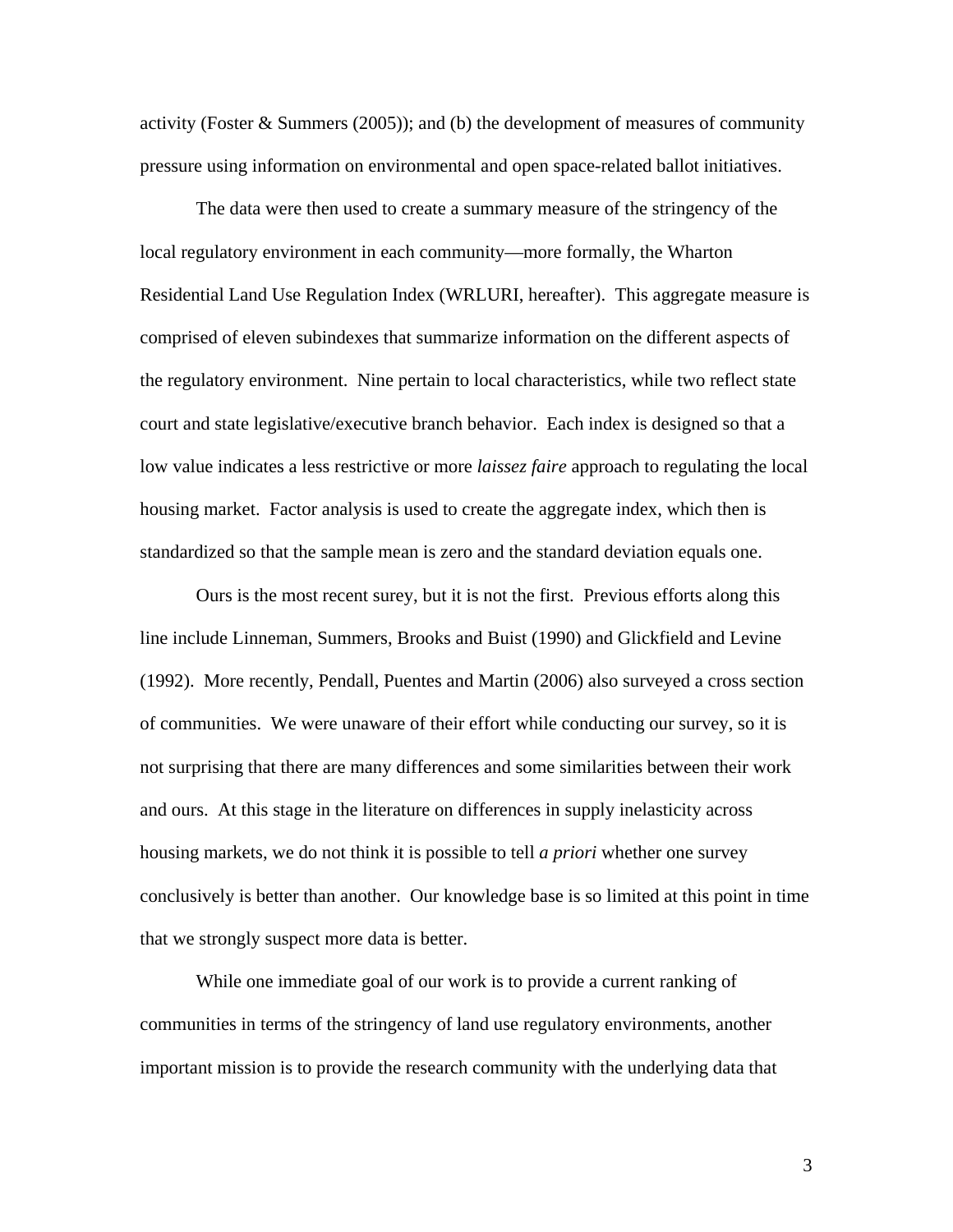comprise our measure of regulation so that it can be used in analyses of supply inelasticity or in studies of the impacts of regulation on house prices and construction intensity.<sup>4</sup>

 A number of noteworthy patterns are evident in the data. Not surprisingly, communities in metropolitan areas tend to be more highly regulated than are those outside of metropolitan areas. A comparison of the most highly-regulated communities from the top quartile of index values with the most lightly-regulated communities with WRLURI values from the bottom quartile of the distribution finds much more intensely involved local and state pressure groups in the more highly-regulated places. There also is a big difference in the nature of density restrictions as reflected in minimum lot size requirements across these two groups. For example, there is a better than 50% chance that the most highly-regulated communities have a one acre minimum lot size rule for at least one of their neighborhoods. However, there is less than a 1-in-20 chance that such a rule exists in the most lightly regulated places. There also are large differences in the fraction of communities that have open space requirements and formal exactions policies. They are nearly omnipresent among the more highly-regulated communities. Finally, the average delay time between application and approval for a standard project is three times longer in the most highly-regulated places versus the least-regulated places.

<sup>&</sup>lt;sup>4</sup> We suspect those studies will find that certain features of the data are better than others in explaining outcomes across housing markets. That is why we believe it is important to generate different types of data so that researchers can then determine which are more valuable in answering different types of questions. A longer-run goal probably should be to merge survey efforts into a single, well-designed questionnaire that would be institutionalized and conducted at regular intervals. However, it is premature to follow that path for the reasons discussed just above. For example, one important difference between our survey and Pendall, Puentes, and Martin (2006) is that we included questions on approval delays for hypothetical projects. As we document below, our index loads heavily on this information and believe it is an important local trait. However, it is for future research to determine conclusively whether this attribute is critical in defining the local regulatory environment and whether it can account for patterns in price differences and construction activity across places. To facilitate that research, the full set of responses to the Wharton Survey on Residential Land-Use Regulation may be downloaded in Stata format at the following URL: http://real.wharton.upenn.edu/~gyourko/.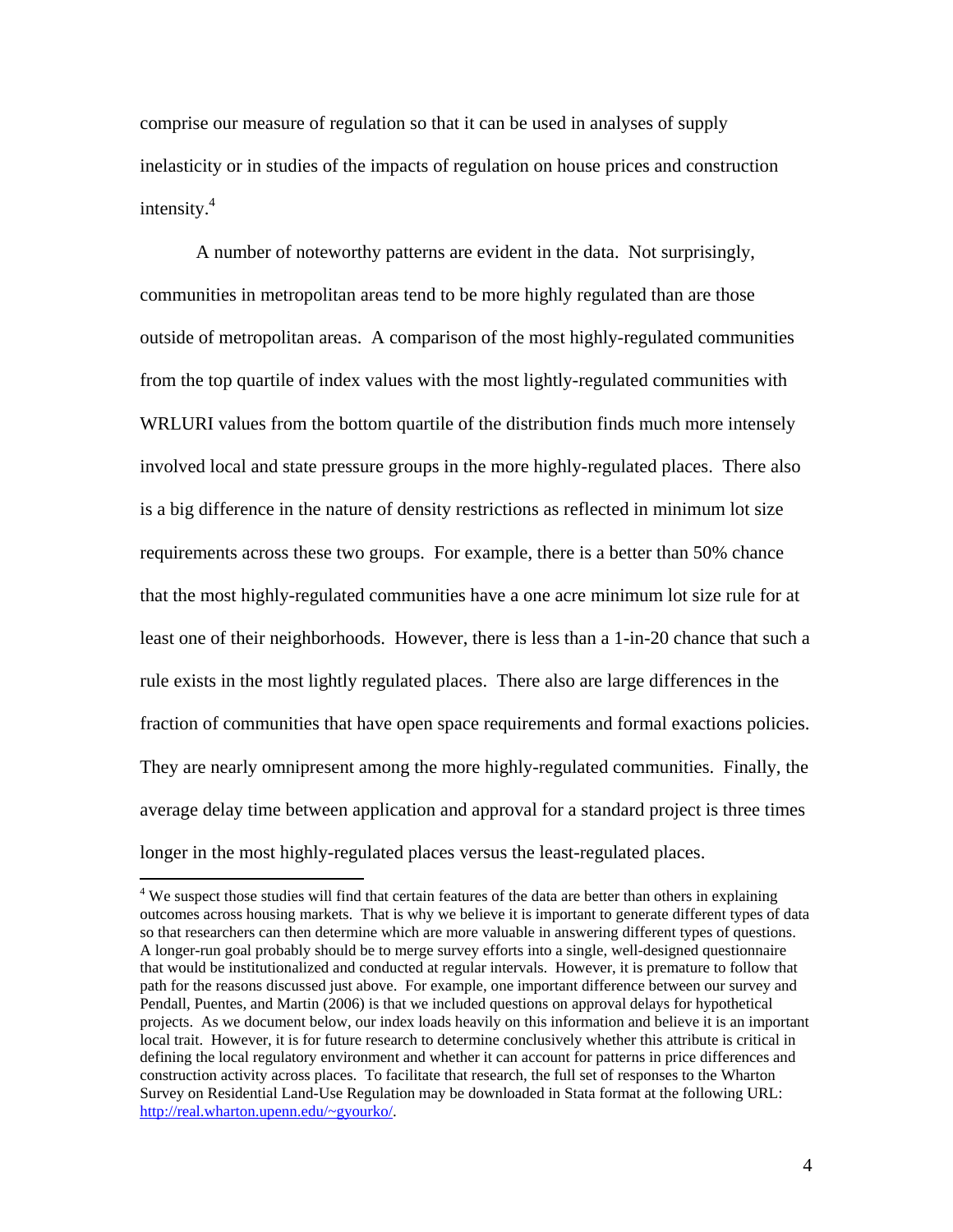Statistically speaking, there is a strong positive correlation across the component indexes that make up the aggregate WRLURI. Practically, this implies that if the community is rated as highly regulated on one of the dimensions by which we measure regulatory stringency, it is very likely to be highly regulated along the other dimensions, too. Thus, there is little evidence of targeted regulation at the local level. The data are more consistent with communities deciding on the degree of regulation they want and then imposing that desire across the board.

 Another important stylized fact is that community wealth is strongly positively correlated with the degree of local land use regulation. The higher the median family income, median house value, or the share of adults with college degrees, the greater is the community's WRLURI value. There also is a weakly negative correlation of our regulatory index with population density. That the densest communities tend not to be the most highly regulated does not imply that the motivation for strict land use controls never is a fundamental scarcity arising from places 'running out of land'. However, the fact that many very low density towns have some of the most strictly regulated environments suggests that land scarcity is not primary motivation in many cases. The strong correlation with community wealth proxies suggests researchers and policy makers should seriously consider exclusionary desires as a motivation in many instances.

 There is much heterogeneity in land use regulatory environments across geographic regions, too. While Hawaii is the most heavily regulated state in our sample, that is exclusively a Honolulu effect. Among states with relatively large numbers of communities in our sample, the Northeast dominates the most highly regulated slots, with Massachusetts, Rhode Island, and New Hampshire having WRLURI values that are about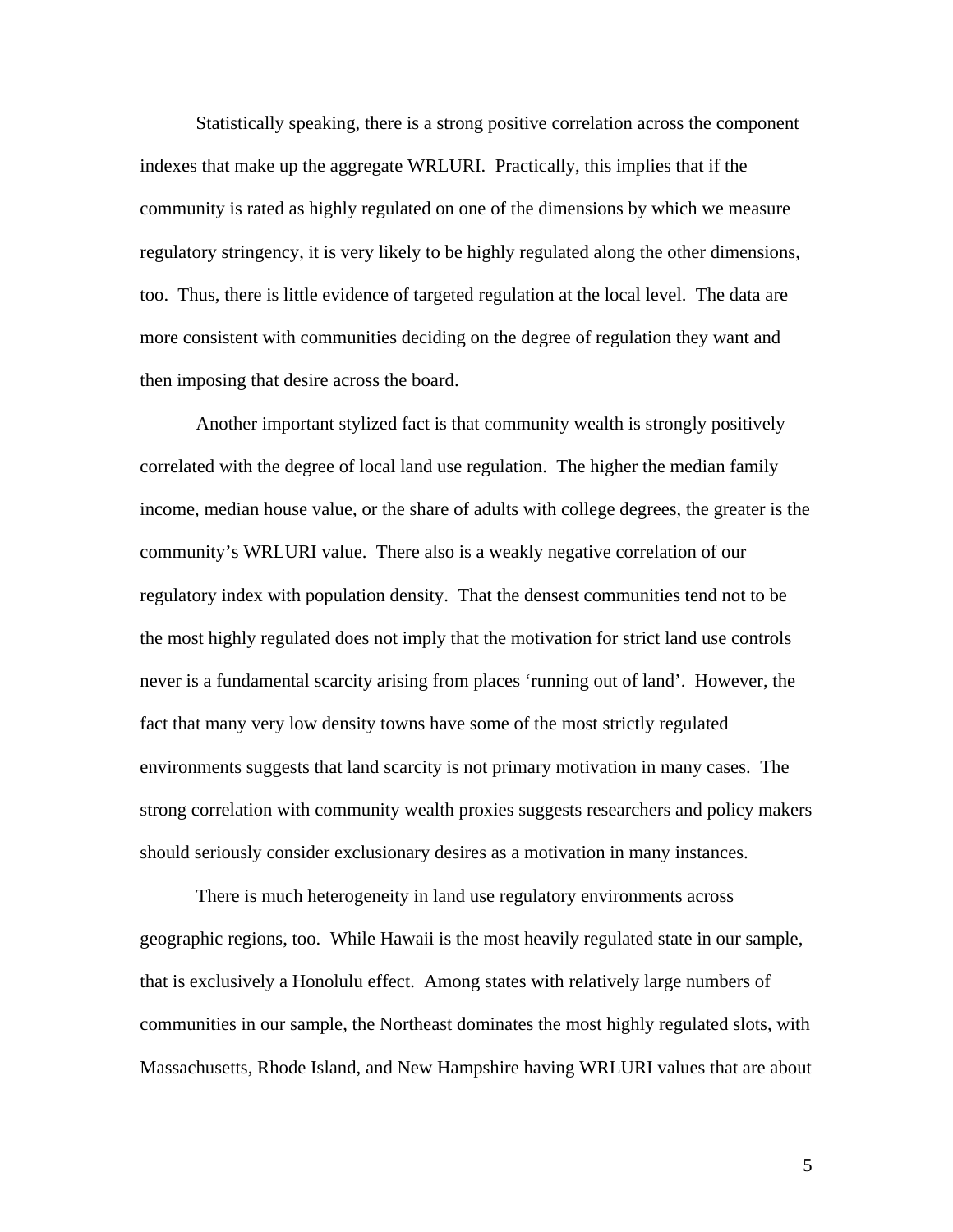1.5 standard deviations above the national average. The communities in the mid-Atlantic states of New Jersey and Maryland are the next most heavily regulated on average according to our overall index measure, with Washington state, Maine, California, and Arizona rounding out the top ten. The bottom ten states with the least regulated communities on average are all from the south or Midwest (plus Alaska).

 At the metropolitan area-level, the two New England areas of Providence and Boston are the only ones with WRLURI values at least 1.5 standard deviations above the national mean. Four other metropolitan areas--Monmouth-Ocean in suburban New Jersey, Philadelphia, San Francisco, and Seattle--each have communities that average one standard deviation about the sample mean. Once again, the least-regulated metropolitan areas are in the Midwest and the south. Chicago and Atlanta are typical of markets right near the national average in terms of land use control regulatory environments.

We recognize that people with different political views or economic interests can differ in their opinions about whether a given local regulatory climate is unduly burdensome or lenient. We leave that debate to others, as our purpose here is to provide a new measure of the land use regulatory environment and to document how it varies across places. We hope this spurs future work that analyzes whether prices or quantities in housing markets are materially influenced by the local land use regulatory regime. In turn, those results should serve as the foundation for a broader welfare analysis that can help guide policy recommendations regarding the efficiency of these regulations.

The plan of the paper is as follows. In section 2 we describe the sampling process and the survey instrument. Section 3 describes in detail the process of the creation of the subindexes. In section 4, we describe the aggregate Wharton index and provide summary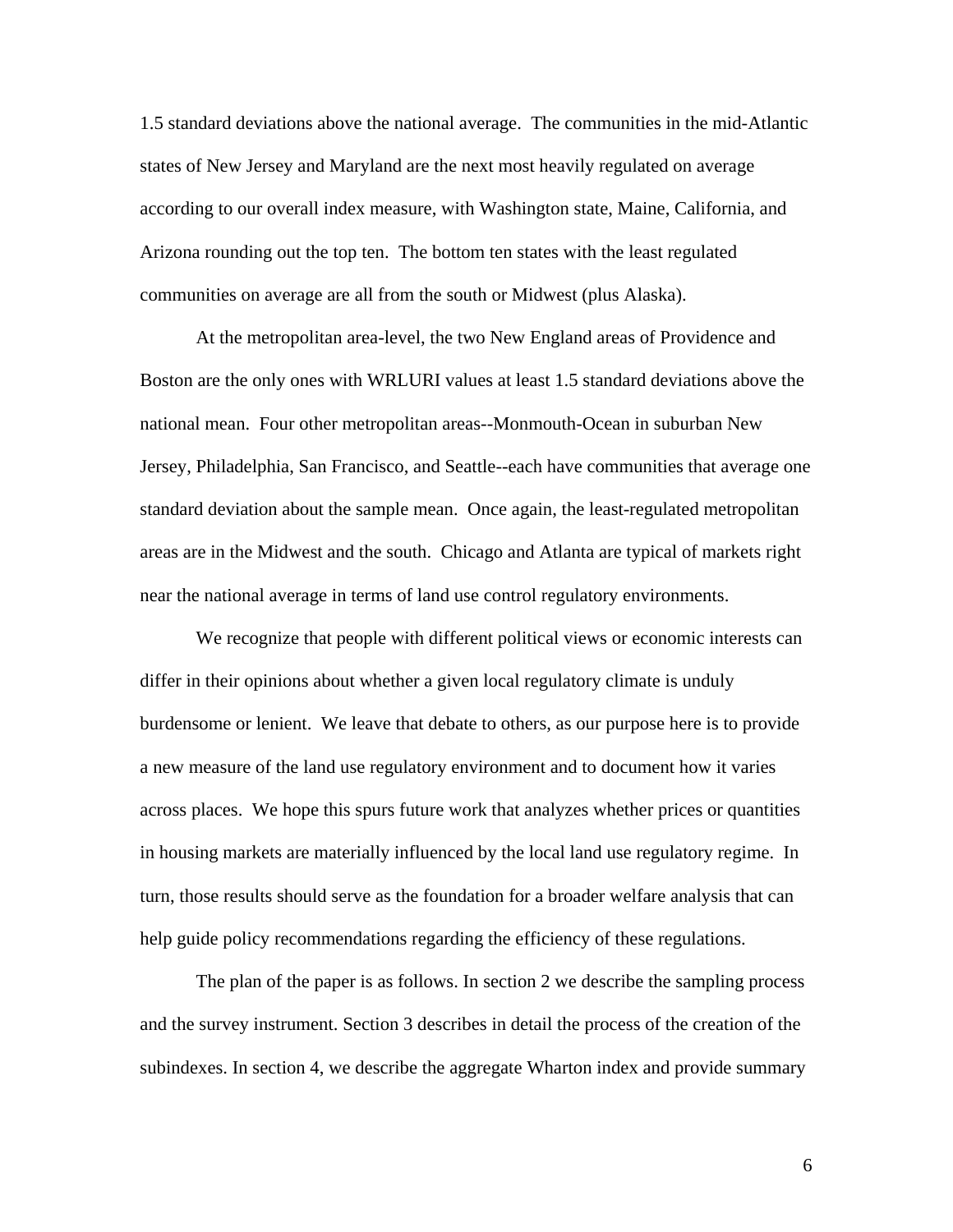statistics for the index and its components for the full sample and various subsets of communities. Section 5 then reports on how regulatory strictness varies spatially across states and metropolitan areas. There is a brief summary and statement of general conclusions.

### **II. The Wharton Survey on Residential Land Use Regulation**

Fifteen specific questions were asked in the survey, with a complete copy of the survey provided in Appendix 1. Summary statistics and analysis of the responses to the individual questions can be found in Gyourko  $\&$  Summers (2006a). We use them to create a series of subindexes that summarize different aspects of the diverse landscape characterizing the local regulatory environment. Before getting to those component indexes, we turn first to the sampling procedure and identification of sample selection bias in the response to our questionnaire.

The survey instrument was mailed out to 6,896 municipalities across the country. The mailing list was obtained from the International City Managers Association (ICMA) and, for a detailed survey of the Philadelphia metropolitan statistical area (MSA), from the Delaware Valley Regional Planning Commission. The survey was mailed to the Planning Director, where there was such an office. Where none existed, the survey was sent to the Chief Administrative Officer of the municipality.

The overall response rate was 38%, with 2,649 surveys returned, representing 60% of the population surveyed. Table 1 reports the response rates by size of locality. The response rate is highest in larger cities, but there are large samples available for all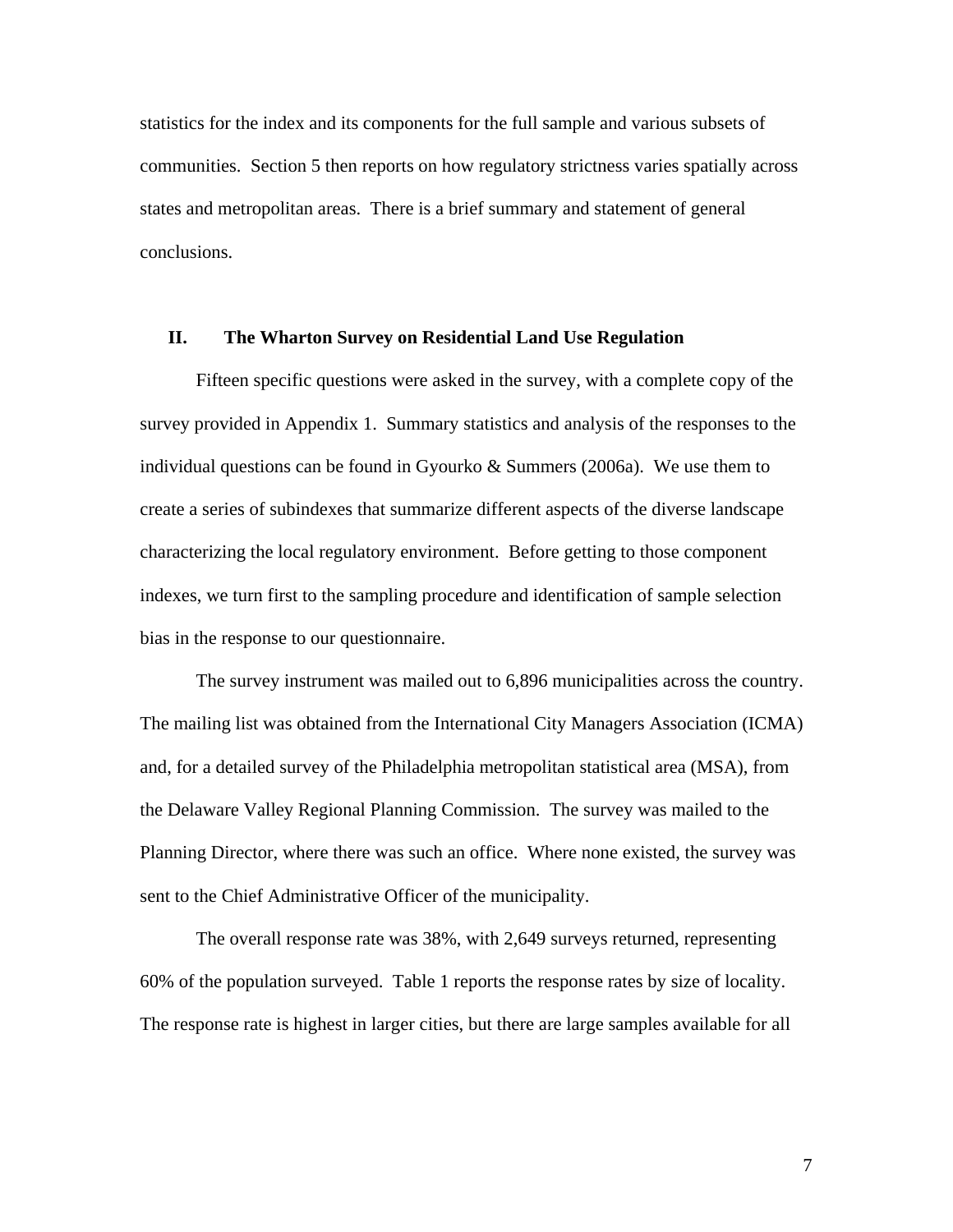but the smallest communities with less than  $2,500$  residents.<sup>5</sup> While communities with at least 2,500 residents are well-represented in the sample, it still is the case that the typical city in our sample is not the average city in the country.

One reason is that not all localities belong to ICMA, as indicated by the very small number of places with populations below 2,500 in their data file (see column two of the first row in Table 1). Another reason is that the decision to answer the survey was not random. In a truly random sample of (say) K municipalities out of a universe of N, each city would have a K/N probability of making it to the final sample. In that case, all the observations should be weighted identically. In practice, it is likely that certain types of communities have different response rates to our survey. Consequently, logit models of the probability of selection into the survey were estimated to identify the magnitude of the sample selection coefficients.

To begin this process, we constructed a master file of all U.S. localities from Census-designated place definition files and then created a sample selection dummy variable. A value of one was assigned to each municipality that also was in our ICMAbased sample, with all other localities being assigned a value of zero for this variable. A logit specification regressing the sample selection dummy on a variety of community traits was then estimated, with the results being used to construct sampling weights for use in statistical analyses.

Table 2 reports the results of those estimations for two samples of communities: (a) for all Census-designated places within the United States; and (b) for all such places within metropolitan areas as defined by the Census. Separate results are provided because we suspect that many researchers are more interested in residential land

 $\overline{a}$ 

 $<sup>5</sup>$  Surveys were also mailed to 3,003 counties, 32% of whom responded. Those data are not used here.</sup>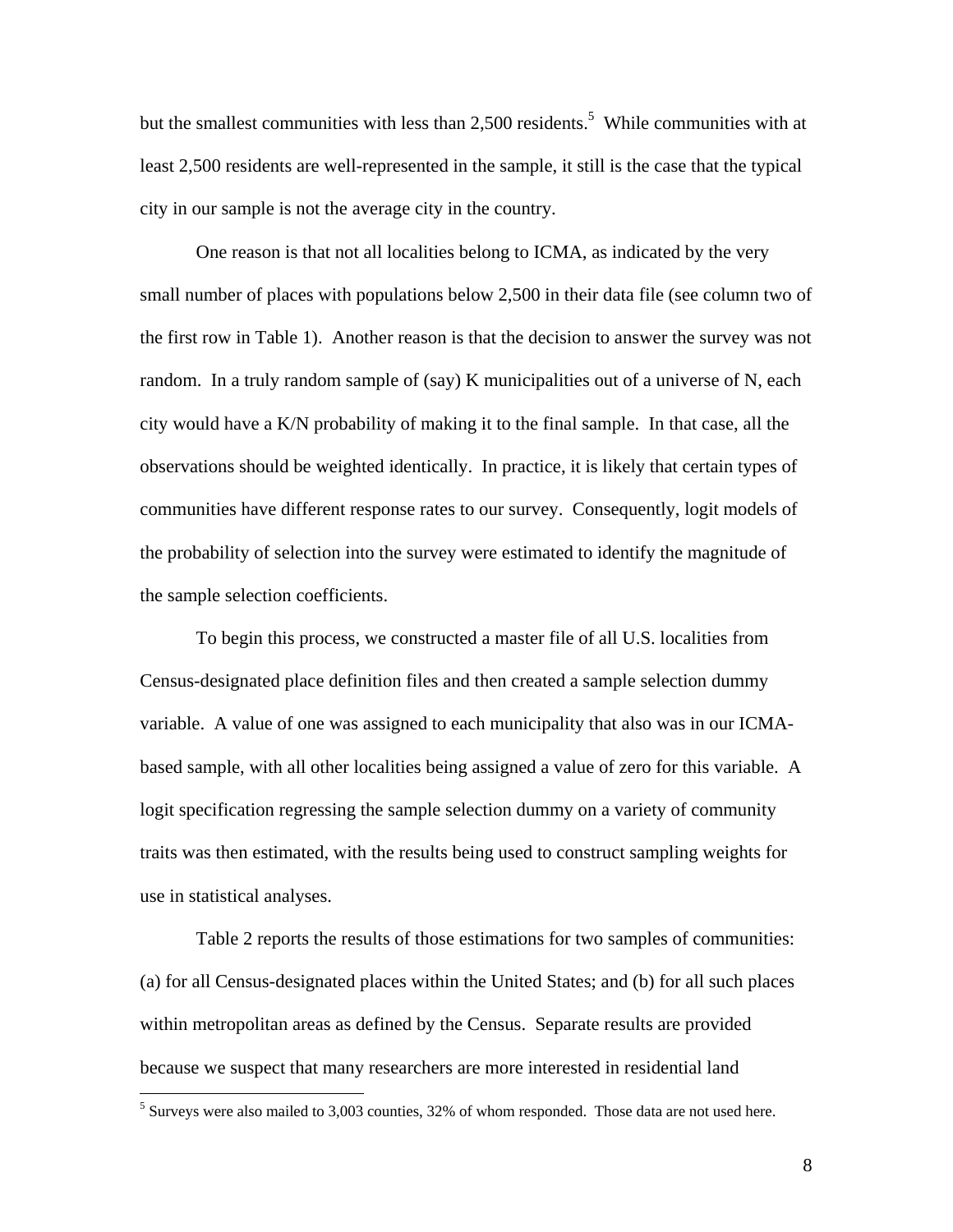regulation in metropolitan areas because they contain the vast majority (about 4/5ths) of the country's population. Table 2's findings show that the probability of a city being included in the sample increases with the population of the locality, with the share of elderly (those 65 or older) in the community, with the share of children in the community (those 18 or younger), with median house value, and with educational achievement (as defined by the share of those with college degrees); the probability of being in our sample is decreasing in the share of the community made up of owner-occupiers and in the share of non-Hispanic whites.<sup>6</sup>

 Estimating this model allows us to calculate sample weights based on the inverse of the probability of selection. Two sets of weights are created. The first, based on the results from column 1 of Table 2, is relevant for making inferences about the universe of American cities and towns. The second, based on the results from column 2 of Table 2, should be used to make inferences conditional on being in a metropolitan area. Stated differently, they should be used to help make the sample representative of the universe of localities in metropolitan areas. Figure 1 graphs the distribution of the weights for the metropolitan sample. In practice, our estimated probability weights appear lognormal and are heavily clustered around eight. However, there are observations with significantly larger weights, and those are the small, lower house value communities.

### **III. The Eleven Subindexes Comprising the WRLURI**

### *III.A. Subindex Descriptions*

 $\overline{a}$ 

*The Local Political Pressure Index (LPPI)* 

<sup>&</sup>lt;sup>6</sup> These latter two effects are the result of a very high response rate among larger cities which tend to have a higher fraction of renters and non-white residents.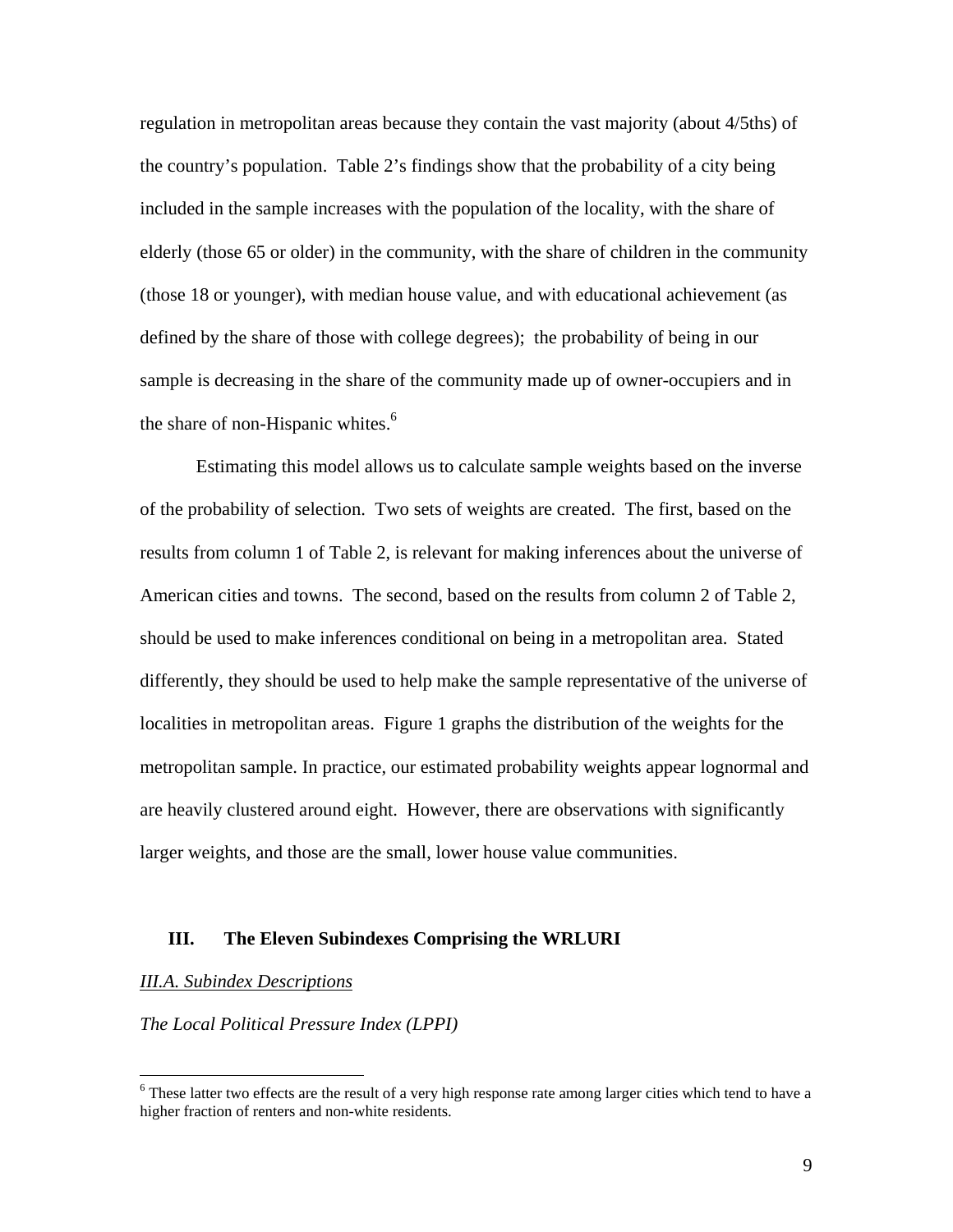The first component of the overall index reflects the degree of involvement by various local actors in the development process. The first question in our survey asked respondents to rank the importance of a number of local entities or stakeholders (on a scale of 1 to 5, with one being low and five being high) in affecting residential building activities or the growth management process in general. The local groups listed here include the following: (a) local council, managers, or commissioners; (b) community pressure groups; and (c) county commissions or legislature. Another question (#4) asked about the importance of certain policy matters in affecting the rate of residential development, also on a 1-to-5 scale. The policy or political issues included the following: (a) school crowding concerns; (b) city budget constraints; (c) council opposition to growth; and (d) citizen opposition to growth.<sup>7</sup>

The first component of the LPPI is based on the sum of the individual responses, which was then standardized so that it has a mean of zero and a standard deviation of one.<sup>8</sup> The second component used to create the LPPI is the standardized number of land preservation and conservation-related initiatives put on the ballot by communities from 1996-2005. This variable is based on information provided by the LandVote<sup>TM</sup> database of The Trust for Public Land.<sup>9</sup>

 $\overline{a}$ 

 $7$  Question 4 from our survey also asked about the importance of issues such as school crowding in affecting the rate of both single-family and multifamily development. We always use the average of the responses for single-family and multifamily sectors.

 $8 \text{ We equally weight each response because we do not have strong priors about which elements are likely to$ be more important. Moreover, experimentation with factor analysis to determine relative weights for each component yielded very similar results in the sense that the correlation between the simple sum used here and the linear combination obtained using factor analysis weights was 0.94. This pattern holds throughout the data, so we generally report results for the subindexes based on simple sums. We do use factor analysis to construct the main regulation index. See below for more on that, as well as for discussion of its robustness to assuming equal weights for the eleven subindexes.

<sup>&</sup>lt;sup>9</sup> About 14 percent of the responding communities had at least one such ballot proposal, with less than 1 percent having two or more. See The Trust for Public Land website at http://www.tpl.org/tier2\_kad.cfm?content\_item\_id=0&folder\_id=2607 for more detail.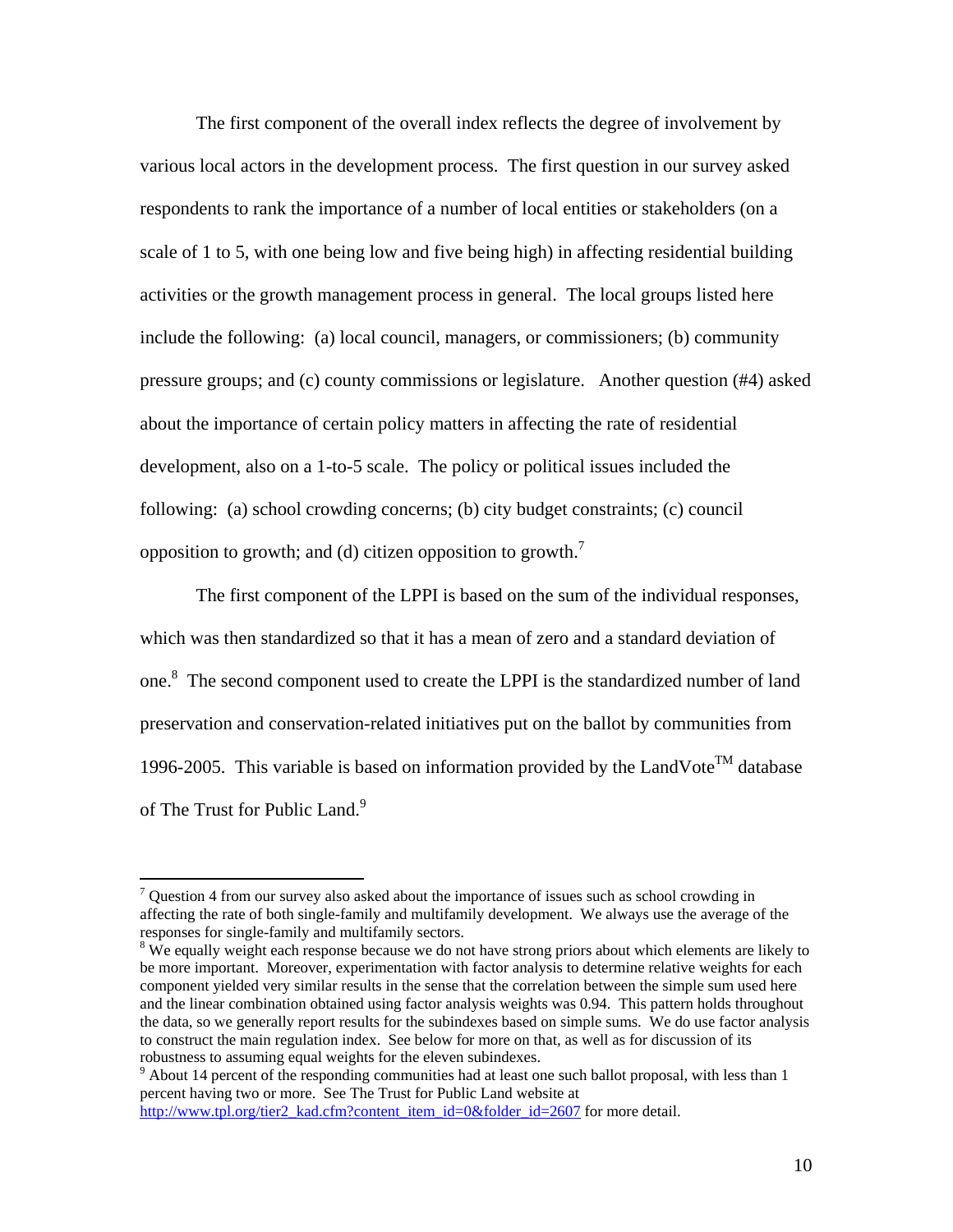More formally, the LPPI subindex is the standardized sum of the two components as described below:

### (1) LPPI=STD{STD[*localcouncil + pressuregroup + countyleg + (sfubudget+mfubudget)/2 + (sfucouncil+mfucouncil)/2 + (sfucitizen+mfucitizen)/2 + (sfuschool+mfuschool)/2*] + STD[*totinitiatives*]}

where STD refers to a standardardized variable with a mean of zero and standard deviation of one, 'sf' and 'mf' refer to single-family and multifamily housing, respectively, and the different variable abbreviations correspond to the underlying variables from the questionnaire. Appendix 2 provides added detail on each component, as well as the subindex itself.

#### *The State Political Involvement Index (SPII)*

1

The State Political Involvement Index also is formed as the standardized sum of two components. The first is based on the fifty state profiles of state-level legislative and executive branch activity pertaining to land use regulation developed by Foster and Summers (2005). Those authors ranked states by the degree to which each state's executive and legislative branches facilitated the adoption of greater statewide land-use restrictions. States were given a ranking of 1, 2, or 3 depending upon how active they had been on this issue over the past decade. A score of 1 indicates that there had been little recent activity towards fostering such restrictions, with a 3 indicating that state government has exhibited a high level of activity, not only studying the issue via commissions and like, but acting on it with laws or executive orders. A score of 2 was achieved if a state was in between dormancy and intense activity on land use issues.<sup>10</sup>

 $10$  The authors used information from a variety of sources including reviews of executive orders on state websites, analyses by the American Planning Association, case law, journal articles, publications by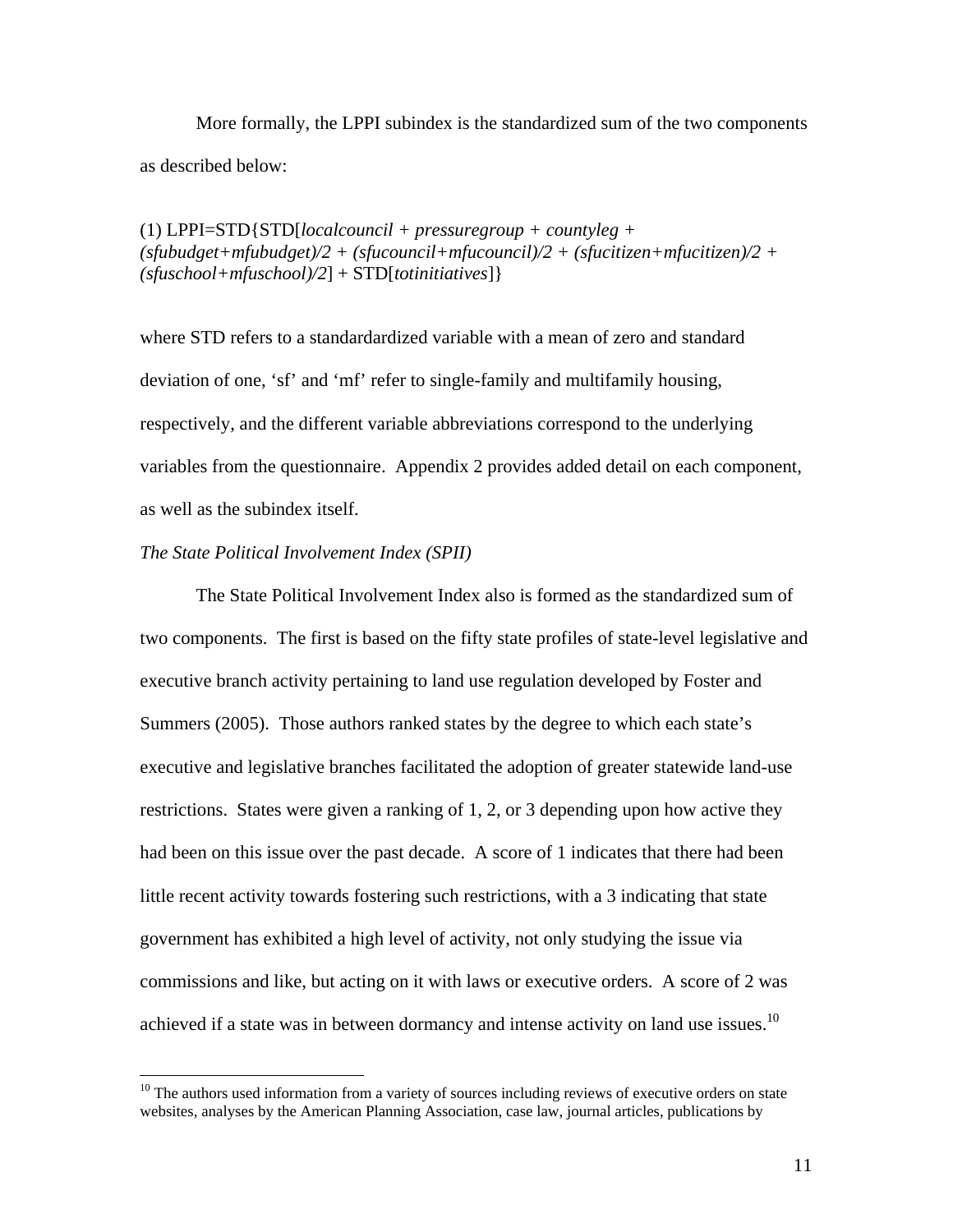The second component of this subindex is based on the answers to the survey question (#1) on 'how involved is the state legislature in affecting residential building activities and/or growth management procedures'. The answers take on values from 1 to 5, with a higher score indicating a greater role and influence for the state legislature. We average the local responses within each state and then apply that average to each jurisdiction in the state. This is done to make it more compatible with the other component of this subindex and to ensure fuller coverage of the available information on state behavior. For example, survey respondents in declining towns may misperceive a low level of state interest or regulation because it is not binding in their community. Averaging at the state level helps deal with this problem. In fact, the correlation between the two index components is a relatively strong 0.41. This also suggests that averaging the two helps reduce measurement error that remains in each individual component.

Thus, the SPII subindex is the standardized sum of the two standardized components as reflected in the equation (2)

with lower values of this index implying less activity towards more general state land use control. See Appendix 2 for all underlying variable definitions.

#### *The State Court Involvement Index (SCII)*

The State Court Involvement Index (SCII) is based on another fifty-state profile reported in Foster and Summers (2005). The judicial environment was assessed based on the tendency of appellate courts to uphold or restrain four types of municipal land-use regulations -- impact fees and exactions, fair share development requirements, building

<sup>(2)</sup> SPII=STD{STD[*execrating*] + STD[STATE\_MEAN{*stateleg*}]},

environmental pressure groups, state commission reports, and telephone conversations with state officials. See Foster & Summers (2005) for the details.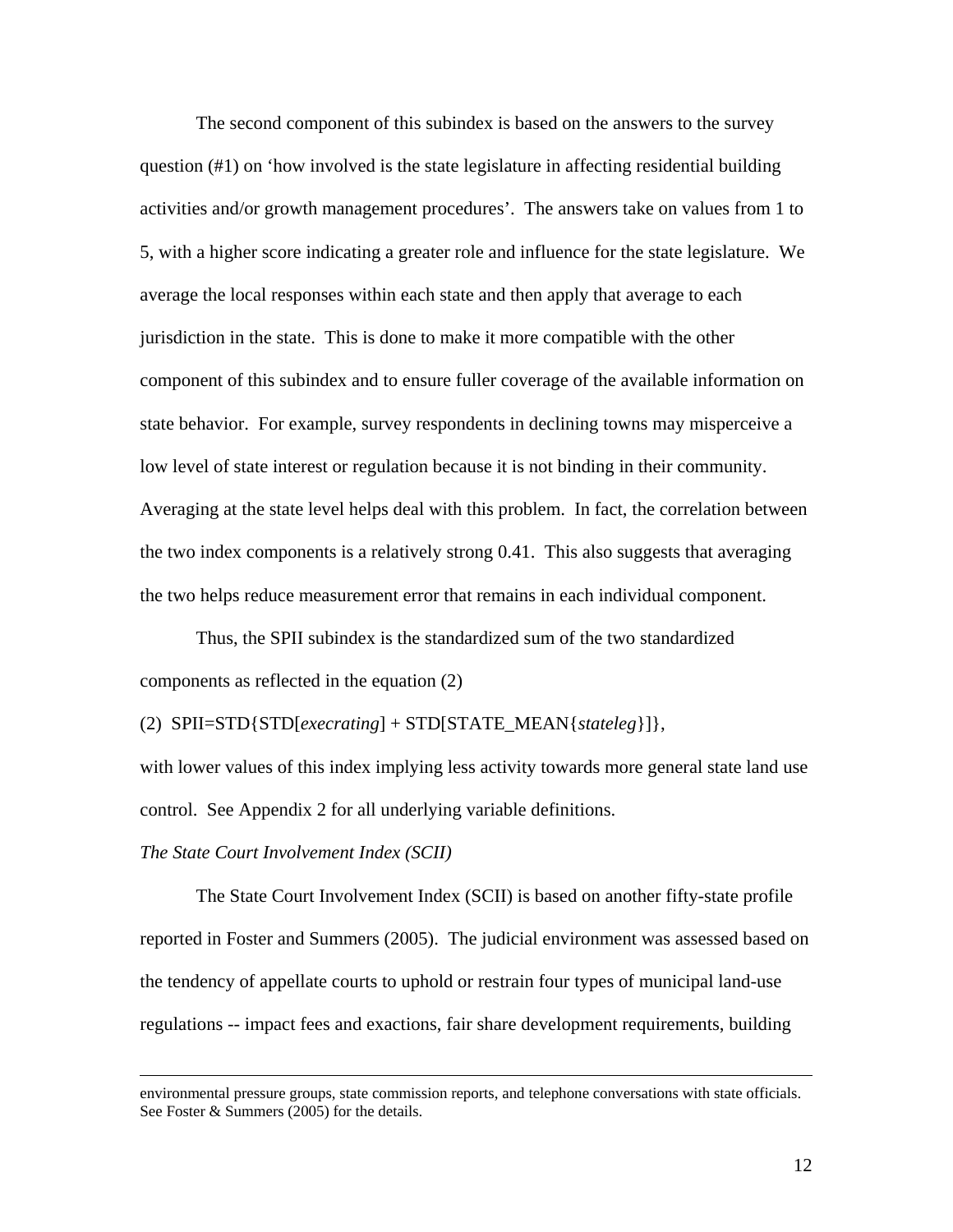moratoria, and spot or exclusionary zoning. The state score here reflects the degree of deference to municipal control, with a score of 1 implying that the courts have been highly restrictive regarding its localities' use of these particular municipal land-use tools. A typical example of a state receiving a score of one involves the majority of appellate decisions having invalidated spot zoning and the imposition of impact fees, or having placed a relatively high standard for local governments to meet in implementing these land-use regulations. On the other end of the spectrum, a score of 3 is given if the courts have been strongly supportive of municipal regulation. A score of 2 is given if the courts have been neither highly restrictive nor highly supportive of municipal regulation. A typical example here would be for a state in which the majority of appellate decisions have struck down impact fees, but upheld spot zoning cases.<sup>11</sup>

The formula of the index is straightforward, as described in equation (3)

### (3) SCII=*judicialrating.12*

 $\overline{a}$ 

### *Local Zoning Approval Index (LZAI)*

The Local Zoning Approval Index, is based on the answers to survey question #2 regarding which organizations or regulatory bodies (denote as *organizationD* in the formula below) have to approve any request for a zoning change. The question listed six groups ranging from a local planning commission to an environmental review board. The LZAI is the simple sum of the number of entities whose approval is required. The more groups with approval rights, the more potential veto points for any given development

<sup>&</sup>lt;sup>11</sup> In a very few cases (Alaska, Georgia, Hawaii, and Oklahoma), there was insufficient case law to make a determination. That situation arises either because there is a statutory framework that makes the appeal of trial court decisions unlikely or because there are relatively few municipal land use restrictions in the first place. Such states are coded as a two—neither highly restrictive nor permissive. Our results are not sensitive to these particular assignments of values. See Foster & Summers (2005) for the details.

 $12$  We do not standardize here (or elsewhere) when there is no need to compare variables measured with different metrics.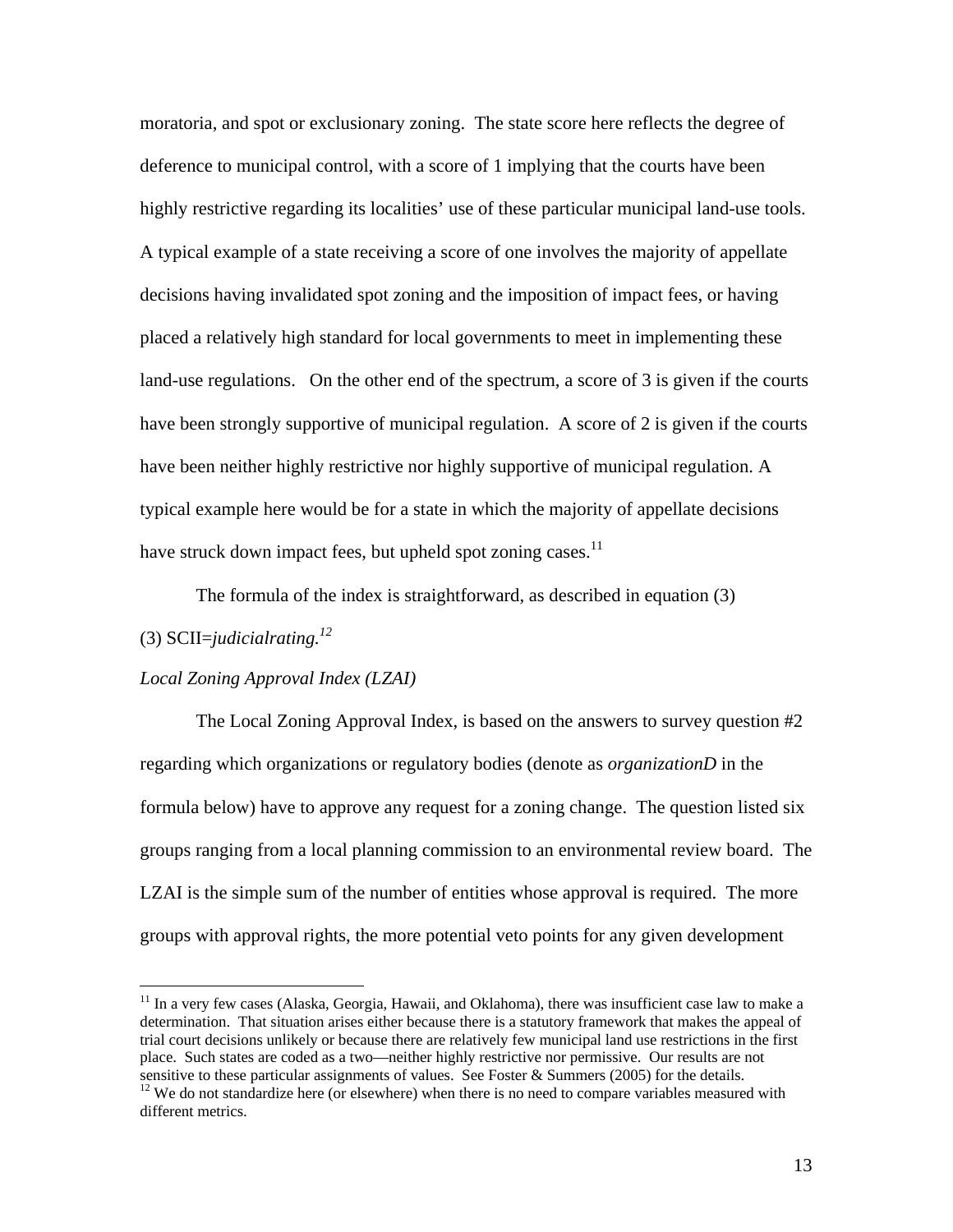proposal, so we interpret a larger value for this subindex as reflecting a more stringent, and less *laissez faire* local regulatory environment. The formula used to calculate the

### LZAI is as follows

(4) LZAI=*commissionD* + *loczoningD* + *councilD* + *cntyboardD* + *cntyzoningD* + *envboardD + zonvote.*

### *Local Project Approval Index (LPAI)*

Our survey also asked which local entities had to approve a project that did not require any zoning change (Question #3). As with the zoning approval question, six groups or entities were listed, and this subindex value is the simple sum of the number of organizations that must approve a project that does not need any change to current zoning (*norezD*). Thus, the formula used to calculate the LPAI is as follows:

(5) *LPAI*=commission\_norezD + council\_norezD + cntyboard\_norezD + *envboard\_norezD + publhlth\_norezD + dsgnrev\_norezD*

As always, precise definitions for the different variables used to construct the subindexes are available in Appendix 2.

### *Local Assembly Index (LAI)*

 The Local Assembly Index is a measure of direct democracy and captures whether there is a community meeting or assembly before which any zoning or rezoning request must be presented and voted up or down. Such assemblies exist in a number of New England communities that have town meetings. We did not ask about this feature in our survey, but many New England jurisdictions noted it in their survey responses. Consequently, we supplemented that self-reported information by a second smaller survey. Specifically, we called every New England-based jurisdiction in our sample and asked two questions: (1) whether they held town meetings; and (2) whether it was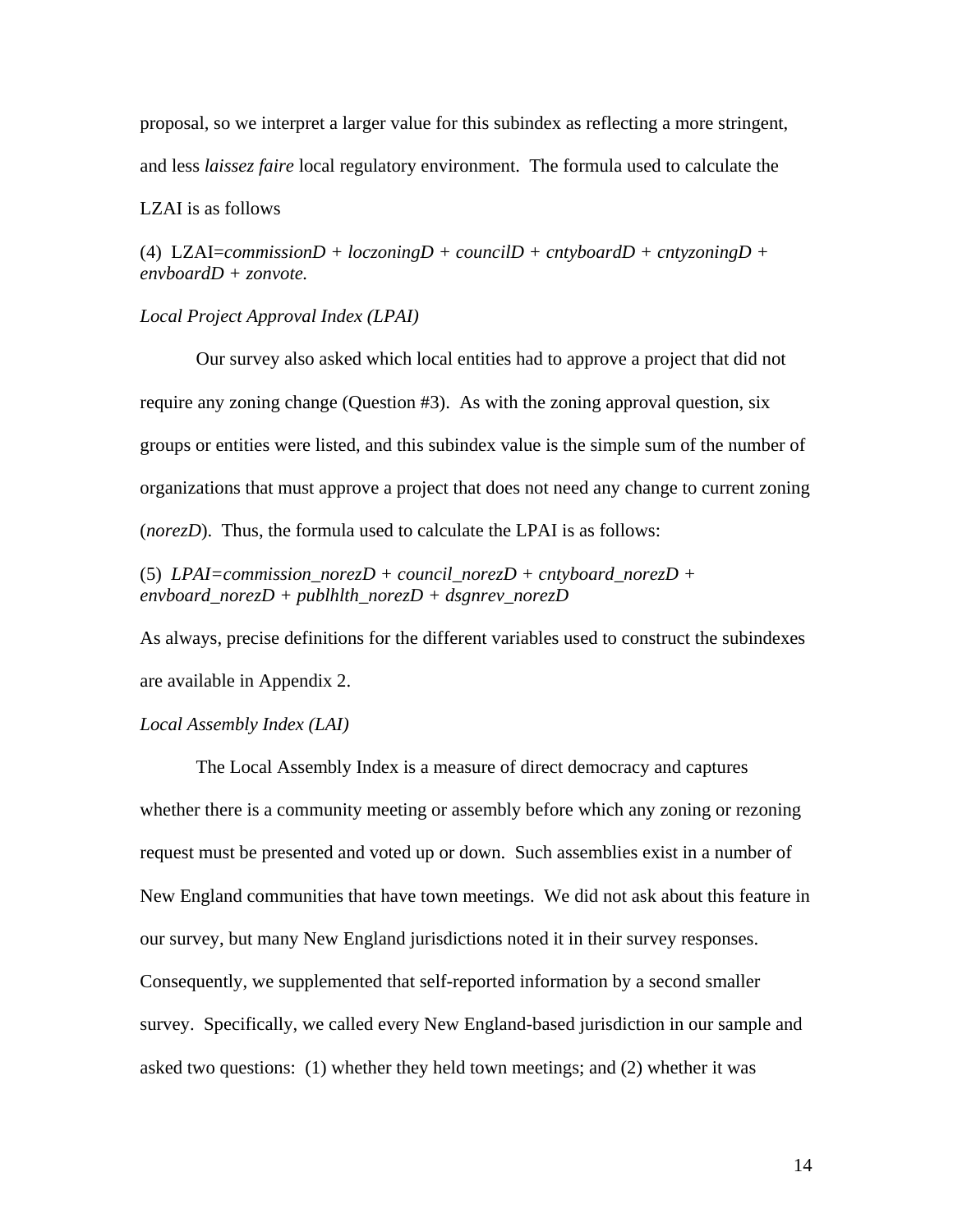required that any zoning change had to put to a popular vote at an open town meeting. We would expect the true regulatory environment to be stricter in places where all zoning changes must be voted on by the community. This subindex takes on a value of one if the community both has a regular town meeting and a requirement for a popular vote in order to approve changes to zoning regulations, and is zero otherwise.

### *Supply Restrictions Index (SRI)*

The Supply Restrictions Index (SRI) reflects the extent to which there are explicit constraints or caps on supplying new units to the market. Our survey question #5 asked whether there were any statutory limits on the number of building permits for singlefamily and multifamily product, on the number of single-family or multifamily units authorized for construction in any given year, on the number of multifamily dwellings (not units) permitted in the community, and on the number of units allowed in any given multifamily building (*limit*). The SRI is the simple sum of the number of 'yes' answers to each of these questions. More formally,

(6) *SRI=sfupermitlimit + mfupermitlimit + sfuconstrlimit + mfuconstrlimit + mfudwelllimit + mfuunitlimit*,

with all variables described in Appendix II.

### *Density Restrictions Index (DRI)*

Our survey also asked a series of questions about density restrictions in the form of minimum lot size requirements. The data show that over  $4/5<sup>th</sup>$  of all communities have a mandated minimum in at least some of its neighborhoods, with many communities reporting different minimums in different parts of their jurisdictions. We transformed the responses to create a dichotomous dummy variable that takes on a value of 1 if the locality has at least a one acre minimum lot size requirement somewhere within its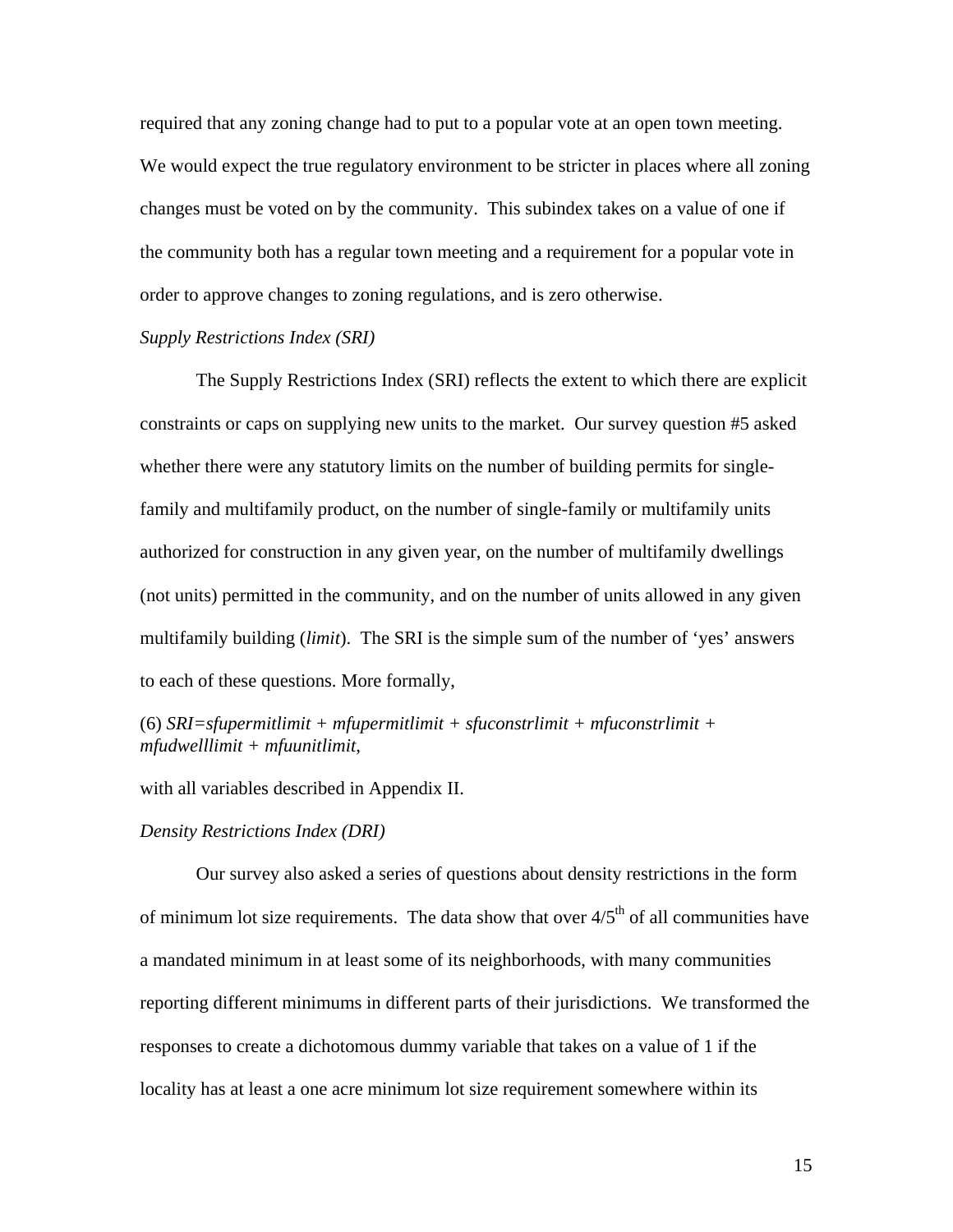jurisdiction and a zero if it has no minimums or a less restrictive one.<sup>13</sup> We do this because communities with a one acre minimum clearly care about (low) density. Thus, the DRI is defined as in equation (7),

(7) *DRI=1 if minlotsize\_oneacre==1 or minlotsize\_twoacres==1; and DRI=0 otherwise. Open Space Index (OSI)* 

A separate subindex reflects whether home builders in the community are subject to open space requirements or have to pay fees in lieu of such dedications. Over half (54 percent) of the communities in our sample report such a requirement. This subindex is a standard dummy variable that takes on a value of one if such requirements are in place and is zero otherwise. Thus, OSI=1 if the community imposes such regulation and equals zero otherwise.

#### *Exactions Index (EI)*

Another potentially important facet of the local regulatory environment involves requiring developers to pay their allocable share of costs of any infrastructure improvement associated with new development. This so-called exaction forms the basis of the Exactions Index. This index is a dummy variable that takes on a value of one if exactions for associated infrastructure improvements are mandated by the locality and is zero otherwise. Thus, EI=1 if developers must pay allocable shares of infrastructure improvement costs and is zero otherwise.<sup>14</sup>

#### *Approval Delay Index (ADI)*

 $\overline{a}$ 

<sup>&</sup>lt;sup>13</sup> Thirty-six percent of the respondents reporting some type of minimum lot size restriction have a half-acre minimum. Of this group, about 90% have at least some part of their community with a one acre or more minimum. Thus, one acre minimums are not the norm, but if a community is going to have a binding restriction of at least a half acre, it is highly likely to have even more stringent constraints of one acre or more.

<sup>&</sup>lt;sup>14</sup> Recent research by Ihlanfeldt and Burge (2006a,b) suggests that how impact fees affect regulatory stringency can depend upon their levels and uses, not just their existence. Our survey only asked whether communities used them. Future efforts probably should include questions on their levels and uses.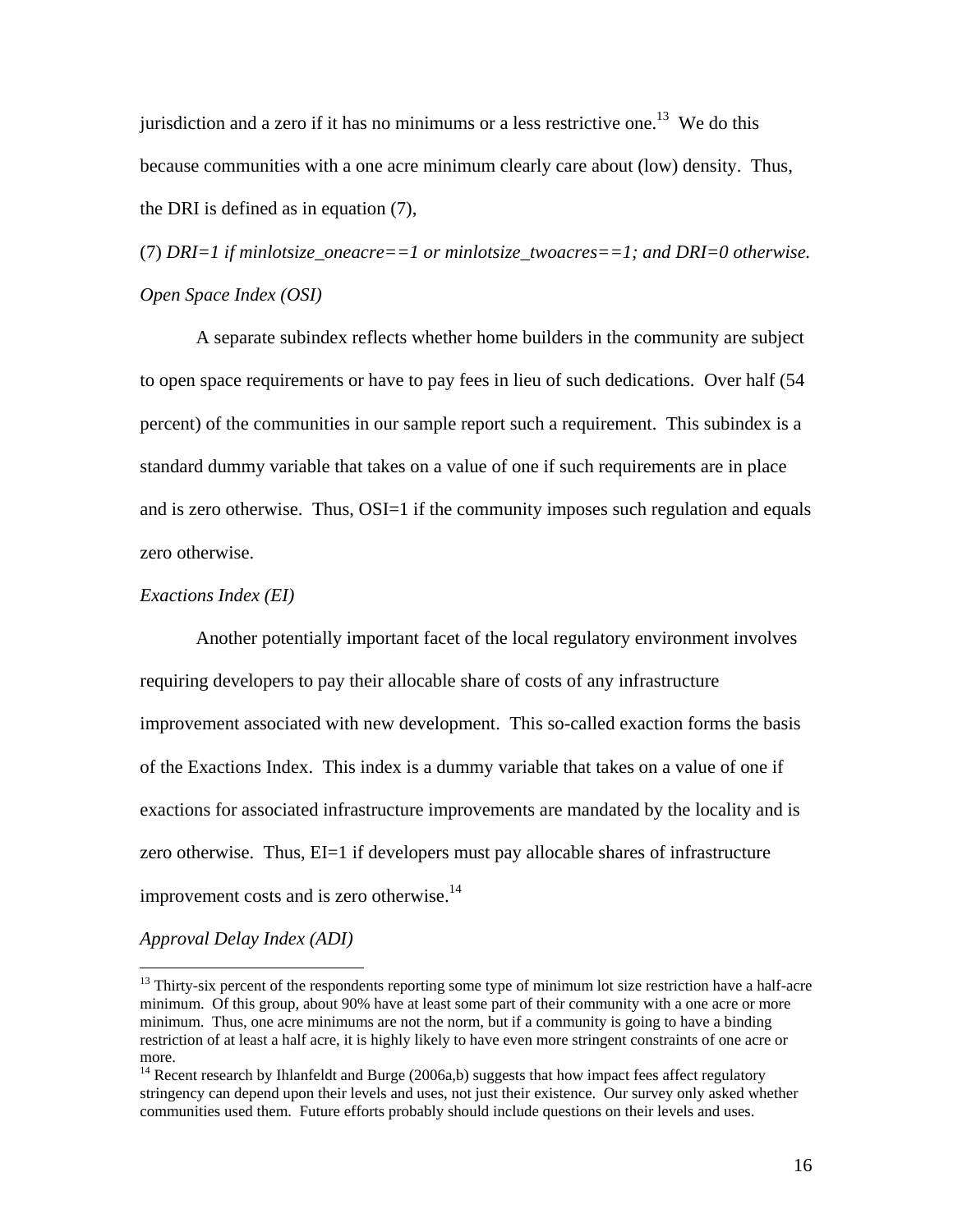Our survey asked respondents about the average duration of the review process (Question #10), the typical amount of time between application for rezoning and issuance of a building permit for hypothetical projects (Question #12), and the typical amount of time between application for subdivision approval and the issuance of a building permit conditional on proper zoning being in place (Question #13, again for hypothetical projects). More specifically, respondents were asked to reply to the first of these three questions with the number of months for the review process. The latter two questions provided ranges of possible answers (also in months) and we use the midpoint of the relevant interval to reflect the expected delay. In addition, we averaged the answers across the three hypothetical projects described in the questions: a relatively small, single-family project involving fewer than 50 units; a larger single-family development with more than 50 units, and a multifamily project of indeterminate size.

This subindex can be interpreted as the average time lag in months and is calculated as follows:

### (8) *ADI=[(time\_sfu+time\_mfu)/2 +(time1\_l50sfu+time1\_m50sfu+time1\_mfu)/3 + (time2\_l50sfu+ time2\_m50sfu+time2\_mfu)/3]/3*,

where time sfu is the number of months specified in the answer to Question 10 about the typical review time for single family projects, time\_mfu is the typical review time for a multifamily project, time1\_l50sfu is the number of months between application for rezoning and building permit issuance for development of a single-family project with less than 50 units, time1\_m50sfu is the analogous number of months for a larger singlefamily project with more than fifty units, time1\_mfu is the lag for a multifamily project, time2\_l50sfu is the number of months between application for subdivision approval and building permit issuance (assuming proper zoning in place) for the relatively small single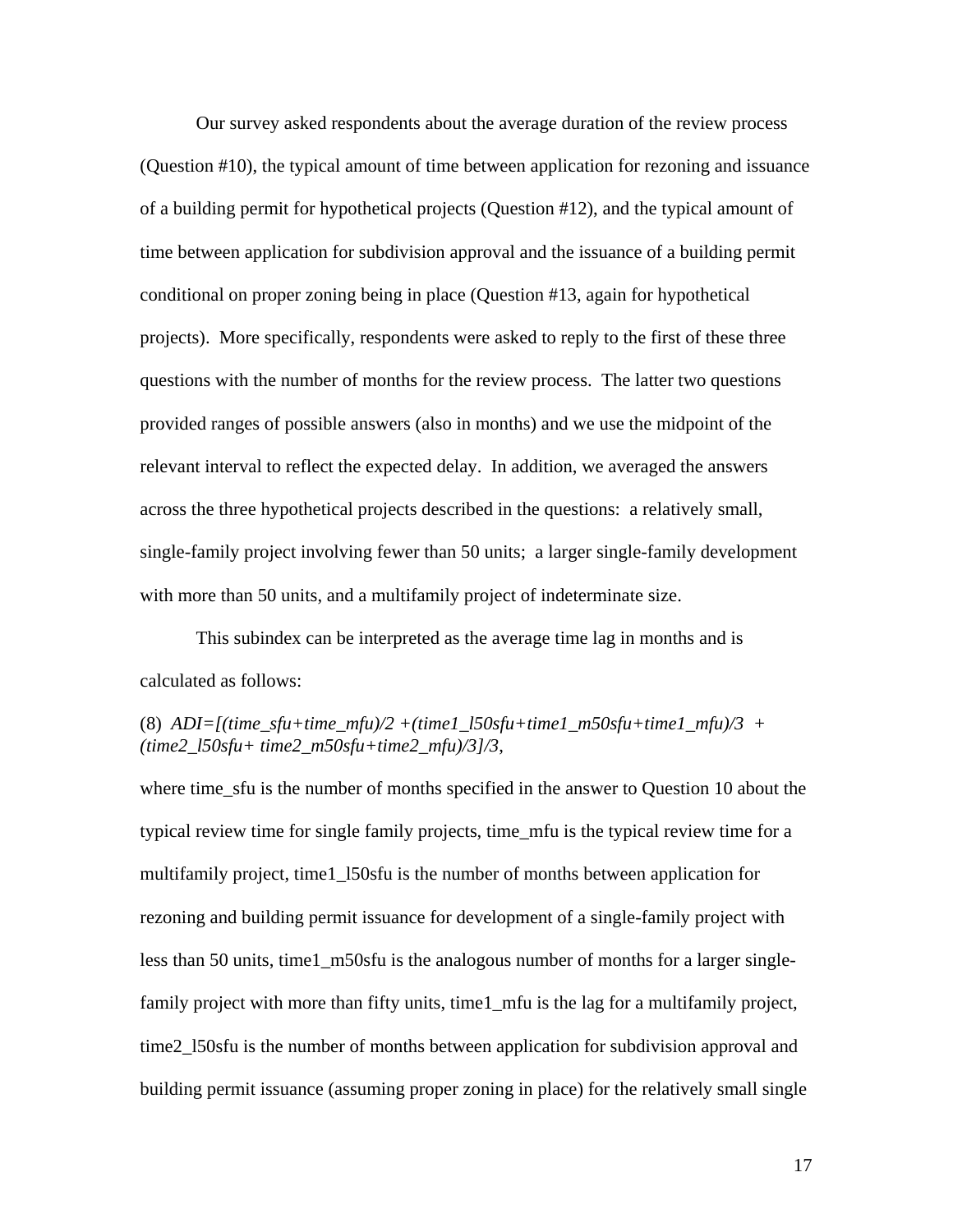family project, time2\_m50sfu is the analogous time delay for the larger single-family development, and time2\_mfu represents the multifamily project for which zoning is already in place. $15$ 

### III.B. Other Data Issues

 $\overline{a}$ 

#### *Dealing with Missing Data*

It is not uncommon for a municipality to have complete data for most survey questions, but missing data for one or two variables. In cases where there is missing information for one of the nearly fifty variables used to create the different subindexes, we had to decide whether to drop the city from the sample or try to impute the missing data point. To keep the sample as large as possible, we decided to impute some of the missing values using predictions with maximum likelihood techniques based on other variables used in the indexes.

The ADI and LPPI subindexes were most affected by missing data because they are comprised of the most underlying component variables. For example, if the LPPI index for a given locality was missing information on one of its twelve component variables, dropping that observation also eliminates the valuable information contained in the other eleven variables included in the subindex. One potential solution is to replace the missing variable with its average value, but a better approach is to calculate the expected value of the variable conditional on the values of the other components of the

<sup>&</sup>lt;sup>15</sup> If the responding community indicated that multifamily development was banned by rule, we assigned them the topcode for the variable or the maximum value reported in the sample if the variable was not topcoded. In a sense, restrictiveness is infinitely high when a product is not allowed, so we wish the variable to have a value indicating stringency.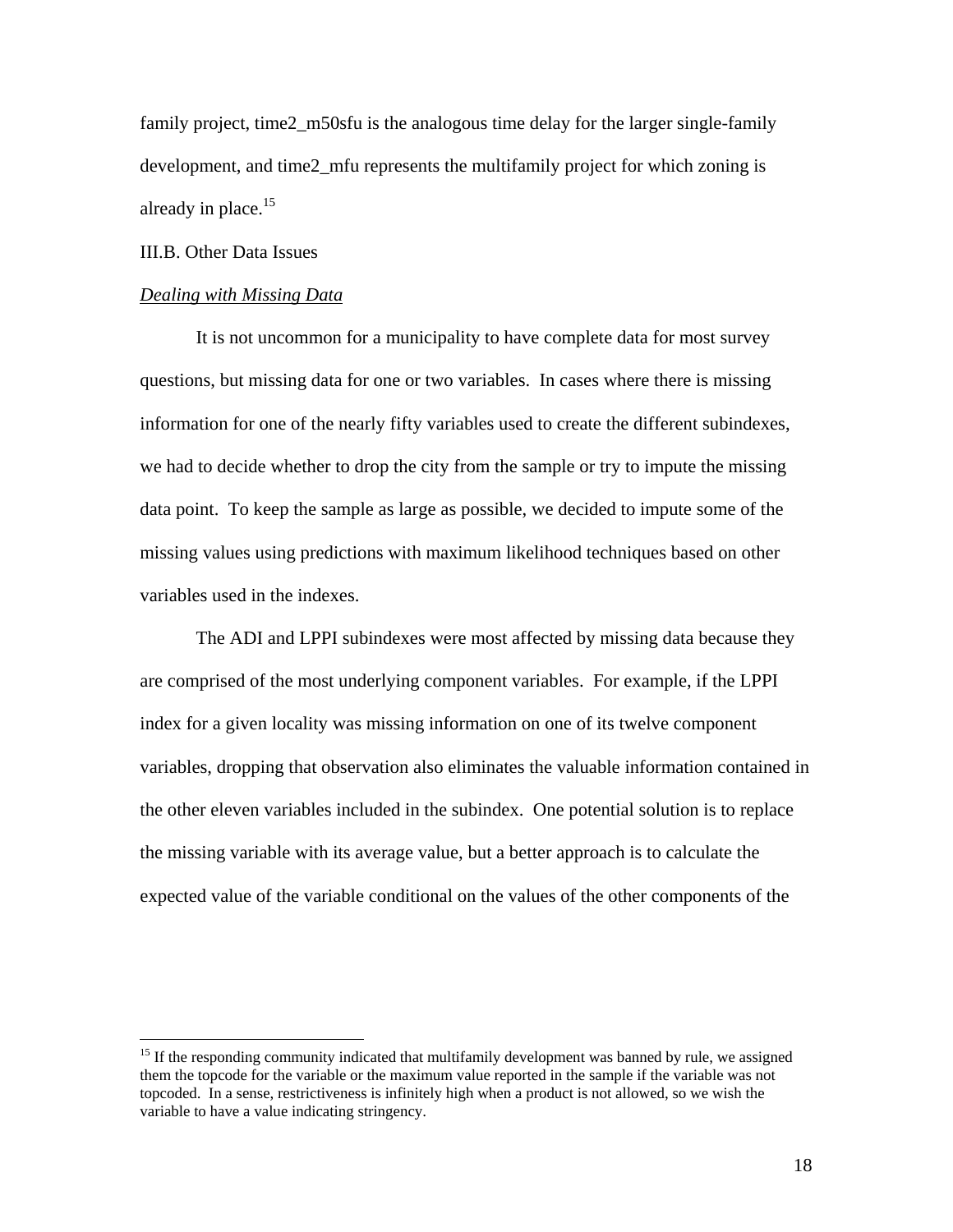subindex under consideration. We used the program ICE (Royston (2005)) to make the data imputation.<sup>16</sup>

A good heuristic check on the quality of the imputations is to compare the correlations between the indexes in the case of imputed observations with the correlations in the case of the observations that did not require imputations.<sup>17</sup> The results from that exercise are displayed in Table 3. The correlations between the imputed indexes in the cases where we do not have complete observations are similar to the correlations whenever we did not have to impute the ADI or LPPI component variables.

Given that this process is successful in generating indexes that are consistent with the underlying information in the sample data, the benefits of imputation clearly outweigh the costs because a much larger and broader data base is available to researchers. Table 4 documents the importance of the imputation mechanism in terms of the final data sample size. If no imputations are made, 26 percent of the sample's observations would be lost. Given that the missing variables typically represent a very small fraction of the information contained in the index, and that many of the component variables are strongly correlated, we use our imputation procedure on LPPI and ADI to reduce the loss factor to 4.3 percent of the initial sample.<sup>18</sup>

### *Correlations Across the Subindexes*

 Table 5 reports simple correlations across the eleven subindexes. Seventy-five percent of the cross correlations are positive, which suggests that localities which are restrictive in one aspect of the regulatory process tend not to be lenient in another. This

 $\overline{a}$ 

<sup>&</sup>lt;sup>16</sup> We iterate ICE's imputation procedure 10 times.

 $17$  Note that this is not a true out-of-sample test, because we did not use the component variables in the other indexes to impute the values of the LPPI and ADI indexes.

<sup>&</sup>lt;sup>18</sup> We recognized that other researchers could come to a different conclusion. Hence, in the data being made available, an allocation flag is included in all instances in which a variable has been imputed.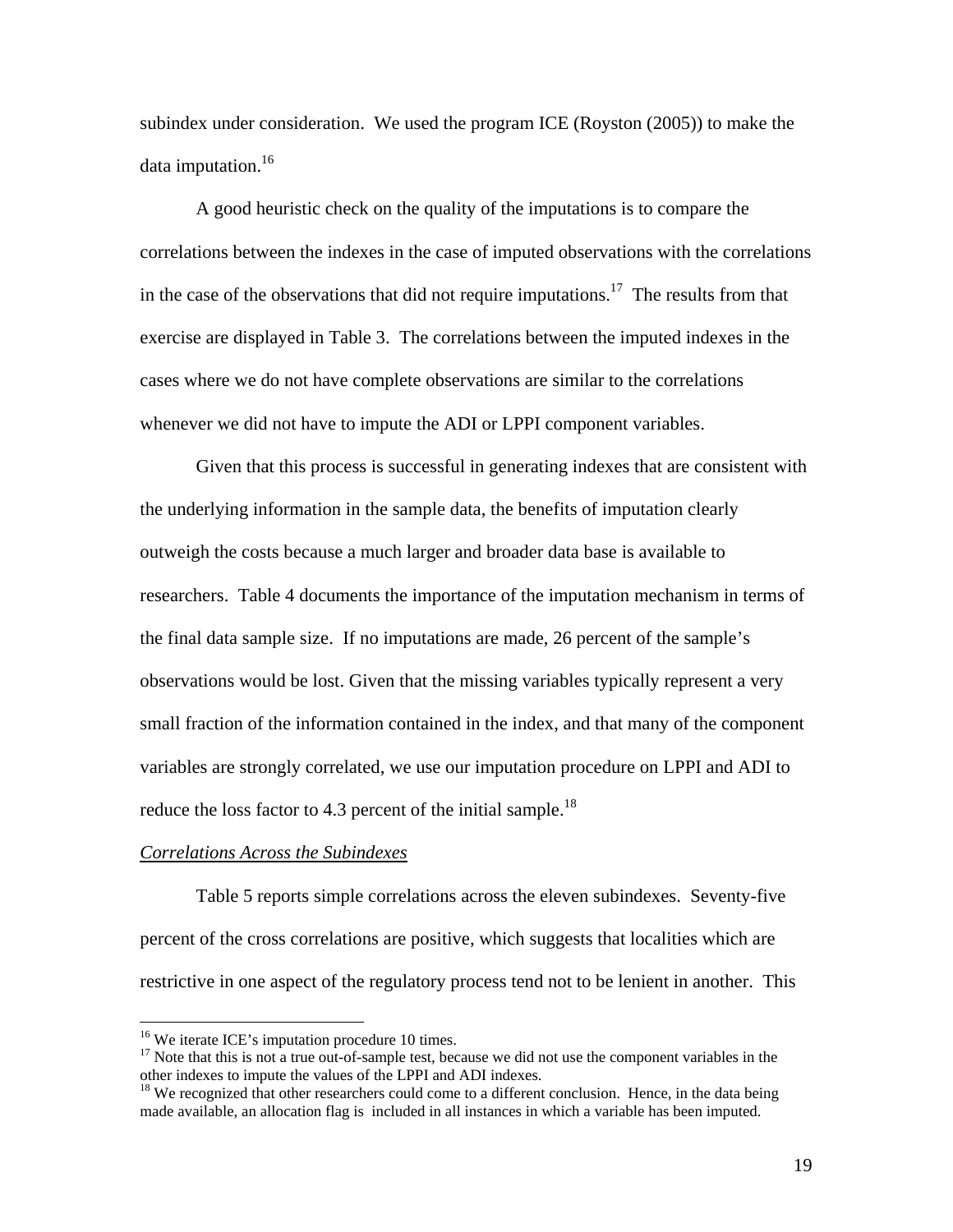is an important stylized fact about the nature of the local regulatory environment that will be examined and confirmed in more detail below.

### **IV. Creation and Analysis of the Wharton Residential Land Use Regulatory Index**

#### *Factor Analysis*

 $\overline{a}$ 

Factor analysis of the subindexes is employed to create the Wharton Residential Land Use Regulatory Index (WRLURI), and we select the first factor as the WRLURI.<sup>19</sup> This strategy is adopted because we wish to capture a single dimension of the data and rank localities according to whether they have a more or less restrictive regulatory environment regarding housing development. Moreover, there seems little need to create additional factors given that the subindexes already condense the survey information into a limited number of regulatory dimensions.20

In practical terms, the outcome of the factor analysis is not all that dissimilar to the results obtained from simply adding the standardized sum of the component indexes. Figure 2 illustrates this by plotting the actual WRLURI against the sum of the subindexes. The correlation between the WRLURI and the sum of the standardized component indexes is 0.81, suggesting that the final index value is not particularly sensitive to the factor analysis weights of the component indexes.

The factor loadings for each standardized component index as well as the correlation of the WRLURI with its component indexes are reported in Table 6. The factor loadings are the weights that are used when multiplying by each of the

<sup>&</sup>lt;sup>19</sup>Version 9.1 of the statistical program Stata is used to perform the factor analysis. Factors are not rotated in our analysis.

<sup>&</sup>lt;sup>20</sup> That said, researchers certainly can utilize the subindexes to explore the impacts of different dimensions of the regulatory space.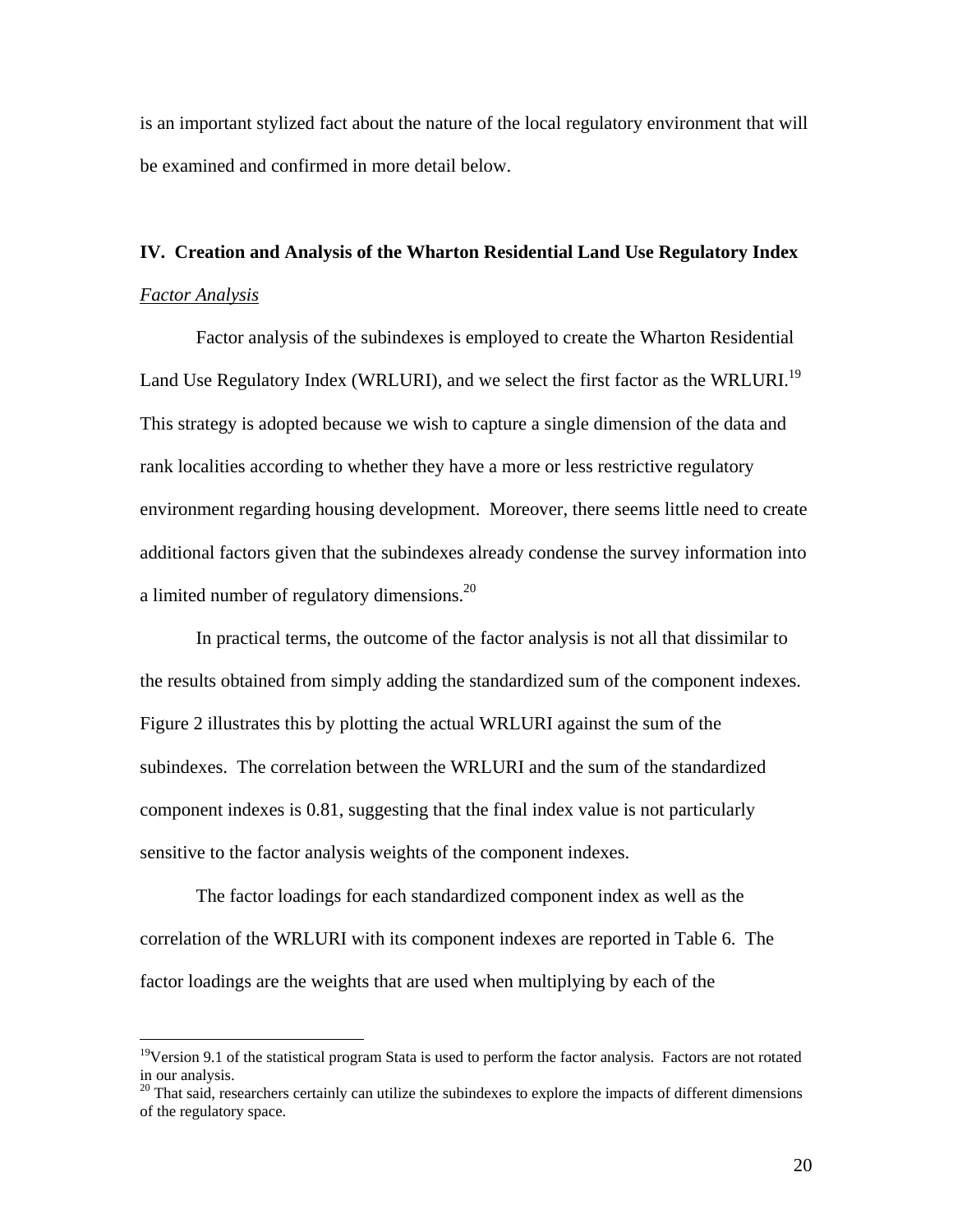standardized component indexes to obtain the WRLURI as a linear combination of the subindexes. The aggregate index loads positively on nine of the eleven subindexes. It loads most heavily on the Average Delay Index (ADI), with the state and local political involvement indexes (SPII and LPII) also being relatively influential. The Exactions Index (EI), the State Courts Involvement Index (SCII), and the Local Zoning Approval Index (LZAI) have very small factor loadings, with the latter being very slightly negative. The correlations of WRLURI with the component indexes provide a sense of what information contained in the subindexes did or did not 'make it through' to the WRLURI. The WRLRI is very highly correlated with the Average Delay Index (ADI), but also clearly is being influenced by many other components.

The distribution of the index, which is standardized to have a mean of zero and standard deviation of one, looks distinctively Gausian as the kernel density graph in Figure 3 illustrates. However, we do reject normality due to the presence of skewness and kurtosis in a standard test.

### *Analysis of the WRLURI: What Does It Mean to Be Below Average, Average, and Above Average in Terms of the Local Regulatory Environment?*

 Table 7 reports summary statistics on the distribution of the WRLURI. The first column uses the full national, unweighted sample. There are 2,611 communities in this sample, 73 percent (or 1,904) of which are in metropolitan areas as defined by the Bureau of the Census. By construction, the mean of this index is zero and the standard deviation is one. The second column uses the national weights, created as described in Section II. The impact of weighting is fairly modest, but the mean now is slightly negative, indicating that the less regulated places are underweighted in our sample. Overall, the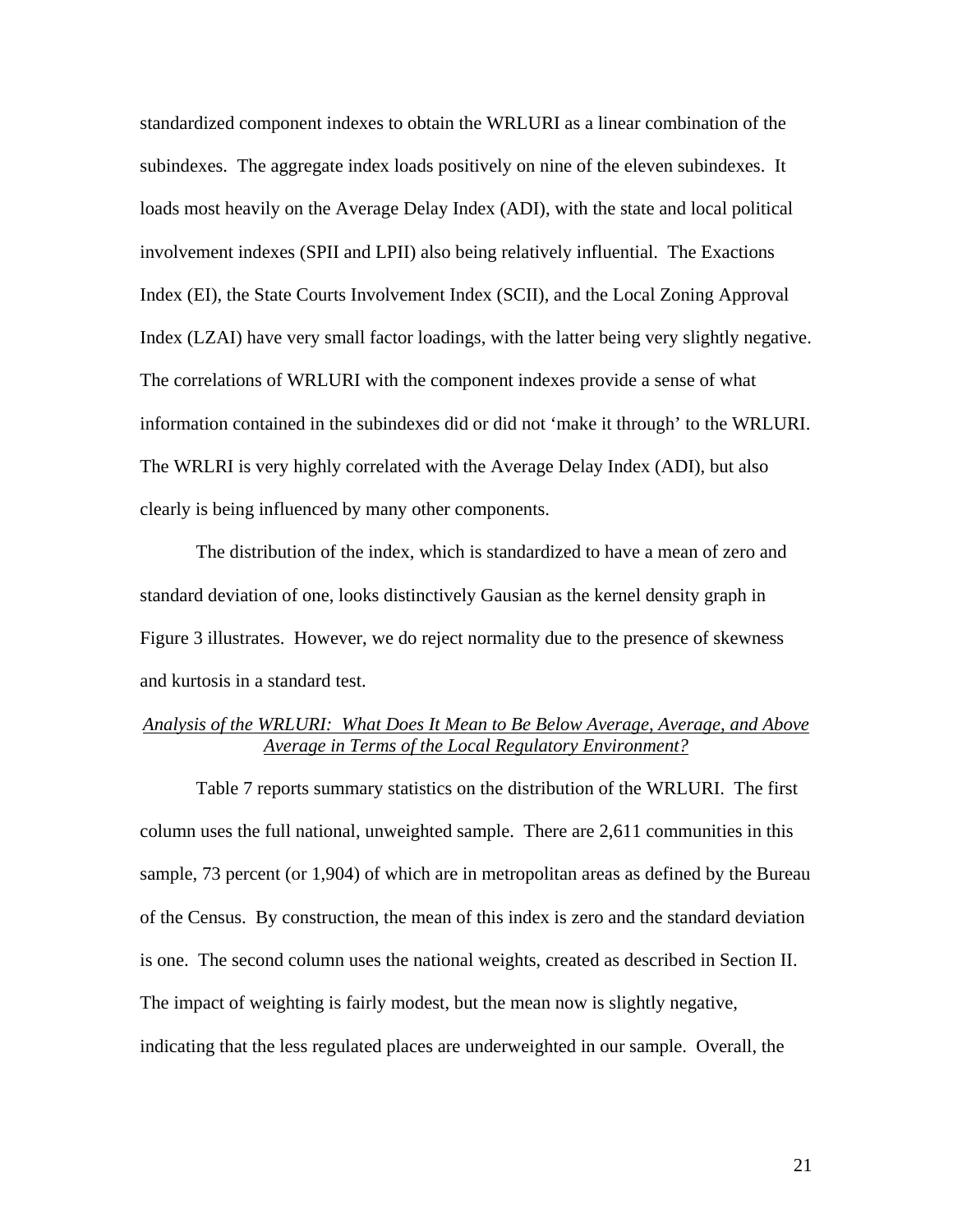distribution is not much affected, as a quick comparison of the WRLURI values for the  $10^{th}$  and 90<sup>th</sup> percentile communities shows.

 Much of our description below focuses on the responses from the 1,904 communities in metropolitan areas because they are where the bulk of the population lives. These places are spread across all fifty states and 293 distinct metropolitan areas.<sup>21</sup> The third and fourth columns of Table 7 report index values at the mean and across the distribution of communities within metropolitan areas, both with and without weighting.<sup>22</sup> Weighting itself has little impact on the distribution of WRLURI values, but the average community within a metropolitan area is between 0.1-0.2 standard deviations more regulated than the average community in the nation. This suggests there could be fairly large gap in the degree of regulation between places in metropolitan areas and those outside them. The fifth and final column of Table 7 confirms this. Less than one-quarter of the 707 jurisdictions outside of metropolitan areas have measures of regulatory strictness that are greater than the national average. The mean index value of -0.46 for this group implies that that the typical community within a metropolitan area is about 0.6 standard deviations less regulated than the typical community not located in a metropolitan area  $(0.14$ - $(-0.46)$  $\sim$  $0.60)$ . As the analysis below shows, this is a meaningfully large gap.

 Before getting to that material, we first analyze what it means to be average in terms of local land use regulation. To do so, we look at the 164 communities with

 $\overline{a}$ 

<sup>&</sup>lt;sup>21</sup> Metropolitan areas are defined based on 1999 boundaries, and primary metropolitan statistical areas (PMSAs) within a consolidated metropolitan statistical area (CMSA) are considered distinct areas. There were 337 PMSAs and MSAs combined in 1999, so our sample includes communities in 87 percent of such areas. Tables below provide information on the number of observations by metro area and state. <sup>22</sup> Whenever the sample is restricted to places within metropolitan areas, we use the metropolitan area-

specific weights which make the sample representative of metropolitan America.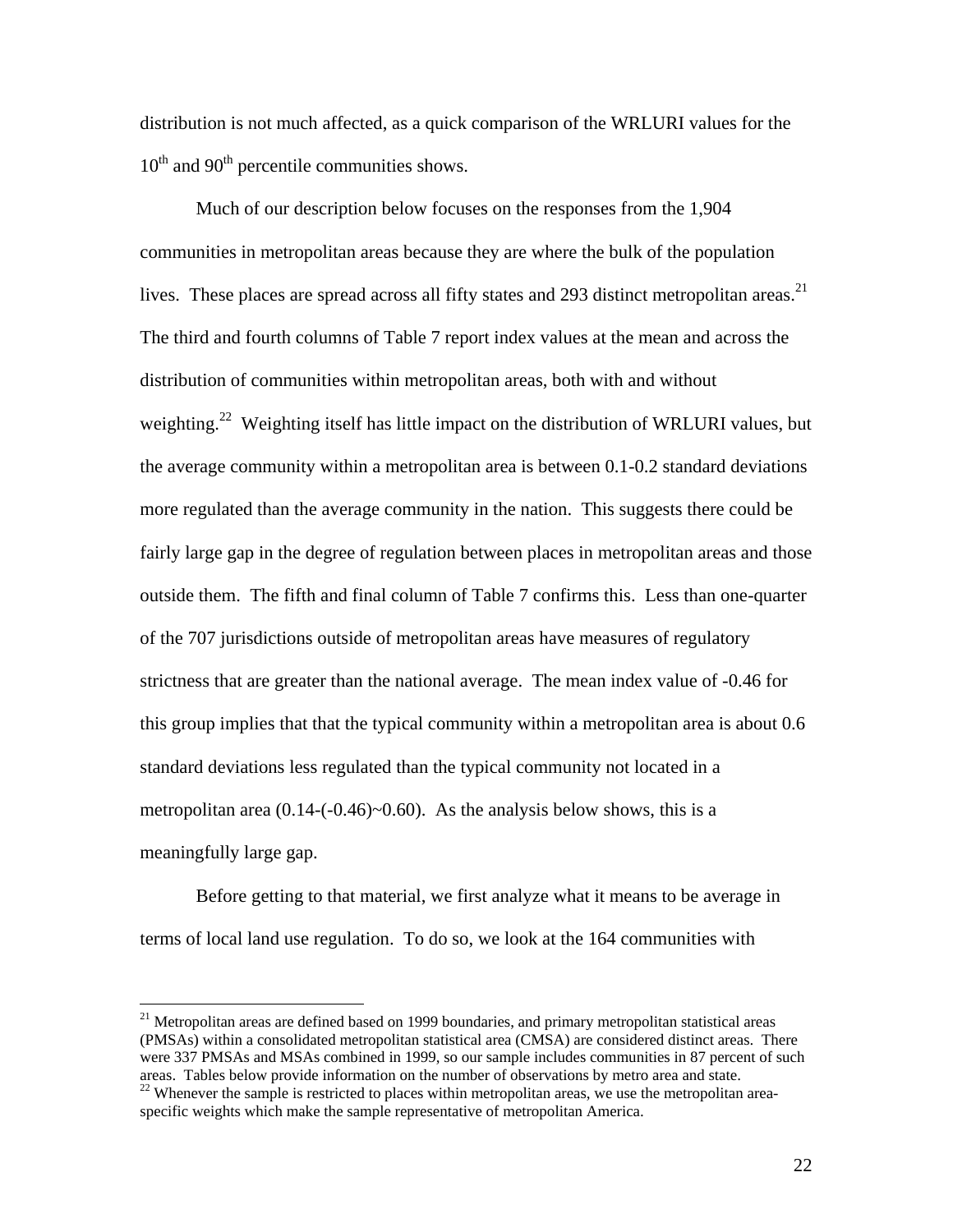WRLURI values within  $1/10^{th}$  of a standard deviation of the metropolitan area mean of 0.14 (i.e., 0.05<WRLURI<0.24, given the weighted mean of WRLURI=0.14 in the metropolitan area sample; see column 4 of Table 7). These places are not concentrated in only a few states or areas. Rather, they span 30 states and 89 metropolitan areas. Given the narrowness of our definition of average, this strikes us a lot of geographic variation, and emphasizes the point that 'average' places in terms of land use regulatory strictness are spread throughout much of the nation.

Table 8 then reports the values of the eleven component indexes for these 164 places (column 1), and allows us to compare them to the average values for the metropolitan area sample (column 2). The mean values of the subcomponents of our regulatory index tend to be quite close to the metropolitan area means. The same is true for the income, house value, and demographic variables reported in the bottom panel of this table. Thus, there does not appear to be anything that is special or abnormal about places that have the typical land use regulatory environment in the country.<sup>23</sup>

While our measure is constructed to rank localities in terms of the degree or strictness of the land use regulatory environment, these data also allow us to say something about what it means to be 'average' in absolute terms. The community with the typical land use regulatory environment in our sample has the following traits: (a) two entities, be they a zoning commission, city council, or environmental review board, are required to approve any project requiring a zoning change; (b) more than one entity

<sup>&</sup>lt;sup>23</sup>Another interesting feature of the data is that they show the regulatory climate in central cities tends to be less strict according to our data. The mean WRLURI value for central cities in our sample is -0.14, with the median being -0.25. There is considerable heterogeneity across central cities, but they have a less restrictive land use regulatory environment on average than their suburbs. The gap between their mean and that for the suburbs is about one-third of a standard deviation. See Gyourko & Summers (2006a) for more detail.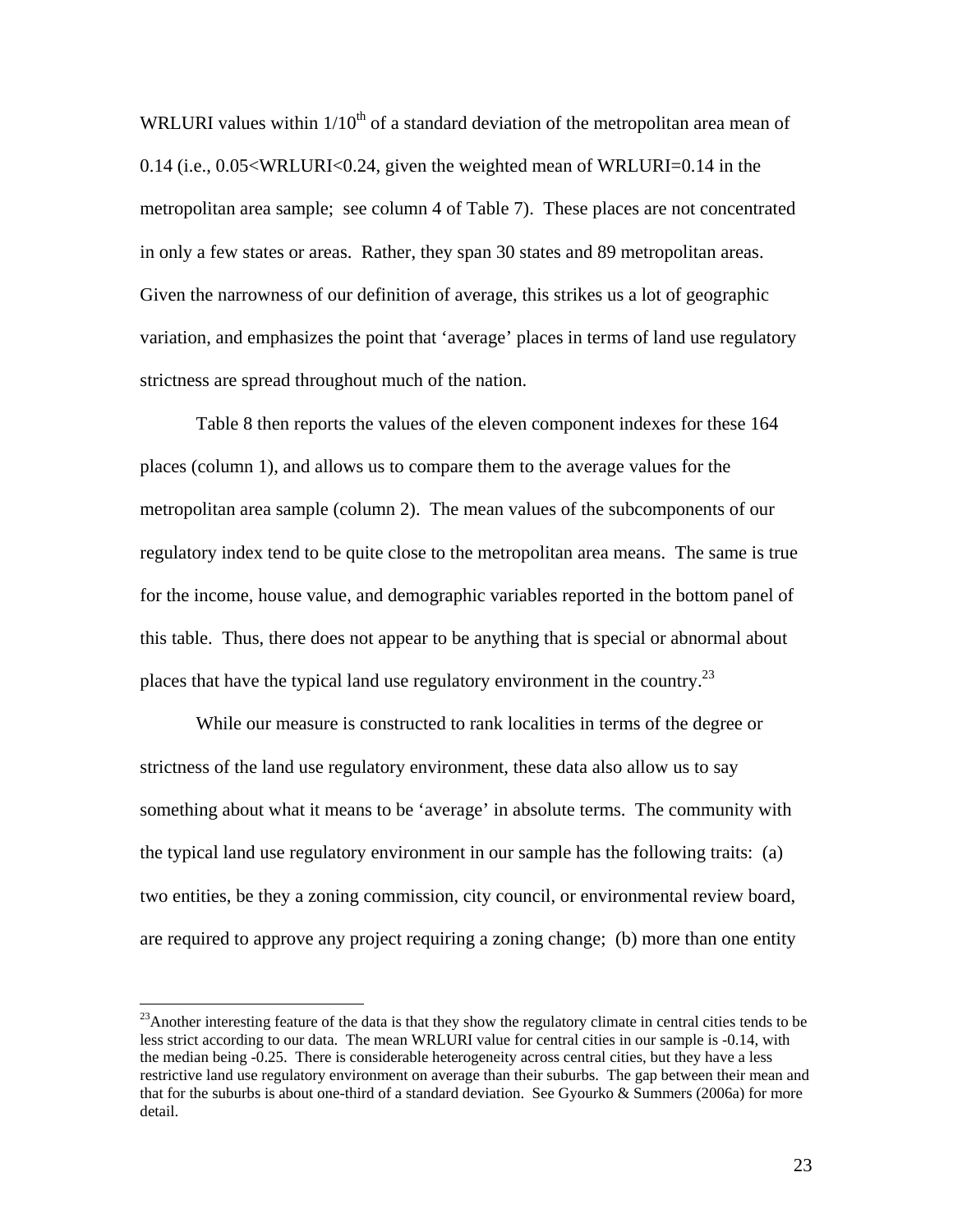also is required to approve any project, even if it does not involve a zoning change; (c) it is highly unlikely that any form of direct democracy is practiced in which land use issues and projects must be put to a popular vote; (d) there probably is no onerous density restriction such as a one acre lot size minimum anywhere in the community, although some less stringent minimum constraint generally is in place; (e) some type of exactions and open space requirement probably exist, even though they are not as omnipresent as is the case in the more highly-regulated places; and (f) there is about a six month lag (on average) between the submission of an application for a permit and permit issuance for a standard project.

Table 9's data allow us to contrast places across the full distribution of WRLURI values. Here, we divide the sample into three groups of lightly, modestly, and heavily regulated places within metropolitan areas. Lightly-regulated places are those in the bottom quartile of the distribution of WRLURI values (WRLURI<-0.55 in this case); modestly-regulated places are those spanning the interquartile range of the data (- 0.55<WRLURI<0.74); and highly-regulated places are defined as those with WRLURI index values above 0.74 which is the boundary for the top quartile of jurisdictions in our metropolitan area sample. The top panel of Table 9 lists the average subindex values for each group, with the bottom panel providing community income, house value and demographic descriptors.

The differences between lightly- and highly-regulated places are fairly large for most of the subindexes making up the WRLURI. The only exceptions are the State Court Involvement Index (SCII) and the Local Zoning Approval Index (LZAI). For the Local Political Pressure Index (LPPI), there is a 1.5 standard deviation difference between the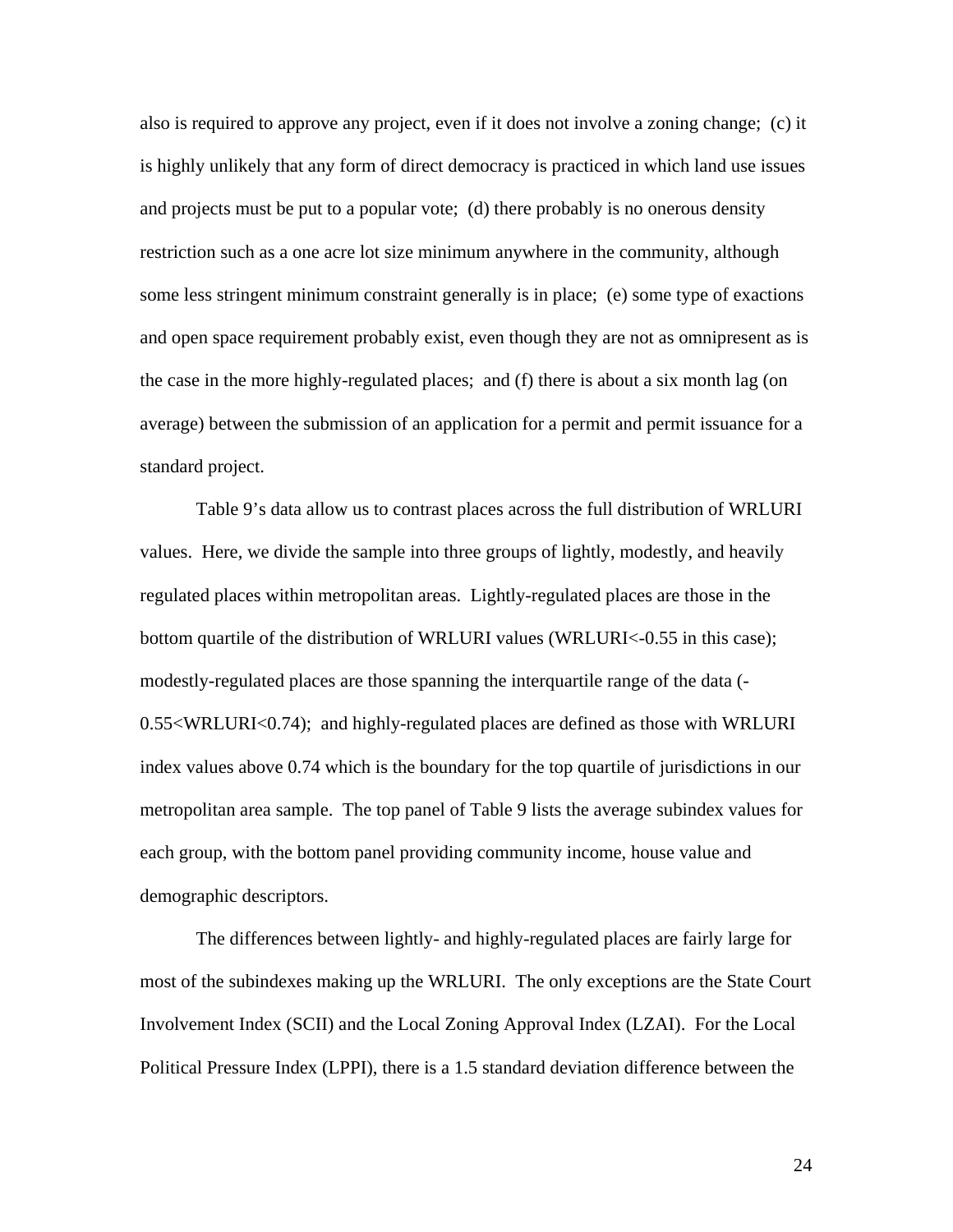means of the places in the top and bottom quartiles of the WRLURI distribution (0.93-(-  $0.46$   $\sim$  1.5). There is similarly large 1.4 standard deviation gap for the State Political Involvement Index (SPII) in row 2 of Table 9 (0.74-(-0.68)~1.4). The results for the Local Project Approval Index (LPAI, row 5) indicate that highly-regulated places tend to have about one more entity that is required to approve a project, even if that project does not require a zoning change (1.99-1.16~0.83). Having multiple approval (and, thus, rejection) points must make the regulatory environment more burdensome for those wanting to supply new product to the market.

There literally are no lightly-regulated places with direct democracy requirements that zoning changes have to approved by popular vote at an announced meeting (LAI=0.00; see column 1, row 6 of Table 9). While this type of requirement is relatively rare throughout the sample, 12 percent of the highly regulated places have it, and they are concentrated in three states—Massachusetts, Maine, and New Hampshire. We would expect it to be easier to block projects in such situations.<sup>24</sup> There also are very few explicit restrictions on new supply in our communities, but those who have them are much more likely to be in the top quartile of the WRLURI distribution as indicated by the results in the next row for the Supply Restrictions Index (SRI). Density restrictions as reflected in one acre minimum lot sizes are more widespread, but they still are much more heavily concentrated in places that are highly restrictive on average. The data in row 8 show that 57 percent of the most highly regulated places have a one acre minimum lot size requirement in at least one neighborhood, while only 4 percent of the most lightly regulated places have such a minimum.

 $\overline{a}$ 

 $24$  The standard economic reasoning pertaining to concentrated benefits and dispersed costs underpins this point.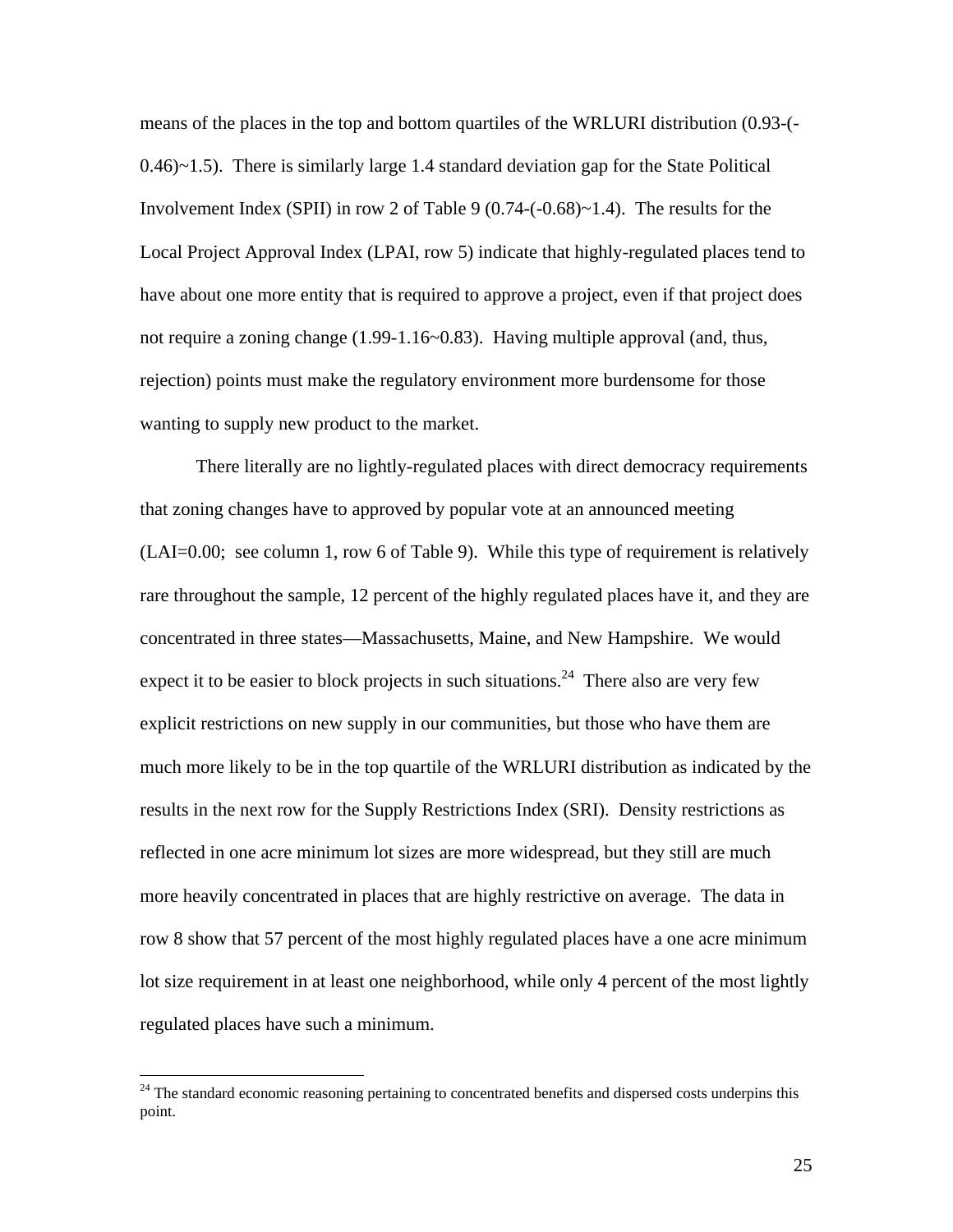Open space requirements are even more omnipresent, but there still is a meaningful gap between highly- and lightly-regulated places. Seventy-seven percent of the top quartile of the WRLURI distribution has an open space requirement (i.e.,  $OSI=1$ ) versus only 26 percent of the bottom quartile of the WRLURI distribution. Even with respect to exactions, which are the most widespread local regulatory feature, there is a difference across highly- versus lightly-regulated places. Seventy-five percent of the former have some type of exactions requirement (i.e., EI=1) versus only 66 percent for the bottom quartile of the most lightly-regulated communities. Finally, the average project delay time is more than three times longer in the highly-regulated places versus the most lightly-regulated places. More specifically, the Approval Delay Index (ADI) indicates a mean delay of 10.5 months in the more regulated areas versus 3.2 months in the less regulated areas.

In sum, highly regulated places tend to be so almost across the board. The top quartile of places in terms of WRLURI values tends to be communities with more intensely involved local political environments relating to land use regulation. They also tend to be in states whose executive and legislative branches are facilitating the adoption of statewide land use rules. However, their courts may or may not be adding to this process. Highly regulated places also tend to have multiple veto points for project approval, although there is no apparent difference in this dimension for project-level zoning approval. Direct democracy in terms of requiring a popular vote for zoning changes is almost exclusively a characteristic of highly-regulated places. And, the most highly-regulated quarter of the metropolitan sample is disproportionately likely to have some type of formal restriction on new supply, a relatively onerous one acre lot size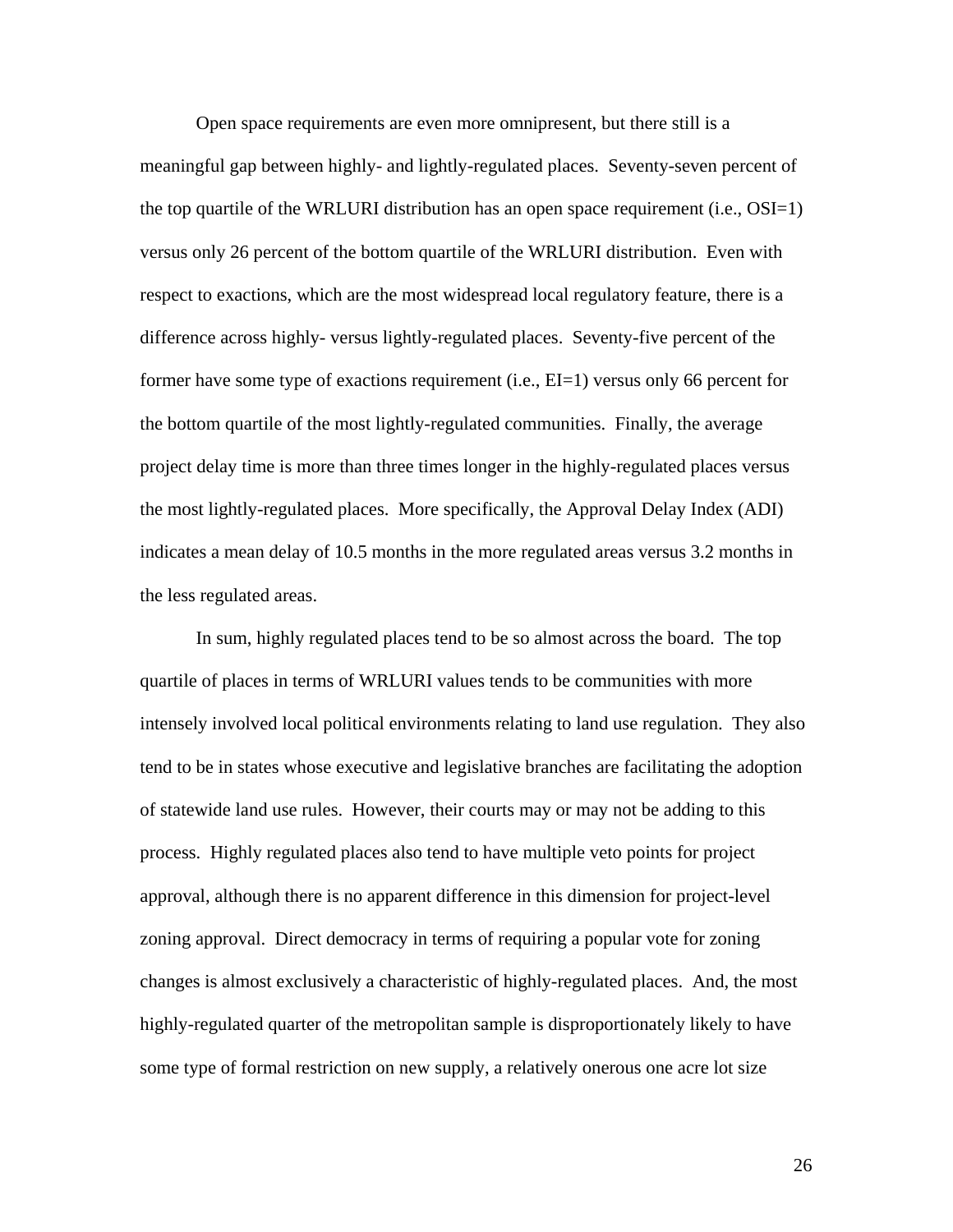minimum, as well as open space and exaction requirements. Finally, these places have by far the highest average project delay times.

 The bottom panel of Table 9 documents that highly-regulated places also are richer, much more highly educated, and have substantially higher house values than the most lightly-regulated places in terms the WRLURI distribution. Median family income is more than \$20,000 greater in the most highly-regulated prices and has a simple correlation coefficient of 0.35 with our regulation index. Median house value in highlyregulated places is nearly double that in lightly-regulated places and has a 0.33 correlation with WRLURI. The 12 percentage point gap in the fraction of households headed by college graduates is quite large considering the sample average is 28 percent. Its simple correlation with the degree of local land use regulation is 28 percent. The most highly-regulated areas by our measure have a greater fraction of white households, but the difference with the most lightly-regulated areas is modest. The same holds for average population across these places. However, the most highly-regulated areas are physically larger and they are a 25 percent less dense.

 While nothing causal about income, education, or house value determining the degree of local land use regulation can be inferred from the data presented in the bottom of Table 9, the density result is strongly suggestive. If regulation were being driven primarily by the fact that places literally were running out of land, then we would expect the most highly regulated places to be the most dense. That the reverse is true strongly suggests that this is not a primary motivation for more intense regulation in many places.<sup>25</sup>

<u>.</u>

<sup>&</sup>lt;sup>25</sup> See Gyourko & Summers (2006a) for more analysis of this issue.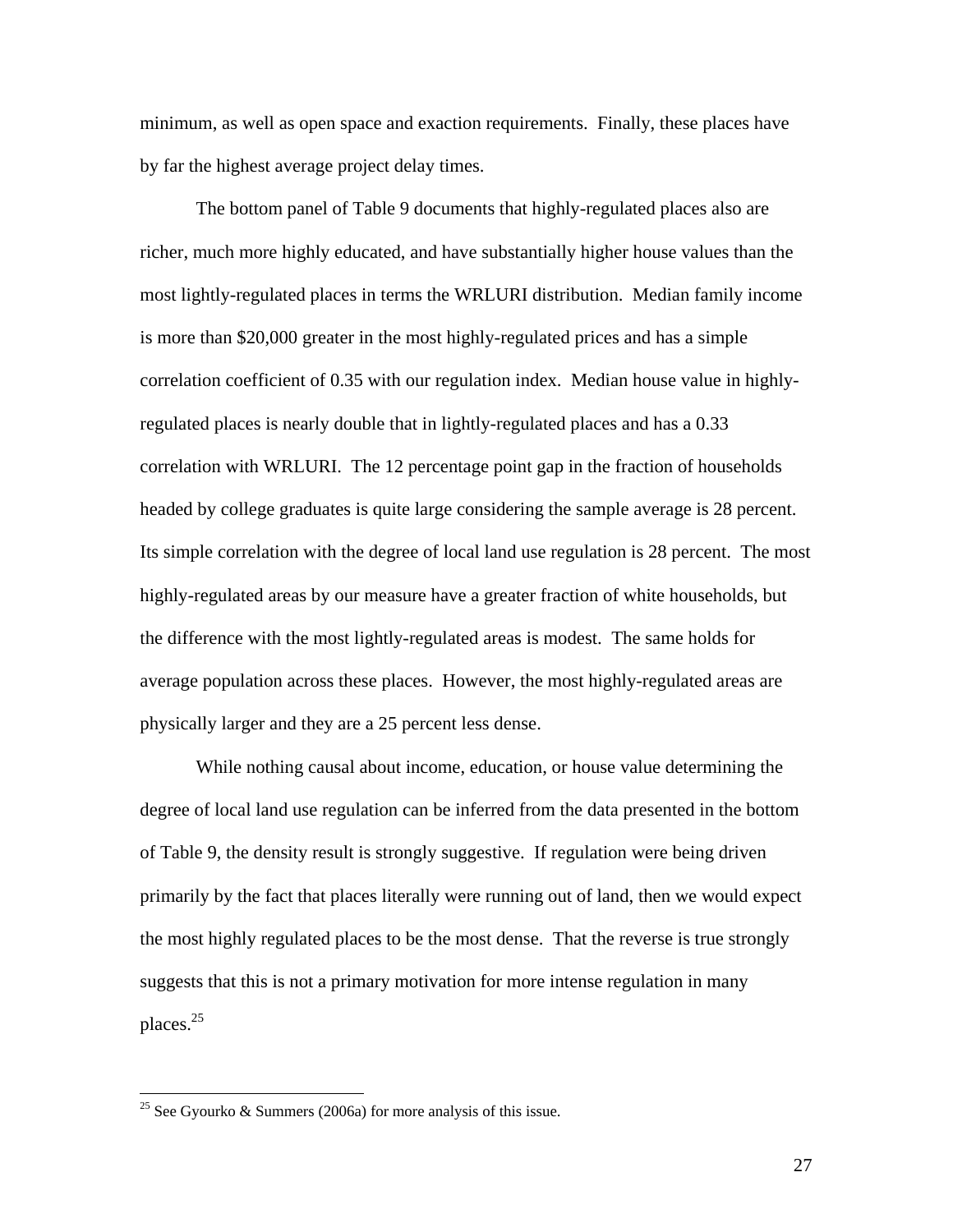#### **V. Analysis of the WRLURI: Variation Across States and Metropolitan Areas**

Table 10 reports average WRLURI values by state in descending order. Hawaii is the most intensely regulated state by our measure, being 2.3 standard deviations above the national mean. However, this is based on a single response from the city of Honolulu for that state. The other states in the top ten are dominated by those on the coasts, especially those in the east. The  $2<sup>nd</sup>$ ,  $3<sup>rd</sup>$ , and  $4<sup>th</sup>$  slots are occupied by Rhode Island, Massachusetts, and New Hampshire, respectively, with each being well over one standard deviation more highly regulated than the average. New Jersey and Maryland from the Mid-Atlantic region occupy the  $5<sup>th</sup>$  and  $6<sup>th</sup>$  places, each being about 4/5ths of a standard deviation more high regulated than the national average. Washington (state), Maine, California, and Arizona round out the top ten, and bring the coastal western states into the picture.

Moving down the rankings, the  $11<sup>th</sup>$  and  $12<sup>th</sup>$  places (Colorado and Delaware, respectively) are about one-half standard deviation more heavily regulated than the mean. The communities in the next four states of Connecticut, Florida, Pennsylvania and Vermont have WRLURI values that average about one-third of a standard deviation higher than the national mean.

There are then ten states ranging from Minnesota (#17) to Georgia (#26), whose community's index values average within 0.2 standard deviations of the national mean. In this sense, these states are the most typical of local land use regulation in the nation.

This leaves 24 states with average community WRLURI scores that are at least one-third of a standard deviation below the national mean, with three quarters of these having mean index values more than one-half standard deviation below the national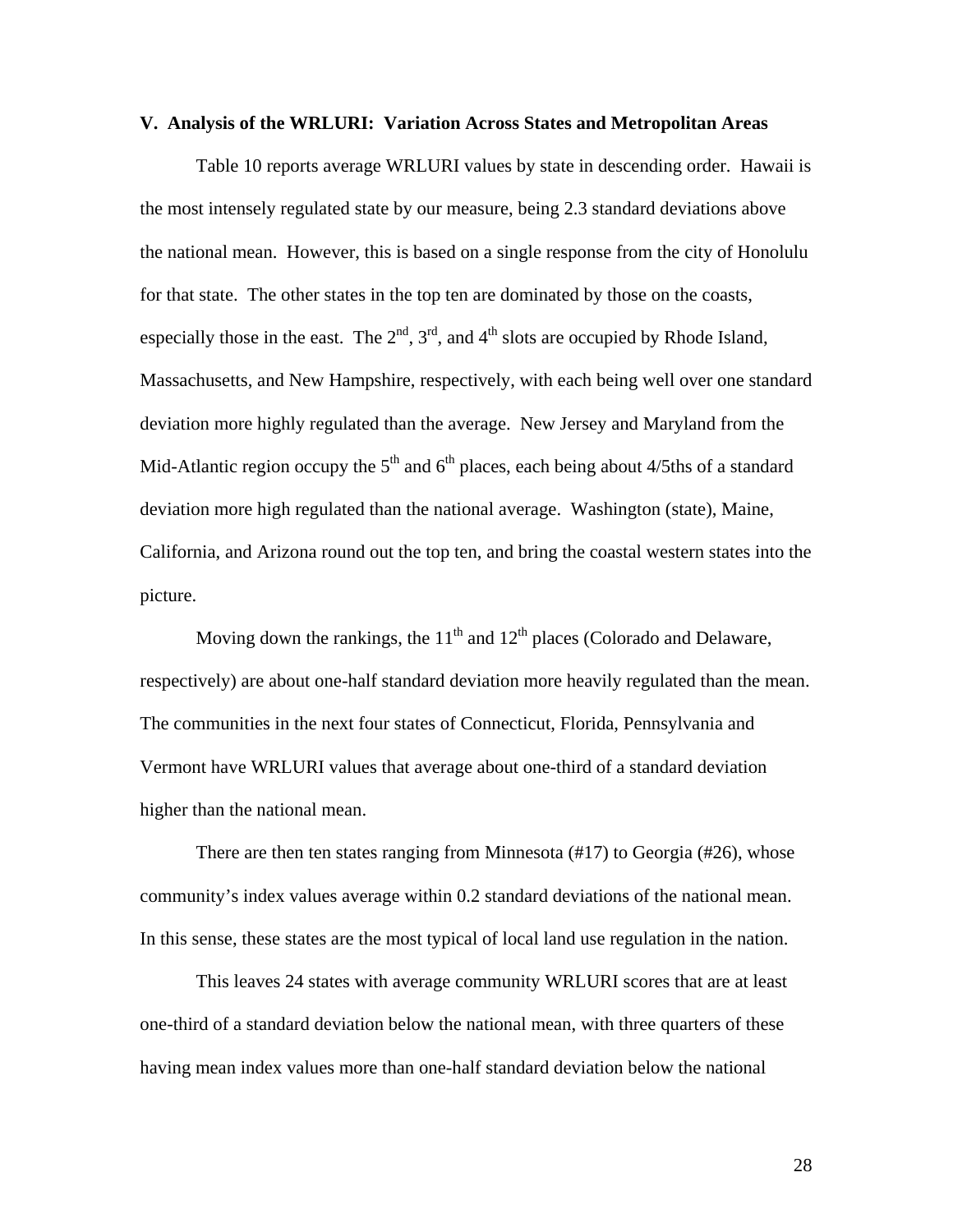mean. These are primarily southern and Midwestern states, with South Dakota, Alaska, Indiana, Missouri, Montana, Louisiana, and Kansas each being a full standard deviation below the national mean. These results emphasize that local land use regulation is not uniform across space, nor uniformly high. Moreover, there are at least a few fast growing states (e.g., North Carolina, South Carolina, and Texas) that were lightly regulated on average at the time of our survey.

 It is also the case that there always is some heterogeneity across communities even in the most highly or lightly regulated state. For example, in Massachusetts which has a state average that is 1.56 standard deviations above the national mean, ten percent of the communities (8 out of 79) still have WRLURI values below zero and thus are more lightly regulated than the average place in the country. On the other end of the spectrum, 9 percent of the 67 communities in Missouri are more highly regulated than average (one place is 0.90 standard deviations above the mean) even though the average across all places in the state is a standard deviation below the national mean. In addition, there is substantial variation across places in an 'average' state such as Michigan (mean WRLURI value of 0.03). The distribution in that state is symmetric, with the  $10<sup>th</sup>$ percentile community having a WRLURI value of  $-0.75$  and the  $90<sup>th</sup>$  percentile community having a WRLURI value of 0.79.

 This type of variation naturally leads us to look across metropolitan areas, although we do so only for those labor market areas for which we have more than ten responses to our survey. There are 47 such areas and they are listed in descending order of the WRLURI in Table 11. Like the state-level distribution, this one is skewed, with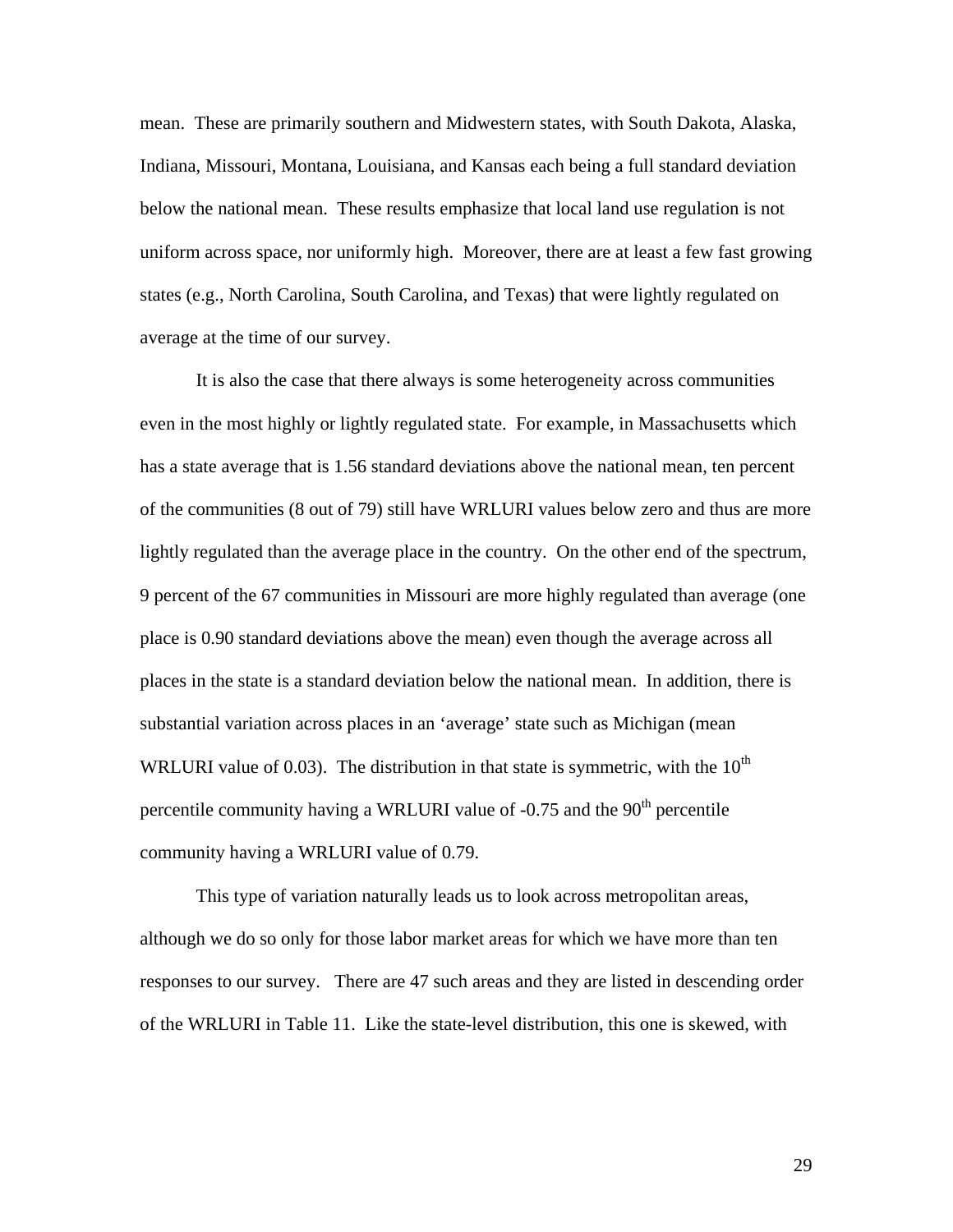the most highly regulated metro areas having WRLURI values more in excess of the mean than the index values of the most lightly regulated areas are below the mean.

 Given the state-level data just presented, it is no surprise to see two New Englandbased metropolitan areas, Providence, RI, and Boston, MA, at the top of the list. These areas are at least 1.5 standard deviations more heavily regulated than the average place in the U.S. Part of the reason they rank so highly is that some of their smaller communities have the requirement that zoning changes be put to a popular vote, but as the previous discussion implies, that is not the only reason. The communities in these metropolitan areas tend to be relatively more intensely regulated on almost all the dimensions we measure.

 Four other areas have average WRLURI values that are about one standard deviation above the national mean. These include Monmouth-Ocean, NJ, Philadelphia, PA, San Francisco, CA, and Seattle, WA. Philadelphia's presence in this group is another indicator of the heterogeneity across places within states, as its mean is significantly higher than that for Pennsylvania as a whole.<sup>26</sup> Another 13 metropolitan areas have WRLURI values that are about one-half to three-quarters of a standard deviation about the national average. This is a wide-ranging group that includes many of the most expensive and highest growth markets in the country. Some of these markets such as Phoenix have been associated with fairly easy supply conditions in the past that allowed plentiful new supply. How the present local regulatory environment affects the supply side of that market in the future is an interesting issue to watch.

 $\overline{a}$ 

 $26$  The Philadelphia metropolitan area sample used here is a 20 percent random draw from a special data set that included 271 communities—virtually every jurisdiction with that metropolitan area. The results are not materially different if we use every observation from that special survey. However, we did not want to distort the national sample by including so many observations from one area. See Gyourko & Summers (2006b) for more on the Philadelphia area analysis.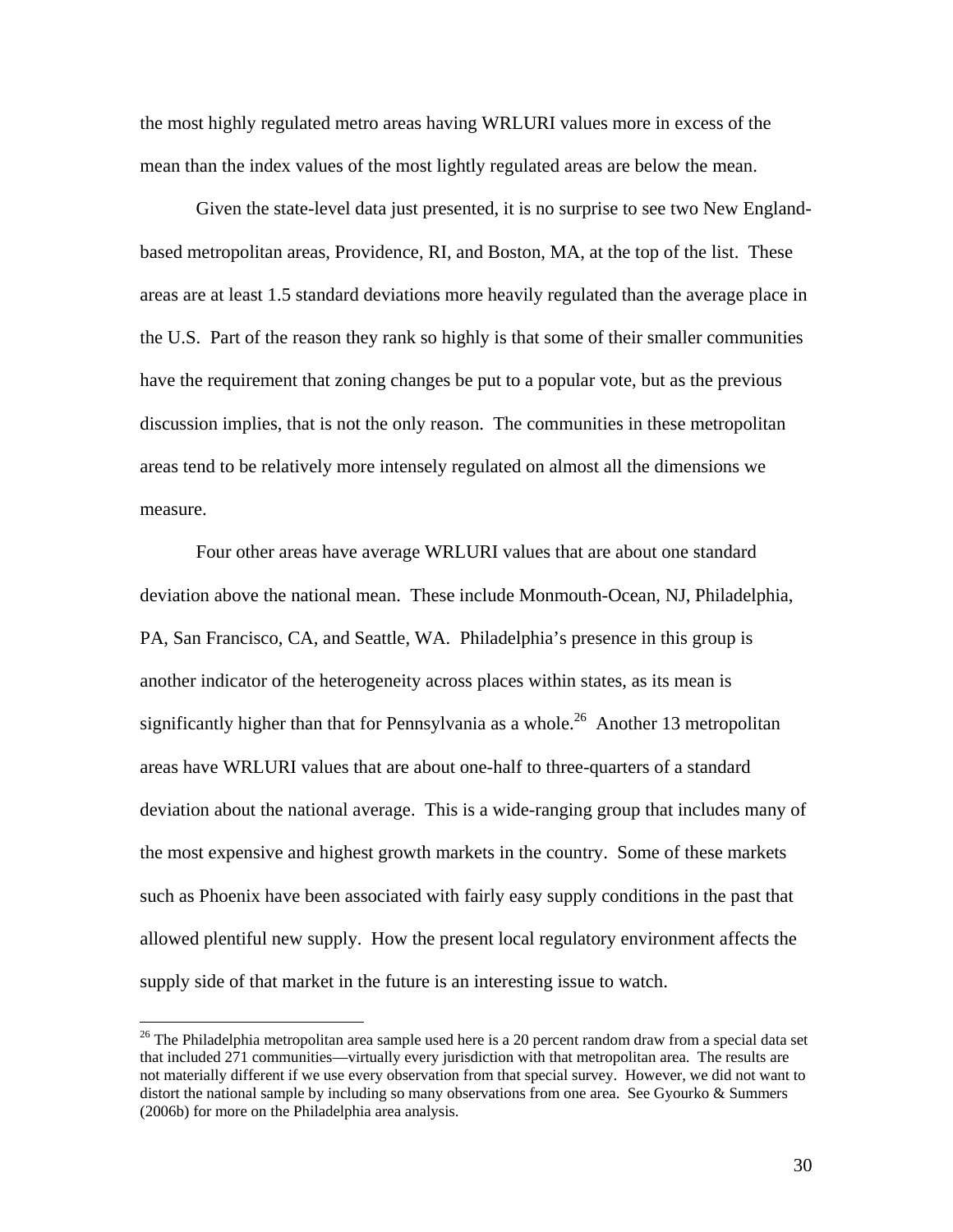The Chicago, IL, and Atlanta, GA, markets stand out among the average group with WRLURI values near zero. The bottom ten markets with index values of a fifth of a standard deviation or more below average are dominated by relatively slowly growing Midwestern metropolitan areas such as Kansas City, Indianapolis, and St. Louis, but they also include the burgeoning Texas markets of Houston and Fort Worth.

### **VI. Summary and Conclusions**

 We developed a new measure, the Wharton Residential Land Use Regulatory Index, of differences in the local land use regulatory climate across more than 2,600 communities nationwide based on the results of a 2005 survey and a separate study of state executive, legislative, and court activity. The WRLURI is based on a single factor extracted from eleven subindexes that measure various facets of the local regulatory environment. Our focus in this paper is on that single factor, with other work (see Gyourko & Summers (2006a)) delving in more detail into the subcomponents of the index.

 Our results confirm some of the popular wisdom and implications of previous research that there are some very highly regulated markets. However, the broader picture is one of spatial heterogeneity, with substantial variation across metropolitan areas, and somewhat less variability across communities within a given market area. At the state level, the northeast dominates the top slots (after Hawaii), with Massachusetts, Rhode Island, and New Hampshire having WRLURI values that are about 1.5 standard deviations above the national average. The practice of direct democracy in the form of town meetings that require land use issues to be put to popular vote, especially in their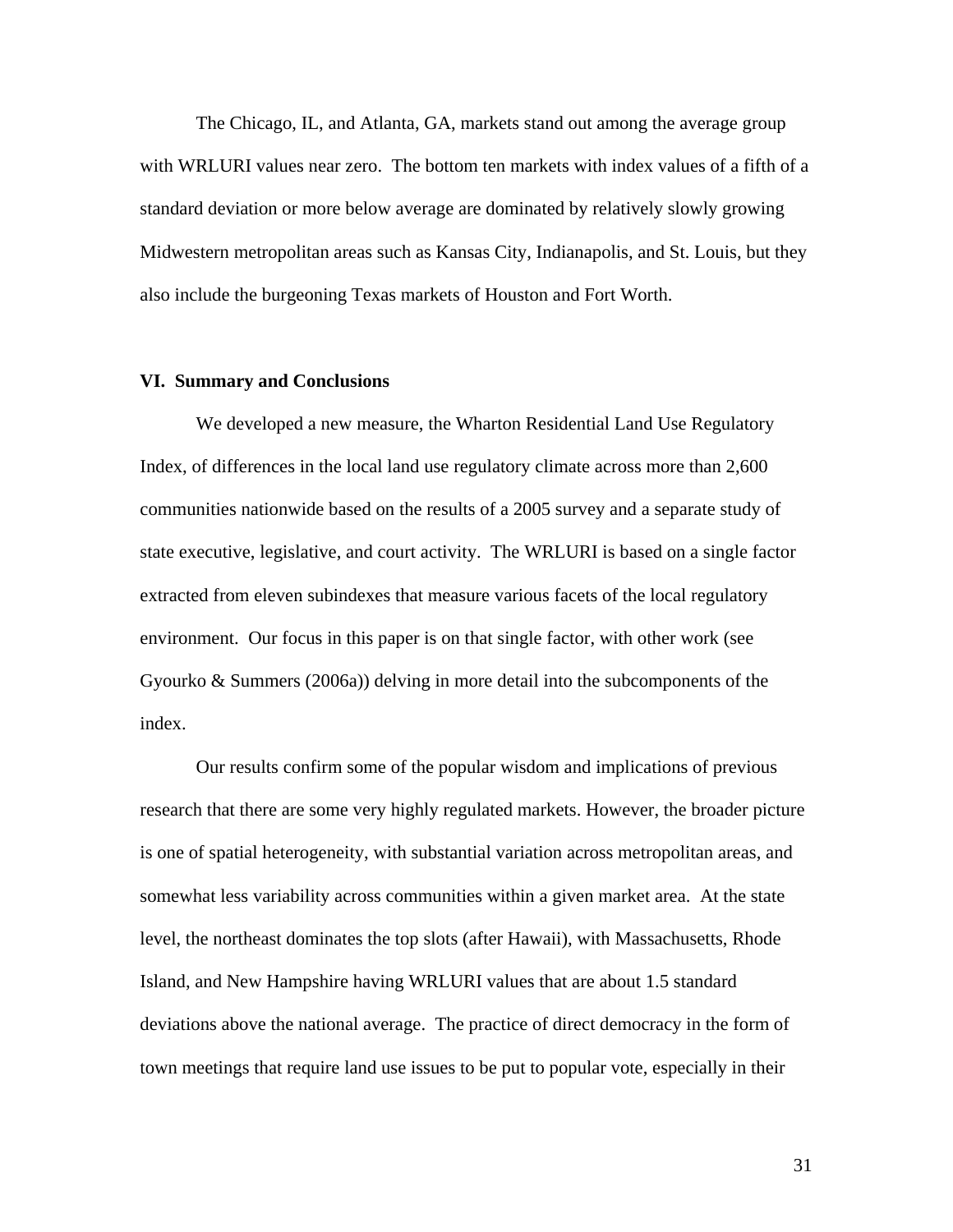smaller communities, appears to be an important part of the explanation of why such a large fraction of localities in these states are measured as heavily regulated. The communities in the mid-Atlantic states of New Jersey and Maryland are the next most heavily regulated according to our measure, followed by Washington state, Maine, California, and Arizona to round out the top ten. The bottom ten states with the least regulated communities on average are all from the south or Midwest (plus Alaska).

 At the metropolitan area-level, the two New England areas of Providence and Boston are the only ones with WRLURI values at least 1.5 standard deviations above the national mean. Monmouth-Ocean in suburban New Jersey, Philadelphia, San Francisco, and Seattle each have communities that average one standard deviation about the sample mean. Once again, the least regulated metropolitan areas are in the Midwest and the south. Chicago and Atlanta are typical of markets right near the national average in terms of land use control regulatory environments.

 Another noteworthy stylized fact is that the most highly (lightly) regulated communities tend to be relatively more (less) restrictive on most of the dimensions we measure. Thus, heavily regulated places with high WRLURI values well above the sample mean are those with multiple local pressure groups interested in land use control or growth management, with stringent density restrictions as reflected in a one acre lot size minimum somewhere within the community, a high probability of exactions and open space requirements on new development, and a relatively slow project application and approval process. The converse holds for the less regulated places with negative WRLURI values well below zero. They have relatively few groups interested in the growth management process, there is a low probability that a density restriction along the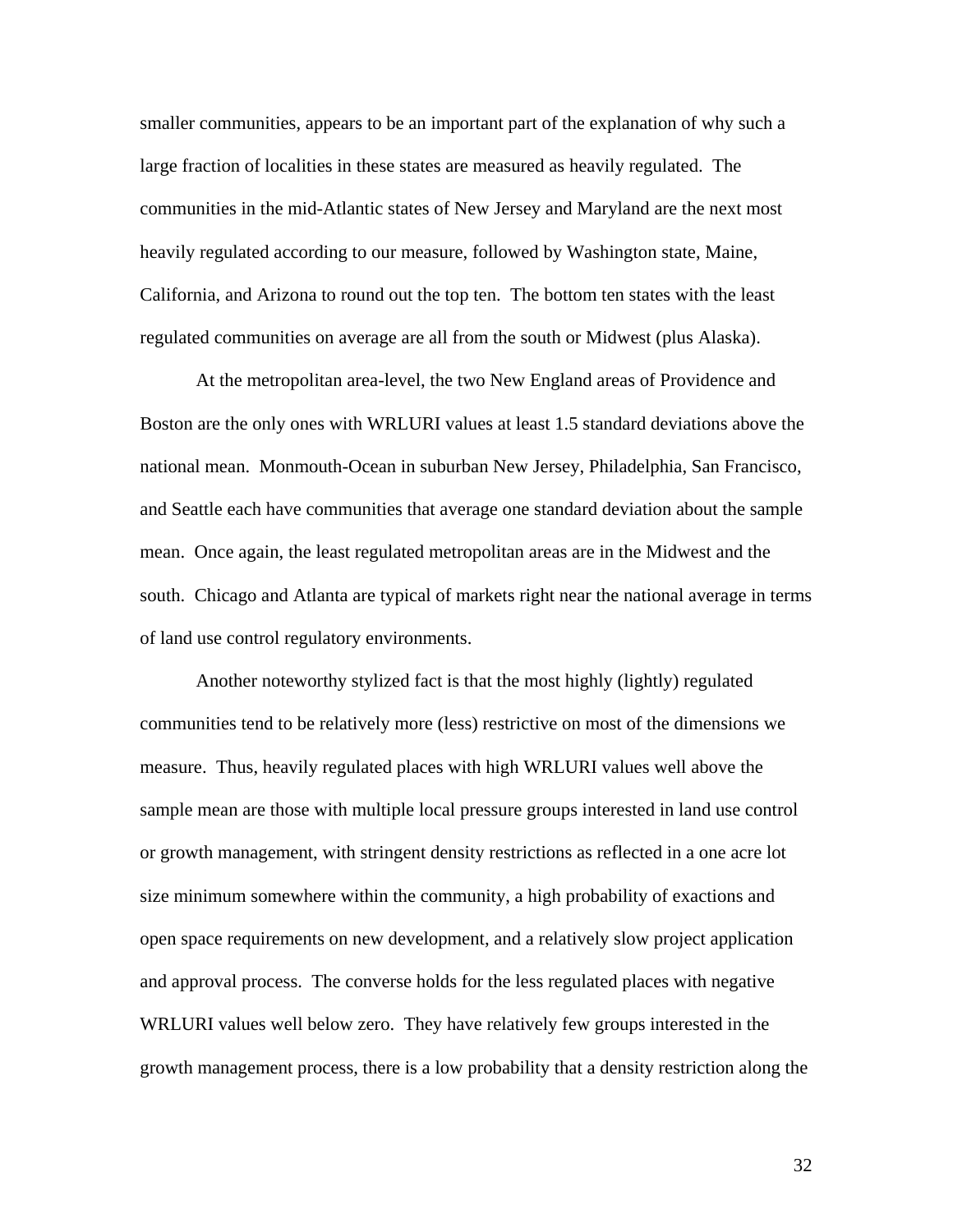lines of a one acre minimum exists, open space and exactions regulations are less prevalent, and the project approval process is a speedy one. Statistically, this means there is a fairly strong positive average correlation across the different components comprising the WRLURI.

 Community wealth is strongly positively correlated with the degree of local land use regulation. That is, the higher is median family income, median house value, or the share of adults with college degrees, the greater is the community's WRLURI value. While causality cannot be inferred from this correlation, more telling about the likely motivation for stricter land use controls is the weak, slightly negative, correlation of our regulatory measure with density. That many very low density towns have the most stringent regulatory environments indicates that land scarcity is not a primary motivation for their behavior.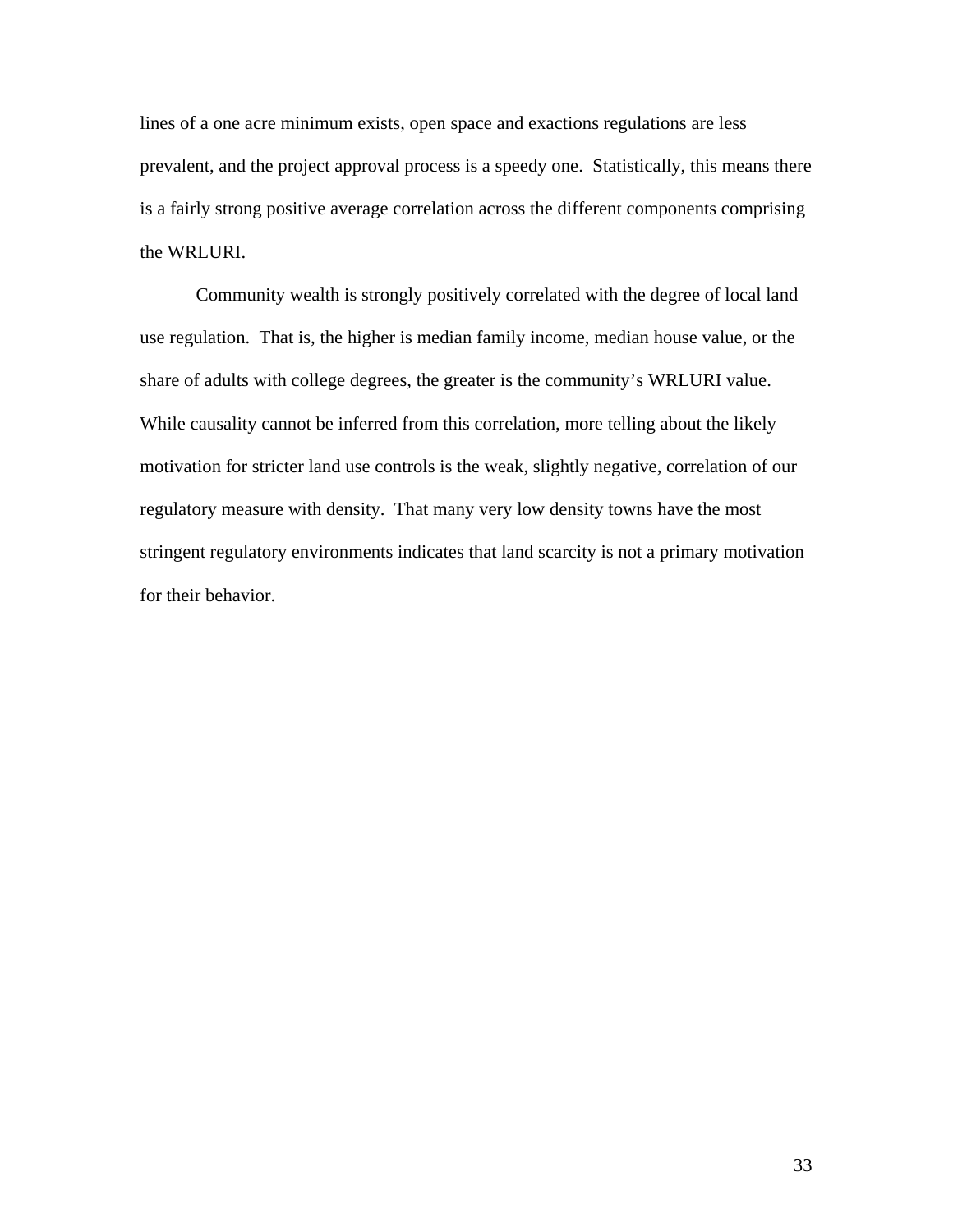### *References*

- Fischel, William. 1985. *The Economics of Zoning Laws: A Property Rights Approach to American Land Use Controls*. Baltimore: Johns Hopkins University Press.
- Foster, David D. and Anita Summers. 2005. "Current State Legislative and Judicial Profiles on Land-Use Regulations in the U.S." Wharton Real Estate Center Working Paper No. 512. Philadelphia: The Wharton School, University of Pennsylvania.
- Glaeser, Edward and Joseph Gyourko. 2003. "The Impact of Building Restrictions on Housing Affordability", *FRBNY Economic Policy Review*. Federal Reserve Bank of New York (June).
- Glaeser, Edward, Joseph Gyourko and Raven Saks. 2005a. "Why Is Manhattan So Expensive? Regulation and Rise in Housing Prices", *Journal of Law and Economics*, 48(2): 331-370.

\_\_\_\_\_\_\_\_\_\_\_\_\_\_\_\_\_\_\_\_\_\_\_\_\_\_\_\_\_\_\_\_\_\_\_\_\_\_\_\_\_. 2005b. "Why Have Housing Prices Gone Up?, *American Economic Review*, 95(2): 329-333.

- Glaeser, Edward, Jenny Schuetz, and Bryce Ward. 2006. "Regulation and the Rise of Housing Prices in Greater Boston." Cambridge: Rappaport Institute for Greater Boston, Harvard University and Boston: Pioneer Institute for Public Policy Research.
- Glickfeld, Madelyn and Ned Levine. 1992. *Regional Growth and Local Reaction: The Enactment and Effects of Local Growth Control and Management Measures in California.* Cambridge, MA: Lincoln Institute of Land Policy.
- Gyourko, Joseph and Anita A. Summers. 2006a*. The Wharton Survey on Land Use Regulation: Documentation and Analysis of Survey Responses.* Mimeo, Zell/Lurie Real Estate Center at Wharton, September 2006.

\_\_\_\_\_\_\_\_\_\_\_\_\_\_\_\_\_\_\_\_\_\_\_\_\_\_\_\_\_\_\_\_\_. 2006b. *Residential Land Use Regulation in the Philadelphia MSA.* Zell/Lurie Real Estate Center at Wharton working paper, October 2006.

- Ihlanfeldt, Keith. Forthcoming. "The Effect of Land Use Regulation on Housing and Land Prices", *Journal of Urban Economics*.
- Ihlanfeldt, Keith and Gregory Burge. 2006a. "The Effects of Impact Fees on Multifamily Housing Construction", *Journal of Regional Science*, Vol. 46, no. 1 (February 2006): 5-23.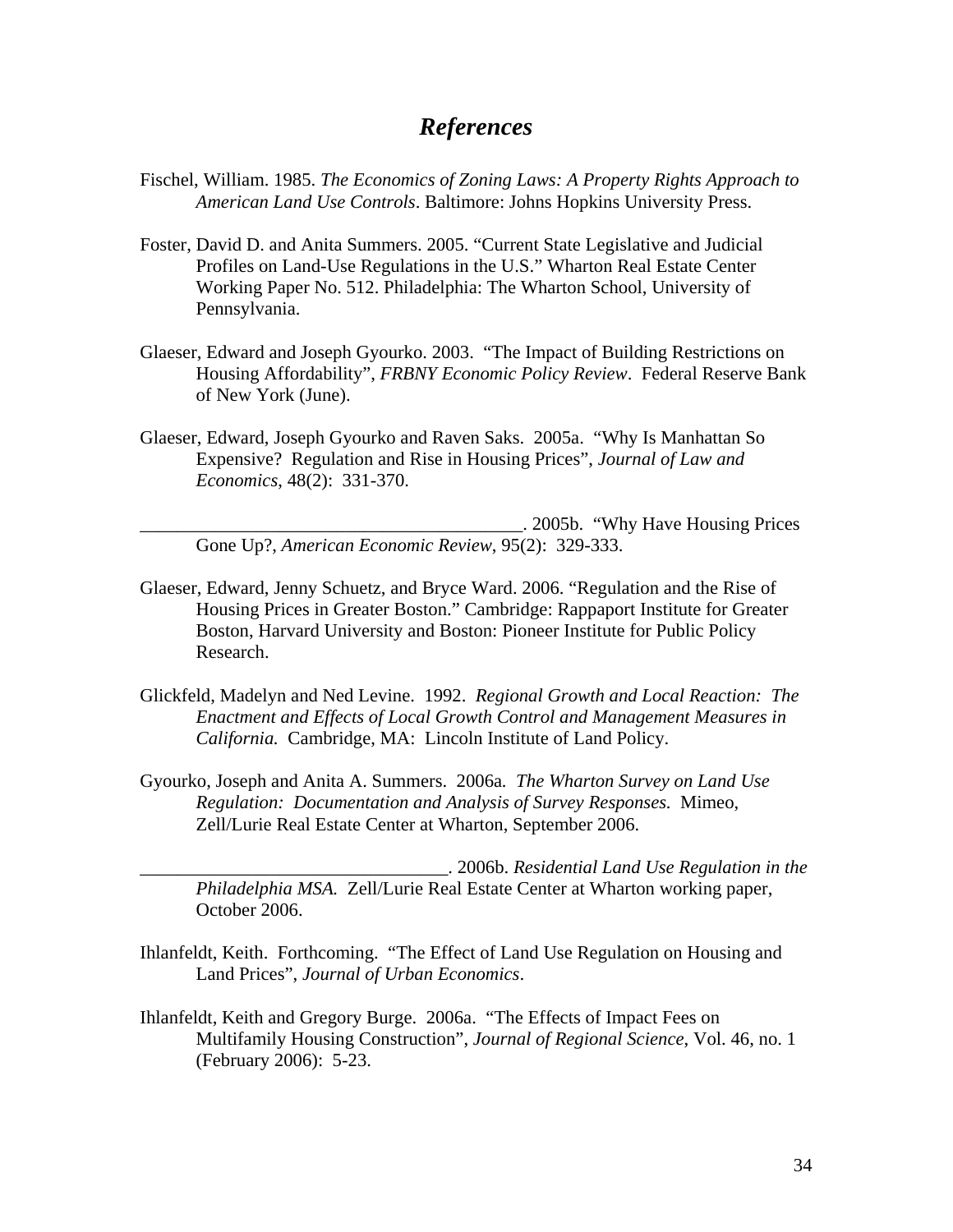\_\_\_\_\_\_\_\_\_\_\_\_\_\_\_\_\_\_\_\_\_\_\_\_\_\_\_\_\_. 2006b. "Impact Fees and Single-Family Home Construction", *Journal of Urban Economics*, Vol. 60, no. 2 (2006): 284-306.

- Katz, Lawrence, and Kenneth T. Rosen. 1987. "The Interjurisdictional Effects of Growth Controls on Housing Prices." 1987. *Journal of Law and Economics*, 30 (April): 149-60.
- Levine, Ned. 1999. "The Effects of Local Growth Controls on Regional Housing Production and Population Redistribution in California", *Urban Studies*, 36(12): 2047-2068.
- Linneman, Peter, Anita A. Summers, Nancy Brooks, and Henry Buist. 1990. "The State of Local Growth Management." Wharton Real Estate Center Working Paper No. 81. Philadelphia: The Wharton School, University of Pennsylvania.
- Malpezzi, Stephen. 1996. "Housing Prices, Externalities, and Regulation in U.S. Metropolitan Areas." *Journal of Housing Research*, 7(2): 209-41.
- Noam, Eli. 1983. "The Interaction of Building Codes and Housing Prices", *Journal of the American Real Estate and Urban Economics Association*, 10(4): 394-403.
- Pendall, Rolf, Robert Puentes, and Jonathan Martin. 2006. "From Traditional to Reformed: A Review of the Land Use Regulations in the Nation's 50 largest Metropolitan Areas." Metropolitan Policy Program, The Brookings Institution.
- Pollakowski, Henry O. and Susan M. Wachter. 1990. **"**The Effects of Land-Use Constraints on Housing Prices." *Land Economics*, 66(3): 315-24.
- Quigley, John M. and Steven Raphael. 2005. "Regulation and the High Cost of Housing in California." *American Economic Review*, 94(2): 323-328.
- Quigley, John and Larry Rosenthal. 2005. "The Effects of Land Regulation on the Price of Housing What Do We Know? What Can We Learn?", *Cityscape*, 8(1): 69- 137.
- Royston, Patrick. 2005. "Multiple imputation of missing values: Update of ice." *Stata Journal* 5(4): 527-36.
- Saks, Raven. 2006. "Job Creation and Housing Construction: Constraints on Metropolitan Area Employment Growth", Federal Reserve Board of Governors Working Paper 2005-49.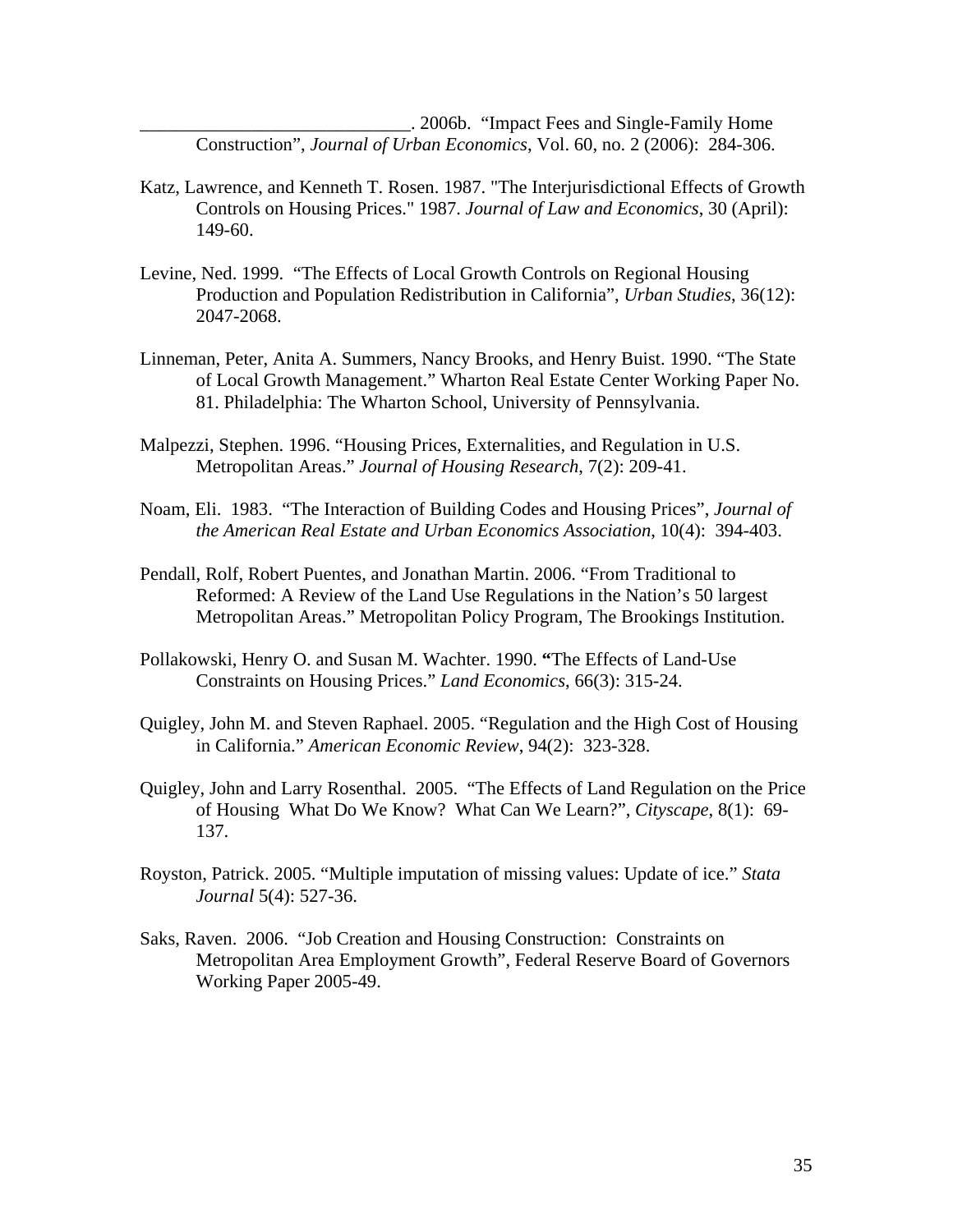### **Table 1: Response Rate by Size of Locality**

| Population        | Response Rate | Number in<br><b>ICMA List</b> |
|-------------------|---------------|-------------------------------|
| Less than 2,500   | 29.4%         | 17                            |
| 2,500 to 5,000    | 28.3%         | 1,952                         |
| 5,000 to 10,000   | 35.3%         | 1,840                         |
| 10,000 to 50,000  | 41.7%         | 2,557                         |
| 50,000 to 100,000 | 49.5%         | 402                           |
| 100,000 and over  | 62.2%         | 241                           |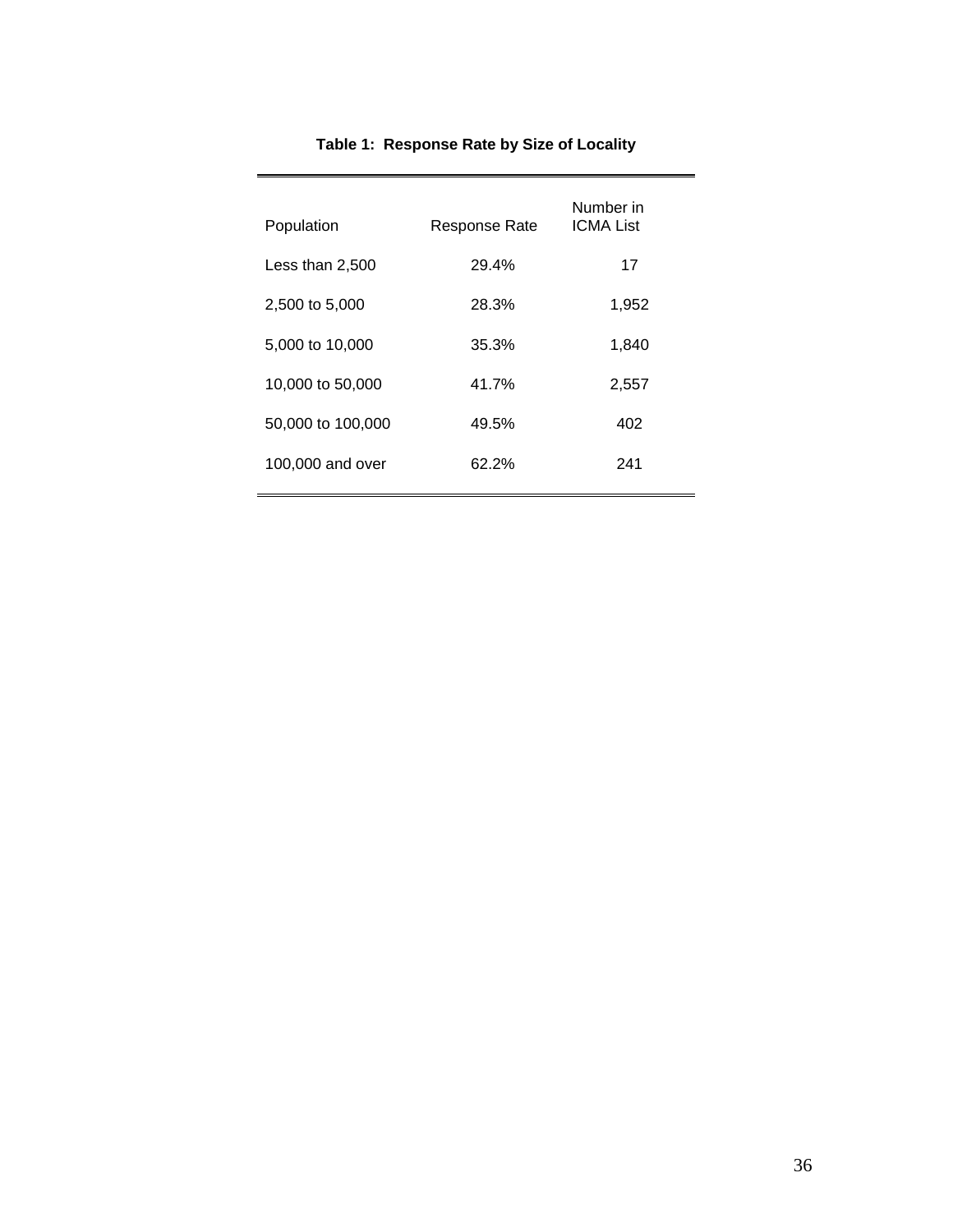|                                 | All                       | Metropolitan Areas        |
|---------------------------------|---------------------------|---------------------------|
|                                 | (1)                       | (2)                       |
| Population <sup>+</sup>         | 0.222<br>$(0.029)$ ***    | 0.154<br>$(0.025)$ ***    |
| Share Owner-Occupied Households | $-4.191$<br>$(0.139)$ *** | $-3.366$<br>$(0.170)$ *** |
| Share Ages 65 and Above         | 1.79<br>$(0.349)$ ***     | 2.051<br>$(0.457)$ ***    |
| Share Ages 18 and below         | 2.426<br>$(0.414)$ ***    | 3.562<br>$(0.586)$ ***    |
| Share Non-Hispanic White        | $-0.308$<br>$(0.102)$ *** | $-0.045$<br>(0.129)       |
| Log median house value          | 0.686<br>$(0.046)$ ***    | 0.195<br>$(0.064)$ ***    |
| Share with Bachelor's Degree    | 2.601<br>$(0.180)$ ***    | 2.7<br>$(0.220)$ ***      |
| Constant                        | $-8.937$<br>$(0.548)$ *** | $-3.951$<br>$(0.752)$ *** |
| Observations                    | 55,397                    | 20,945                    |

### **Table 2: Logit Estimation Results—Probability of Selection for the National and Metropolitan Area Samples**

Standard errors in parentheses

\* significant at 10%; \*\* significant at 5%; \*\*\* significant at 1%

± population divided by 100,000 for better result exposition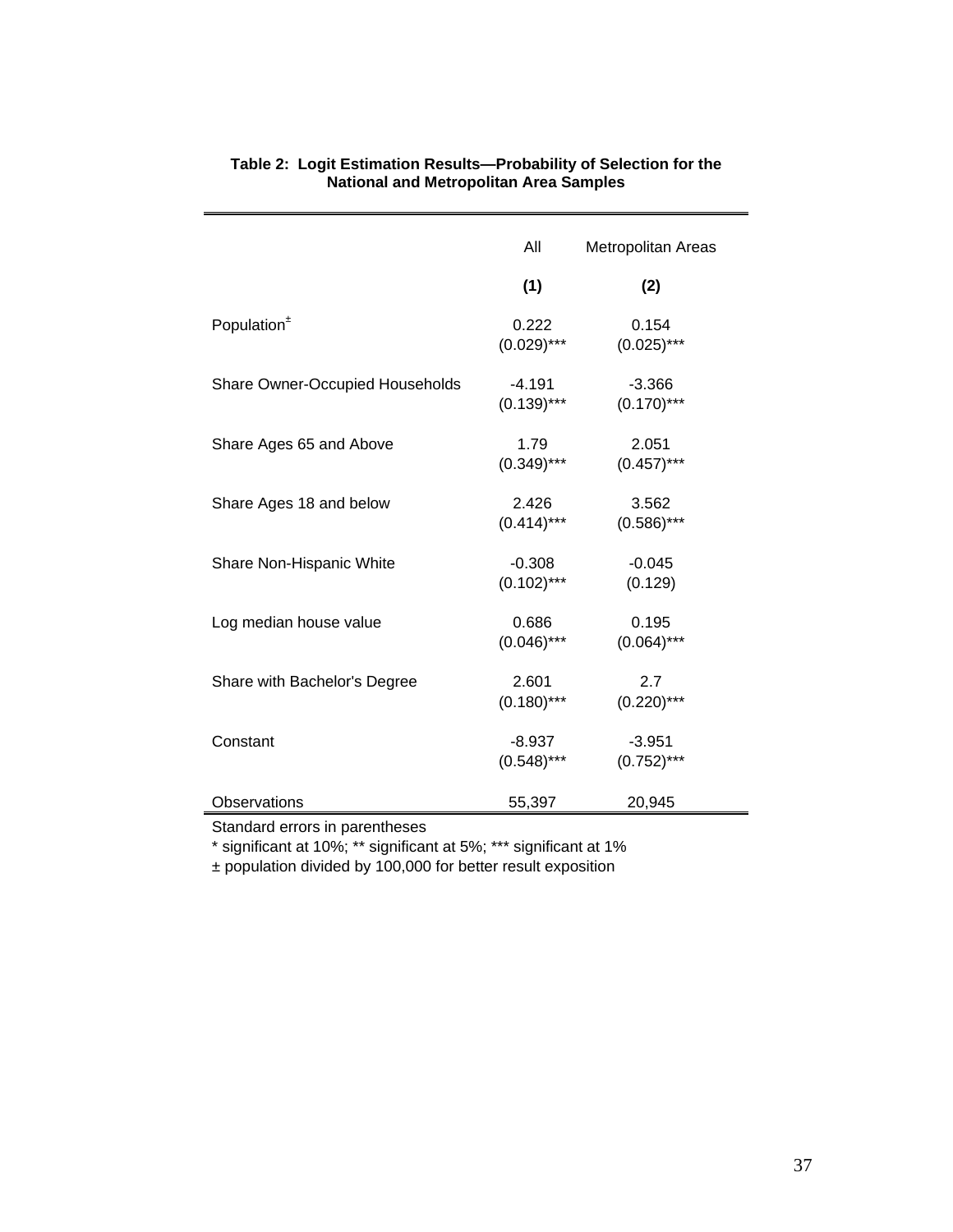|             | <b>ADI</b> | <b>IMPUTED</b><br><b>ADI</b> | <b>LPPI</b> | <b>IMPUTED LPPI</b> |
|-------------|------------|------------------------------|-------------|---------------------|
| ADI         | 1.00       | 1.00                         | 0.27        | 0.27                |
| <b>LPPI</b> | 0.25       | 0.32                         | 1.00        | 1.00                |
| <b>SPII</b> | 0.29       | 0.28                         | 0.11        | 0.26                |
| SCII        | $-0.04$    | 0.06                         | $-0.08$     | $-0.10$             |
| LZAI        | $-0.12$    | $-0.07$                      | 0.06        | $-0.12$             |
| LPAI        | 0.12       | 0.18                         | 0.19        | 0.16                |
| SRI         | 0.14       | 0.09                         | 0.14        | $-0.01$             |
| DRI         | 0.15       | 0.23                         | 0.11        | 0.27                |
| OSI         | 0.17       | 0.16                         | 0.17        | 0.14                |
| EI          | 0.04       | 0.04                         | 0.09        | $-0.03$             |
|             | 2,085      | 528                          | 2,456       | 157                 |

#### **Table 3: Correlations—Imputed and Non-Imputed Approval Delay Index (ADI) and Local Political Presssure Index (LPPI) Values**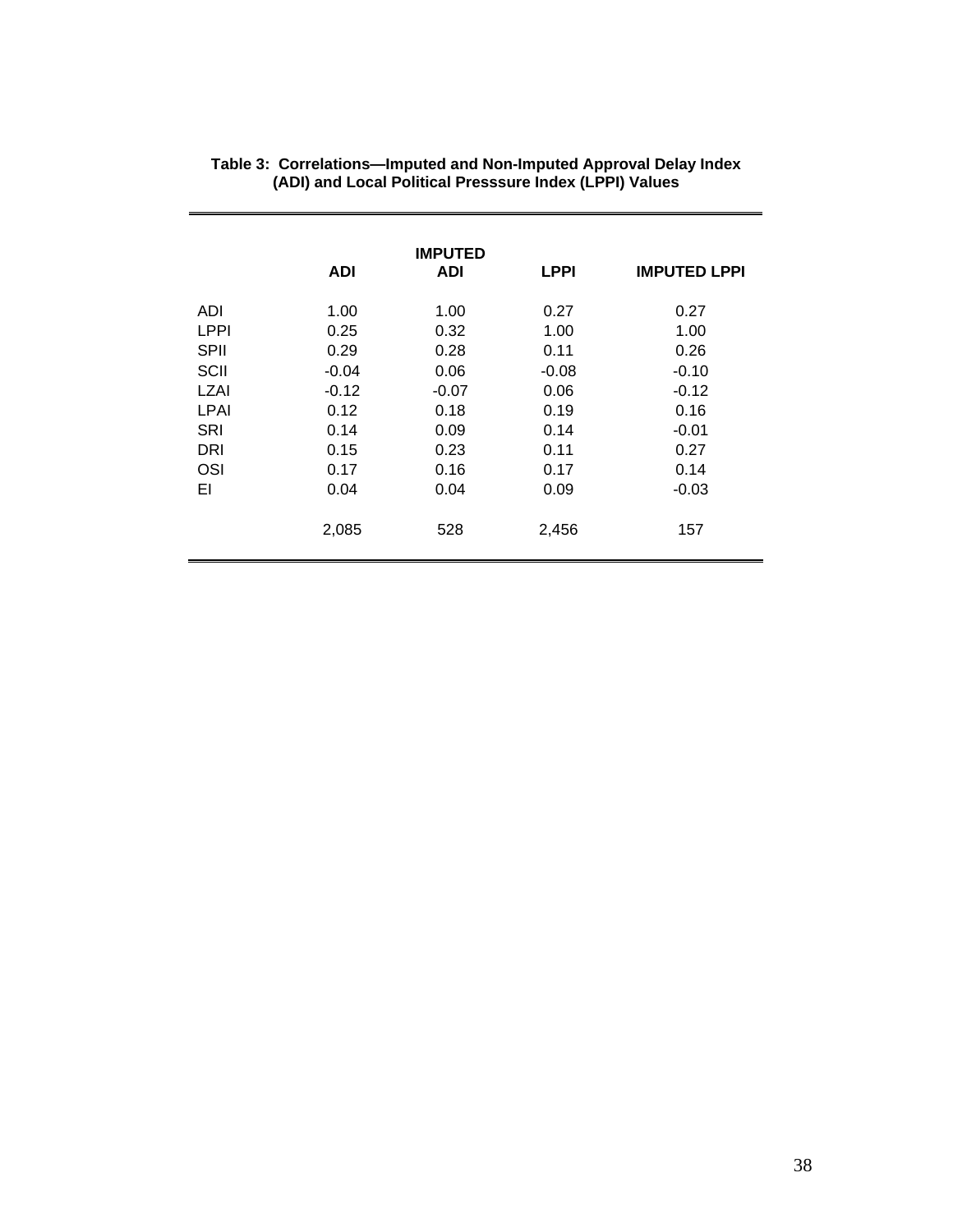|                                          | Observations | Loss Factor |
|------------------------------------------|--------------|-------------|
| Municipalities in the Sample             | 2.729        | $0\%$       |
| Available Wharton Index (imputations)    | 2.612        | 4.3%        |
| Available Wharton Index (no imputations) | 2.002        | 26.6%       |

### **Table 4: The Impact of Imputations on Sample Size**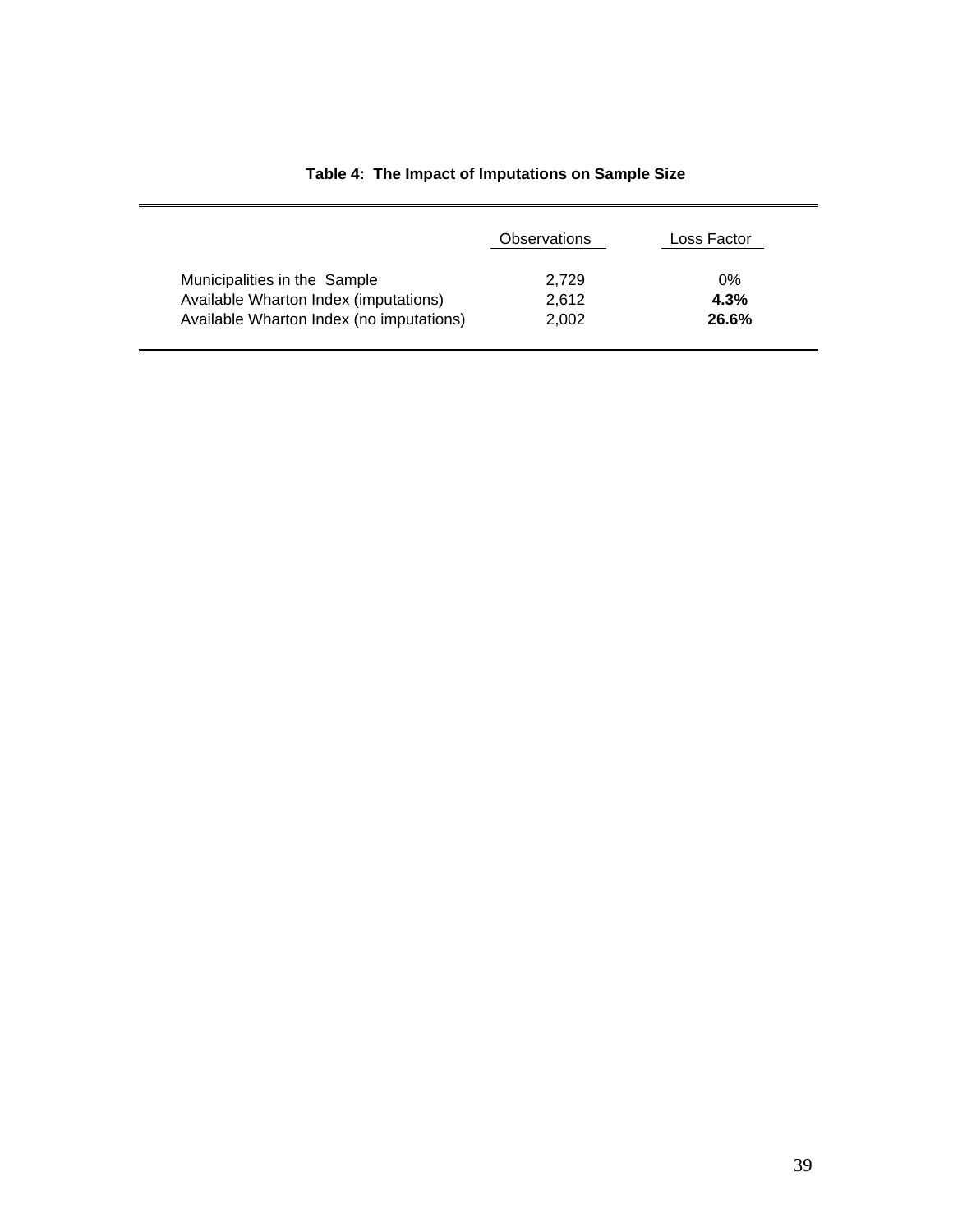|             | <b>LPPI</b>     | <b>SPII</b>     | SCII            | LZAI            | <b>LPAI</b>  | LAI             | <b>DRI</b>      | OSI          | EI              | <b>SRI</b>   |
|-------------|-----------------|-----------------|-----------------|-----------------|--------------|-----------------|-----------------|--------------|-----------------|--------------|
| <b>LPPI</b> | 1               |                 |                 |                 |              |                 |                 |              |                 |              |
| <b>SPII</b> | 0.12<br>0.00    | 1               |                 |                 |              |                 |                 |              |                 |              |
| SCII        | $-0.08$<br>0.00 | $-0.07$<br>0.00 | 1               |                 |              |                 |                 |              |                 |              |
| <b>LZAI</b> | 0.07<br>0.00    | $-0.16$<br>0.00 | 0.05<br>0.01    | 1               |              |                 |                 |              |                 |              |
| <b>LPAI</b> | 0.19<br>0.00    | 0.03<br>0.18    | $-0.06$<br>0.00 | 0.28<br>0.00    | 1            |                 |                 |              |                 |              |
| LAI         | 0.04<br>0.06    | 0.20<br>0.00    | 0.12<br>0.00    | $-0.04$<br>0.04 | 0.01<br>0.71 | 1               |                 |              |                 |              |
| <b>DRI</b>  | 0.13<br>0.00    | 0.14<br>0.00    | $-0.03$<br>0.14 | $-0.03$<br>0.13 | 0.15<br>0.00 | 0.23<br>0.00    | 1               |              |                 |              |
| OSI         | 0.17<br>0.00    | 0.09<br>0.00    | 0.01<br>0.66    | 0.02<br>0.36    | 0.13<br>0.00 | $-0.06$<br>0.00 | 0.08<br>0.00    | 1            |                 |              |
| EI          | 0.08<br>0.00    | $-0.03$<br>0.08 | 0.09<br>0.00    | 0.10<br>0.00    | 0.07<br>0.00 | $-0.14$<br>0.00 | $-0.07$<br>0.00 | 0.26<br>0.00 | 1               |              |
| SRI         | 0.12<br>0.00    | 0.04<br>0.02    | 0.03<br>0.08    | 0.00<br>0.97    | 0.05<br>0.01 | 0.11<br>0.00    | 0.04<br>0.05    | 0.01<br>0.51 | $-0.02$<br>0.40 | $\mathbf{1}$ |
| <b>ADI</b>  | 0.27<br>0.00    | 0.29<br>0.00    | $-0.03$<br>0.15 | $-0.12$<br>0.00 | 0.13<br>0.00 | 0.10<br>0.00    | 0.17<br>0.00    | 0.17<br>0.00 | 0.02<br>0.25    | 0.12<br>0.00 |

### **Table 5: Subindex Correlation Matrix**

p-values in *italics for null of zero correlation*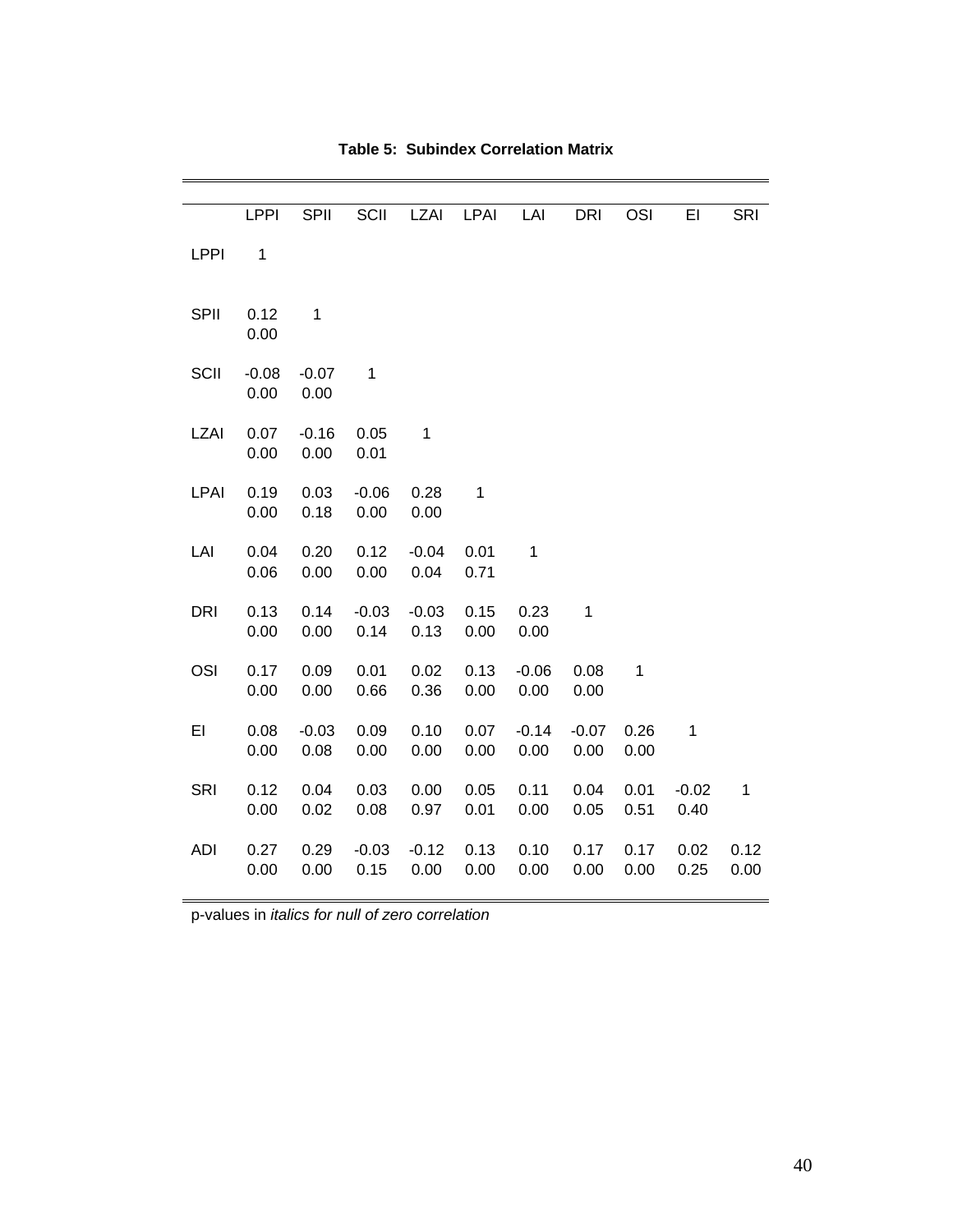|             | Factor Loadings | <b>Correlation with WRLRI</b> |
|-------------|-----------------|-------------------------------|
| ADI         | 0.30            | 0.73                          |
| <b>LPPI</b> | 0.22            | 0.56                          |
| <b>SPII</b> | 0.22            | 0.57                          |
| DRI         | 0.19            | 0.53                          |
| LPAI        | 0.15            | 0.37                          |
| OSI         | 0.14            | 0.38                          |
| LAI         | 0.14            | 0.32                          |
| SRI         | 0.09            | 0.25                          |
| EI          | 0.02            | 0.05                          |
| SCII        | $-0.03$         | $-0.18$                       |
| LZAI        | $-0.04$         | $-0.10$                       |
|             |                 |                               |

**Table 6: The WRLURI and Its Components** 

 $\overline{\phantom{a}}$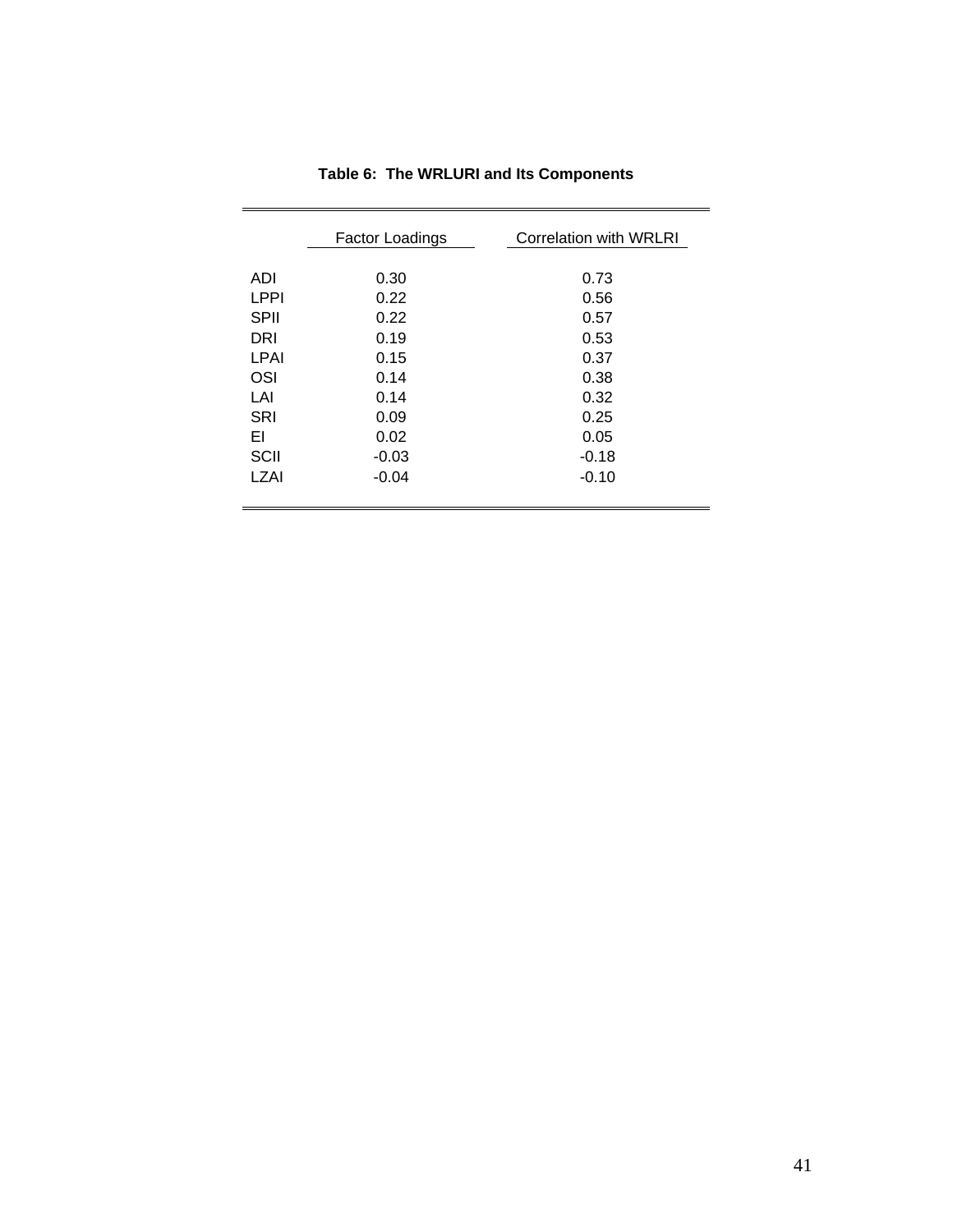| Table 7: Summary Statistics for the WRLURI for Different Samples |                    |                           |                   |                     |                       |  |
|------------------------------------------------------------------|--------------------|---------------------------|-------------------|---------------------|-----------------------|--|
|                                                                  | <b>Full Sample</b> | <b>Full Sample</b>        | Metro Area Sample | Metro Area Sample   | Non-Metro Area Sample |  |
| Mean                                                             | 0.00               | $-0.13$                   | 0.17              | 0.14                | $-0.46$               |  |
| <b>Standard Deviation</b>                                        | 1.00               | 0.98                      | 1.00              | 1.00                | 0.86                  |  |
| 10th percentile                                                  | $-1.18$            | $-1.25$                   | $-1.03$           | $-1.06$             | $-1.42$               |  |
| 25th percentile                                                  | $-0.72$            | $-0.84$                   | $-0.55$           | $-0.57$             | $-1.10$               |  |
| 50th percentile                                                  | $-0.10$            | $-0.25$                   | 0.06              | 0.02                | $-0.56$               |  |
| 75th percentile                                                  | 0.59               | 0.44                      | 0.74              | 0.71                | $-0.00$               |  |
| 90th percentile                                                  | 1.29               | 1.22                      | 1.50              | 1.50                | 0.6                   |  |
| Number of Observations                                           | 2,611              | 2,611                     | 1,904             | 1,904               | 707                   |  |
| Weighting                                                        | No                 | Yes - National<br>Weights | No                | Yes - Metro Weights | No                    |  |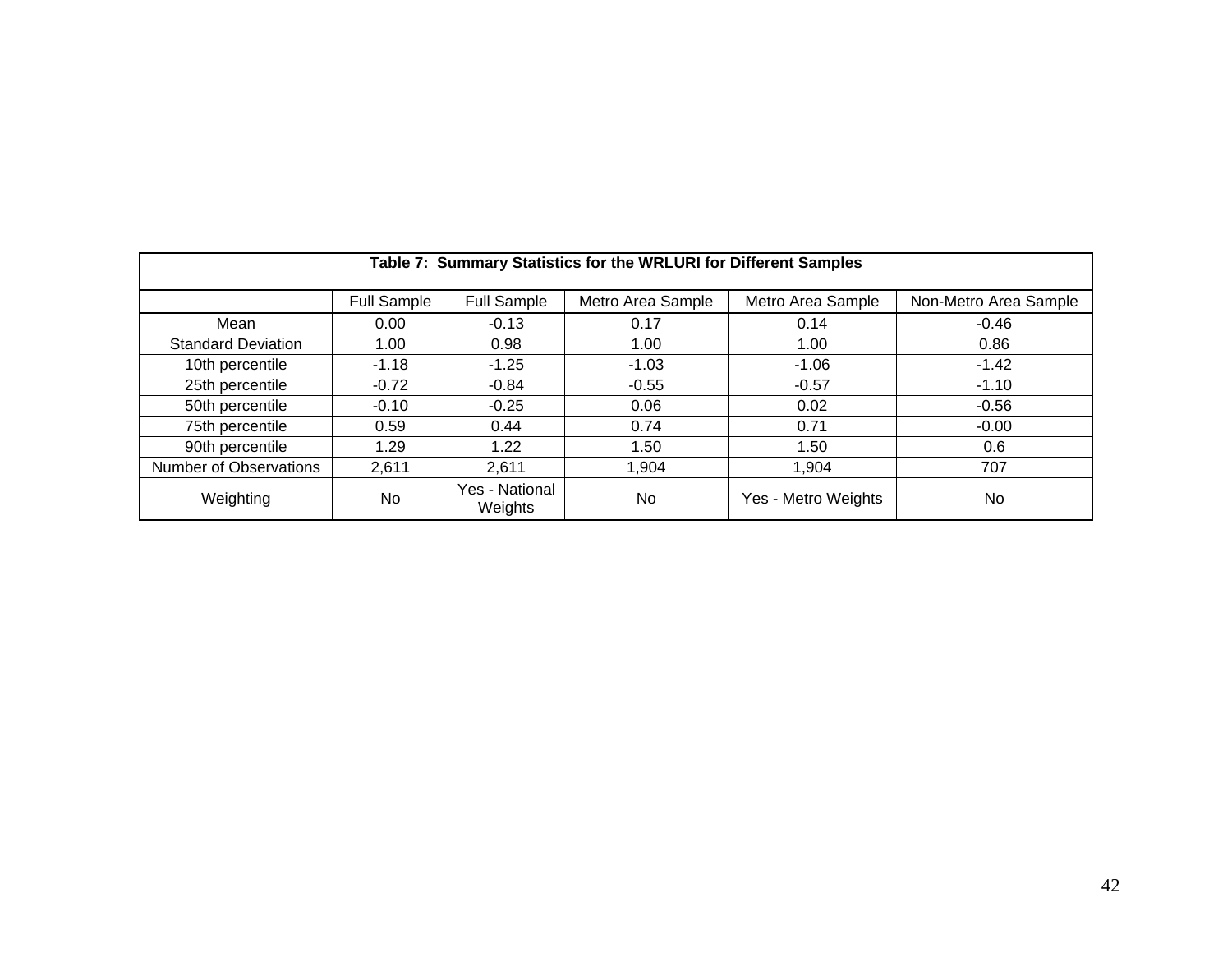| Table 8: What Does It Mean To Be Average?  |                                               |                                         |  |  |
|--------------------------------------------|-----------------------------------------------|-----------------------------------------|--|--|
|                                            | Means                                         |                                         |  |  |
|                                            | 164 Communities with<br>0.04 < WRLURI < 0.024 | <b>Full Metro Sample</b><br>$(n=1,904)$ |  |  |
|                                            | <b>Subindexes</b>                             |                                         |  |  |
| Local Political Pressure Index (LPPI)      | $-0.03$                                       | 0.11                                    |  |  |
| State Political Involvement Index (SPII)   | 0.27                                          | 0.05                                    |  |  |
| State Court Involvement Index (SCII)       | 2.00                                          | 2.04                                    |  |  |
| Local Zoning Approval Index (LZAI)         | 1.94                                          | 2.04                                    |  |  |
| Local Project Approval Index (LPAI)        | 1.73                                          | 1.64                                    |  |  |
| Local Assembly Index (LAI)                 | 0.00                                          | 0.03                                    |  |  |
| Supply Restrictions Index (SRI)            | 0.19                                          | 0.23                                    |  |  |
| Density Restrictions Index (DRI)           | 0.16                                          | 0.26                                    |  |  |
| Open Space Index (OSI)                     | 0.72                                          | 0.60                                    |  |  |
| Exactions Index (EI)                       | 0.73                                          | 0.75                                    |  |  |
| Approval Delay Index (ADI)                 | 6.03                                          | 6.09                                    |  |  |
|                                            | <b>Local Traits</b>                           |                                         |  |  |
| Median Family Income (2000)                | \$57,486                                      | \$57,610                                |  |  |
| Median House Value (2000)                  | \$136,017                                     | \$136,790                               |  |  |
| Percent College Graduates (2000)           | 22.4%                                         | 24.3%                                   |  |  |
| Percent Poverty (2000)                     | 6.1%                                          | 6.5%                                    |  |  |
| Percent White (2000)                       | 79.4%                                         | 81.0%                                   |  |  |
| Population (2000)                          | 27,283                                        | 27,924                                  |  |  |
| Land Area in Square Miles (2000)           | 14.8                                          | 17.9                                    |  |  |
| Density, Population per Square Mile (2000) | 2,545                                         | 2,211                                   |  |  |

Notes: All community trait data are from the 2000 Census. All monetary variables are reported in \$2000.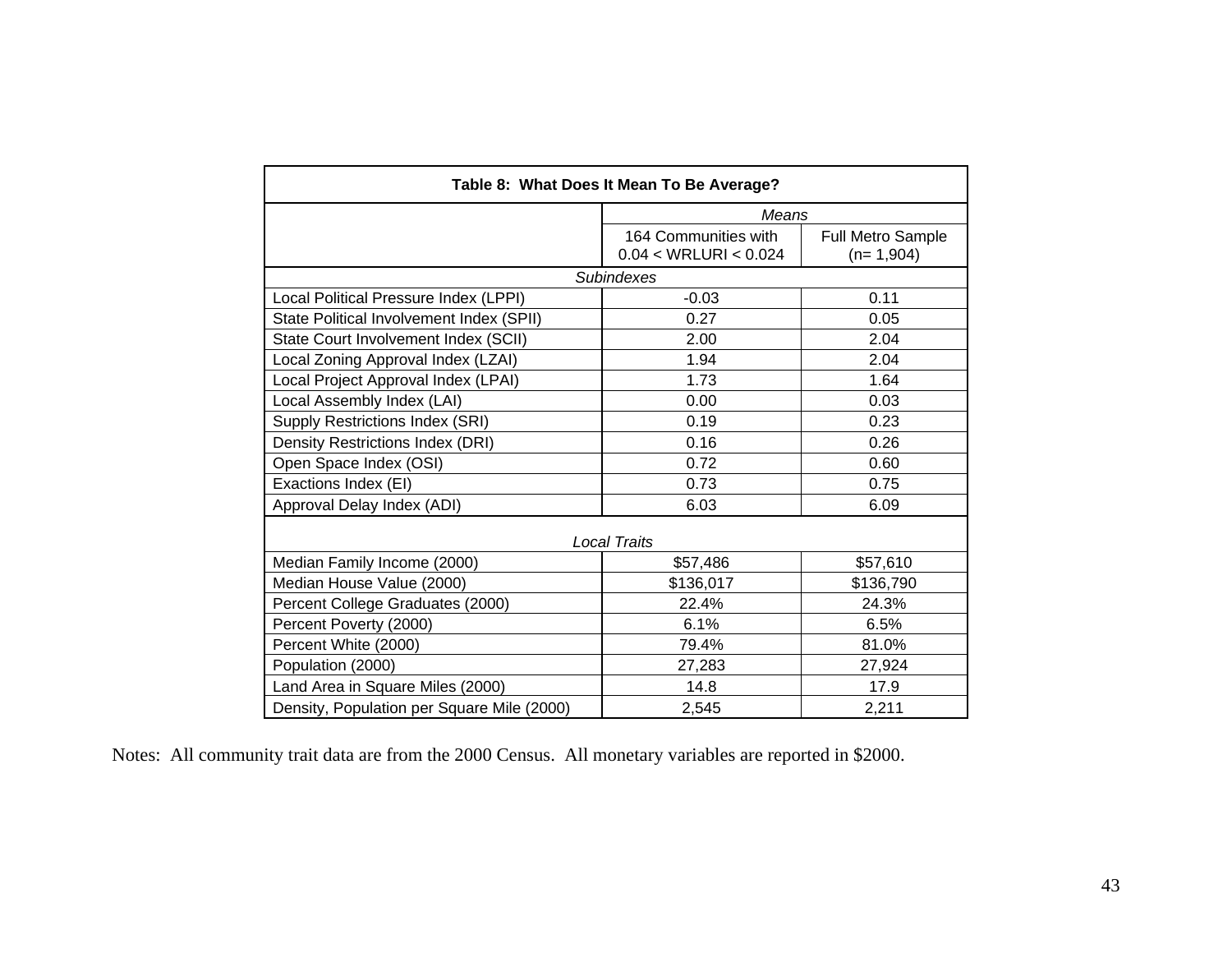| Table 9: Comparing Communities with Different Degrees of Local Land Use Regulation |                                                                                                               |                                                                                                                   |                                                                                                        |  |  |
|------------------------------------------------------------------------------------|---------------------------------------------------------------------------------------------------------------|-------------------------------------------------------------------------------------------------------------------|--------------------------------------------------------------------------------------------------------|--|--|
|                                                                                    |                                                                                                               | Means                                                                                                             |                                                                                                        |  |  |
|                                                                                    | Lightly-Regulated<br><b>Bottom Quartile of</b><br><b>WRLURI Distribution</b><br>WRLURI $<$ -0.55<br>$(n=476)$ | Average-Regulated<br>Interquartile Range of<br><b>WRLURI Distribution</b><br>$-0.55 < WRLURI < 0.74$<br>$(n=952)$ | <b>Highly-Regulated</b><br>Top Quartile of<br><b>WRLURI Distribution</b><br>WRLURI > 0.74<br>$(n=476)$ |  |  |
|                                                                                    | <b>The Eleven Subindexes</b>                                                                                  |                                                                                                                   |                                                                                                        |  |  |
| Local Political Pressure Index (LPPI)                                              | $-0.46$                                                                                                       | 0.07                                                                                                              | 0.93                                                                                                   |  |  |
| State Political Involvement Index (SPII)                                           | $-0.68$                                                                                                       | 0.17                                                                                                              | 0.74                                                                                                   |  |  |
| State Court Involvement Index (SCII)                                               | 2.15                                                                                                          | 2.04                                                                                                              | 2.03                                                                                                   |  |  |
| Local Zoning Approval Index (LZAI)                                                 | 2.13                                                                                                          | 1.99                                                                                                              | 1.91                                                                                                   |  |  |
| Local Project Approval Index (LPAI)                                                | 1.16                                                                                                          | 1.67                                                                                                              | 1.99                                                                                                   |  |  |
| Local Assembly Index (LAI)                                                         | 0.00                                                                                                          | 0.002                                                                                                             | 0.12                                                                                                   |  |  |
| Supply Restrictions Index (SRI)                                                    | 0.03                                                                                                          | 0.18                                                                                                              | 0.53                                                                                                   |  |  |
| Density Restrictions Index (DRI)                                                   | 0.04                                                                                                          | 0.18                                                                                                              | 0.57                                                                                                   |  |  |
| Open Space Index (OSI)                                                             | 0.26                                                                                                          | 0.68                                                                                                              | 0.75                                                                                                   |  |  |
| Exactions Index (EI)                                                               | 0.66                                                                                                          | 0.79                                                                                                              | 0.75                                                                                                   |  |  |
| Approval Delay Index (ADI)                                                         | 3.2                                                                                                           | 5.7                                                                                                               | 10.5                                                                                                   |  |  |
|                                                                                    |                                                                                                               |                                                                                                                   |                                                                                                        |  |  |
|                                                                                    | <b>Local Traits</b>                                                                                           |                                                                                                                   |                                                                                                        |  |  |
| Median Family Income (2000)                                                        | \$50,742                                                                                                      | \$58,641                                                                                                          | \$72,576                                                                                               |  |  |
| Median House Value (2000)                                                          | \$110,926                                                                                                     | \$150,576                                                                                                         | \$216,748                                                                                              |  |  |
| Percent College Graduates (2000)                                                   | 23.6%                                                                                                         | 27.0%                                                                                                             | 35.4%                                                                                                  |  |  |
| Percent Poverty (2000)                                                             | 8.5%                                                                                                          | 7.0%                                                                                                              | 4.8%                                                                                                   |  |  |
| Percent White (2000)                                                               | 78.6%                                                                                                         | 76.9%                                                                                                             | 81.1%                                                                                                  |  |  |
| Population (2000)                                                                  | 62,760                                                                                                        | 43,408                                                                                                            | 51,567                                                                                                 |  |  |
| Land Area in Square Miles (2000)                                                   | 21.0                                                                                                          | 18.4                                                                                                              | 31.1                                                                                                   |  |  |
| Density, Population per Square Mile (2000)                                         | 2,599                                                                                                         | 2,886                                                                                                             | 2,046                                                                                                  |  |  |

Notes: All community trait data are from the 2000 Census. All monetary variables are reported in \$2000.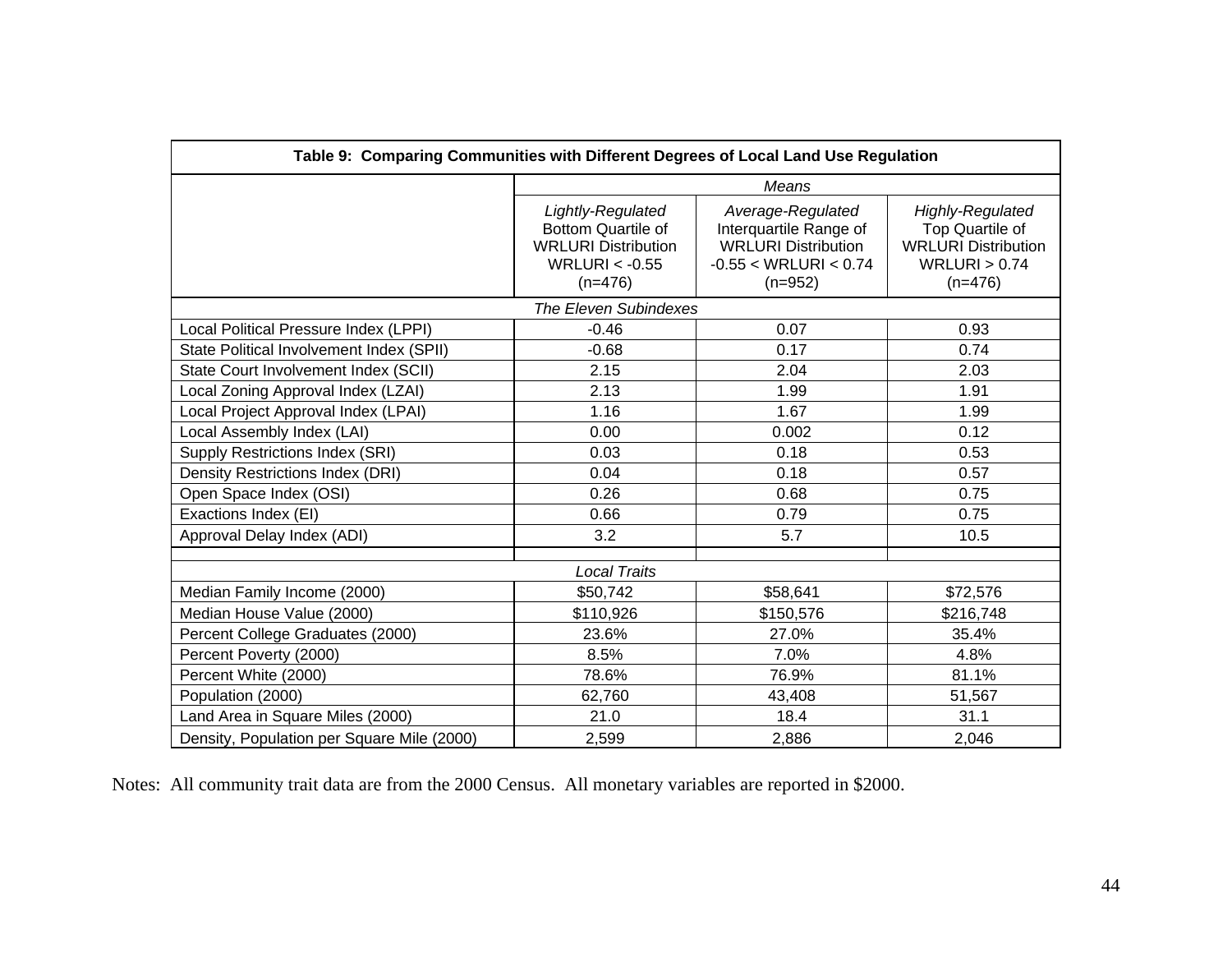| Table 10: Average WRLURI Values by State |               |                                         |  |                    |               |                                         |  |
|------------------------------------------|---------------|-----------------------------------------|--|--------------------|---------------|-----------------------------------------|--|
| <b>State</b>                             | <b>WRLURI</b> | <b>Number of</b><br><b>Observations</b> |  | <b>State</b>       | <b>WRLURI</b> | <b>Number of</b><br><b>Observations</b> |  |
| 1. Hawaii                                | 2.32          | 1                                       |  | 26. Georgia        | $-0.21$       | 56                                      |  |
| 2. Rhode Island                          | 1.58          | 17                                      |  | 27. North Carolina | $-0.35$       | 64                                      |  |
| 3. Massachusetts                         | 1.56          | 79                                      |  | 28. Montana        | $-0.36$       | 6                                       |  |
| 4. New Hampshire                         | 1.36          | 32                                      |  | 29. Ohio           | $-0.36$       | 135                                     |  |
| 5. New Jersey                            | 0.88          | 104                                     |  | 30. Texas          | $-0.45$       | 165                                     |  |
| Maryland<br>6.                           | 0.79          | 18                                      |  | 31. Nevada         | $-0.45$       | $\overline{7}$                          |  |
| 7. Washington                            | 0.74          | 49                                      |  | 32. Wyoming        | $-0.45$       | $\overline{7}$                          |  |
| 8. Maine                                 | 0.68          | 44                                      |  | 33. North Dakota   | $-0.54$       | 8                                       |  |
| 9. California                            | 0.59          | 182                                     |  | 34. Kentucky       | $-0.57$       | 28                                      |  |
| 10. Arizona                              | 0.58          | 40                                      |  | 35. Idaho          | $-0.63$       | 19                                      |  |
| 11. Colorado                             | 0.48          | 48                                      |  | 36. Tennessee      | $-0.68$       | 41                                      |  |
| 12. Delaware                             | 0.48          | 5                                       |  | 37. Nebraska       | $-0.68$       | 22                                      |  |
| 13. Connecticut                          | 0.38          | 65                                      |  | 38. Oklahoma       | $-0.70$       | 36                                      |  |
| 14. Pennsylvania                         | 0.37          | 182                                     |  | 39. South Carolina | $-0.76$       | 30                                      |  |
| 15. Florida                              | 0.37          | 97                                      |  | 40. Mississippi    | $-0.82$       | 21                                      |  |
| 16. Vermont                              | 0.35          | 24                                      |  | 41. Arkansas       | $-0.86$       | 23                                      |  |
| 17. Minnesota                            | 0.08          | 80                                      |  | 42. West Virginia  | $-0.90$       | 15                                      |  |
| 18. Oregon                               | 0.08          | 42                                      |  | 43. Alabama        | $-0.94$       | 37                                      |  |
| 19. Wisconsin                            | 0.07          | 93                                      |  | 44. Iowa           | $-0.99$       | 59                                      |  |
| 20. Michigan                             | 0.02          | 111                                     |  | 45. Indiana        | $-1.01$       | 47                                      |  |
| 21. New York                             | $-0.01$       | 93                                      |  | 46. Missouri       | $-1.03$       | 67                                      |  |
| 22. Utah                                 | $-0.07$       | 41                                      |  | 47. South Dakota   | $-1.04$       | 11                                      |  |
| 23. New Mexico                           | $-0.11$       | 16                                      |  | 48. Louisiana      | $-1.06$       | 19                                      |  |
| 24. Illinois                             | $-0.19$       | 139                                     |  | 49. Alaska         | $-1.07$       | $\overline{7}$                          |  |
| 25. Virginia                             | $-0.19$       | 35                                      |  | 50. Kansas         | $-1.13$       | 46                                      |  |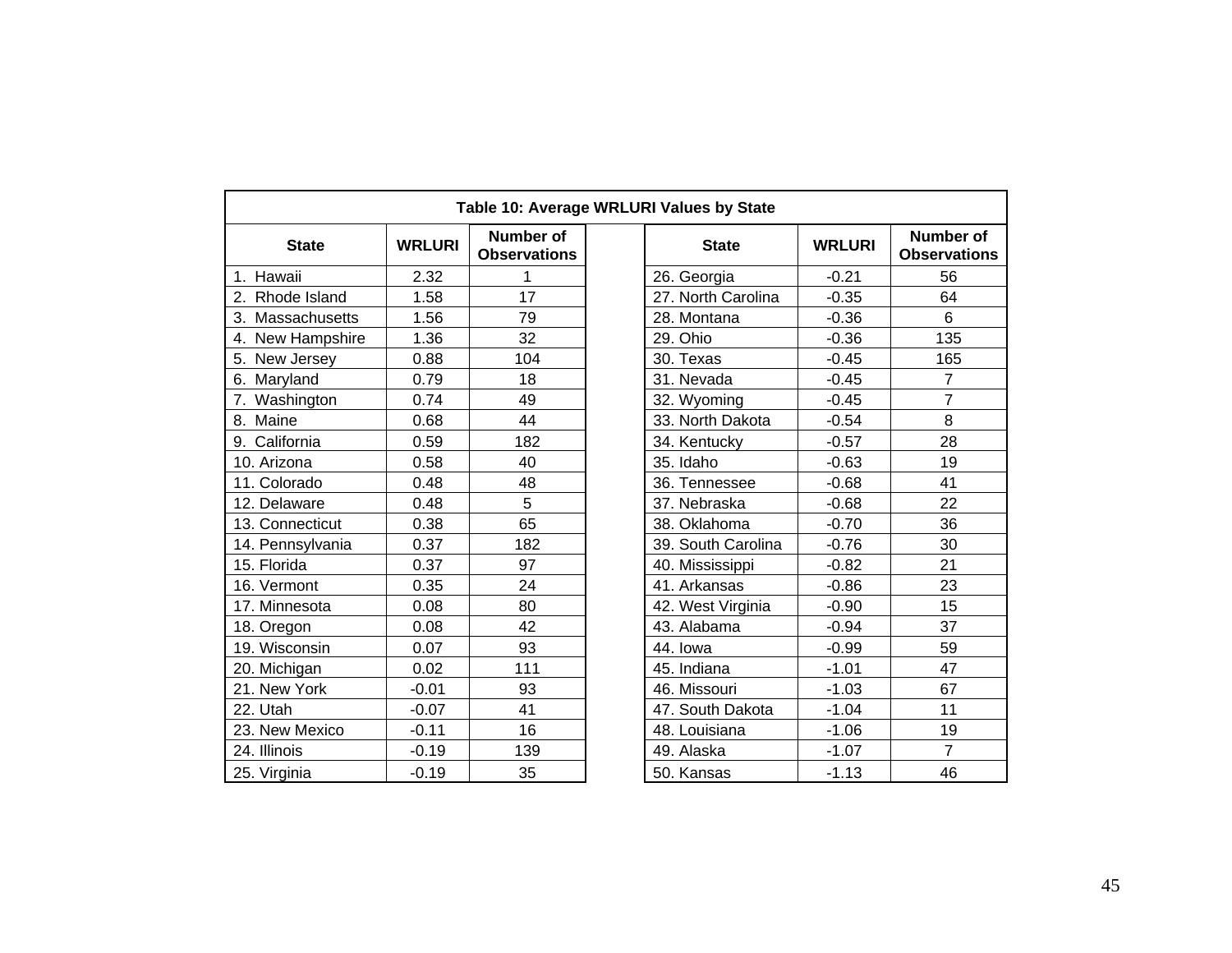| Table 11: Average WRLURI Values by Metropolitan Areas with Ten or More Observations |               |                                         |  |                                         |               |                                         |  |
|-------------------------------------------------------------------------------------|---------------|-----------------------------------------|--|-----------------------------------------|---------------|-----------------------------------------|--|
| <b>Metropolitan Area</b>                                                            | <b>WRLURI</b> | <b>Number of</b><br><b>Observations</b> |  | <b>Metropolitan Area</b>                | <b>WRLURI</b> | <b>Number of</b><br><b>Observations</b> |  |
| 1. Providence-Fall River-Warwick, RI-MA                                             | 1.79          | 16                                      |  | 25. Milwaukee-Waukesha, WI              | 0.25          | 21                                      |  |
| 2. Boston, MA-NH                                                                    | 1.54          | 41                                      |  | 26. Akron, OH                           | 0.15          | 11                                      |  |
| 3. Monmouth-Ocean, NJ                                                               | 1.21          | 15                                      |  | 27. Detroit, MI                         | 0.12          | 46                                      |  |
| 4. Philadelphia, PA                                                                 | 1.03          | 55                                      |  | 28. Allentown-Bethlehem-Easton, PA      | 0.10          | 14                                      |  |
| 5. Seattle-Bellevue-Everett, WA                                                     | 1.01          | 21                                      |  | 29. Chicago, IL                         | 0.06          | 95                                      |  |
| 6. San Francisco, CA                                                                | 0.90          | 13                                      |  | 30. Pittsburgh, PA                      | 0.06          | 44                                      |  |
| 7. Denver, CO                                                                       | 0.85          | 13                                      |  | 31. Atlanta, GA                         | 0.04          | 26                                      |  |
| 8 Nassau-Suffolk, NY                                                                | 0.80          | 14                                      |  | 32. Scranton-Wilkes-Barre-Hazelton, PA  | 0.03          | 11                                      |  |
| 9. Bergen-Passaic, NJ                                                               | 0.71          | 21                                      |  | 33. Salt Lake City-Ogden, UT            | $-0.10$       | 19                                      |  |
| 10. Fort Lauderdale, FL                                                             | 0.70          | 16                                      |  | 34. Grand Rapids-Muskegon-Holland, MI   | $-0.15$       | 16                                      |  |
| 11. Phoenix-Mesa, AZ                                                                | 0.70          | 18                                      |  | 35. Cleveland-Lorain-Elyria, OH         | $-0.16$       | 31                                      |  |
| 12. New York, NY                                                                    | 0.63          | 19                                      |  | 36. Rochester, NY                       | $-0.17$       | 12                                      |  |
| 13. Riverside-San Bernardino, CA                                                    | 0.61          | 20                                      |  | 37. Tampa-St. Petersburg-Clearwater, FL | $-0.17$       | 12                                      |  |
| 14. Newark, NJ                                                                      | 0.60          | 25                                      |  | 38. Houston, TX                         | $-0.19$       | 13                                      |  |
| 15. Springfield, MA                                                                 | 0.58          | 13                                      |  | 39. San Antonio, TX                     | $-0.24$       | 12                                      |  |
| 16. Harrisburg-Lebanon-Carlise, PA                                                  | 0.55          | 15                                      |  | 40. Fort Worth-Arlington, TX            | $-0.27$       | 15                                      |  |
| 17. Oakland, CA                                                                     | 0.52          | 12                                      |  | 41. Dallas, TX                          | $-0.35$       | 31                                      |  |
| 18. Los Angeles-Long Beach, CA                                                      | 0.51          | 32                                      |  | 42. Oklahoma City, OK                   | $-0.41$       | 12                                      |  |
| 19. Hartford, CT                                                                    | 0.50          | 28                                      |  | 43. Dayton-Springfield, OH              | $-0.50$       | 17                                      |  |
| 20. San Diego, CA                                                                   | 0.48          | 11                                      |  | 44. Cincinnati, OH-KY-IN                | $-0.56$       | 27                                      |  |
| 21. Orange County, CA                                                               | 0.39          | 14                                      |  | 45. St. Louis, MO-IL                    | $-0.72$       | 27                                      |  |
| 22. Minneapolis-St. Paul, MN-WI                                                     | 0.34          | 48                                      |  | 46. Indianapolis, IN                    | $-0.76$       | 12                                      |  |
| 23. Washington, DC-MD-VA-WV                                                         | 0.33          | 12                                      |  | 47. Kansas City, MO-KS                  | $-0.80$       | 29                                      |  |
| 24. Portland-Vancouver, OR-WA                                                       | 0.29          | 20                                      |  |                                         |               |                                         |  |

Notes: Metropolitan area definitions are based on 1999 boundaries. Consolidated Metropolitan Statistical Areas (CMSAs) are disaggregated into Primary Metropolitan Statistical Areas wherever relevant.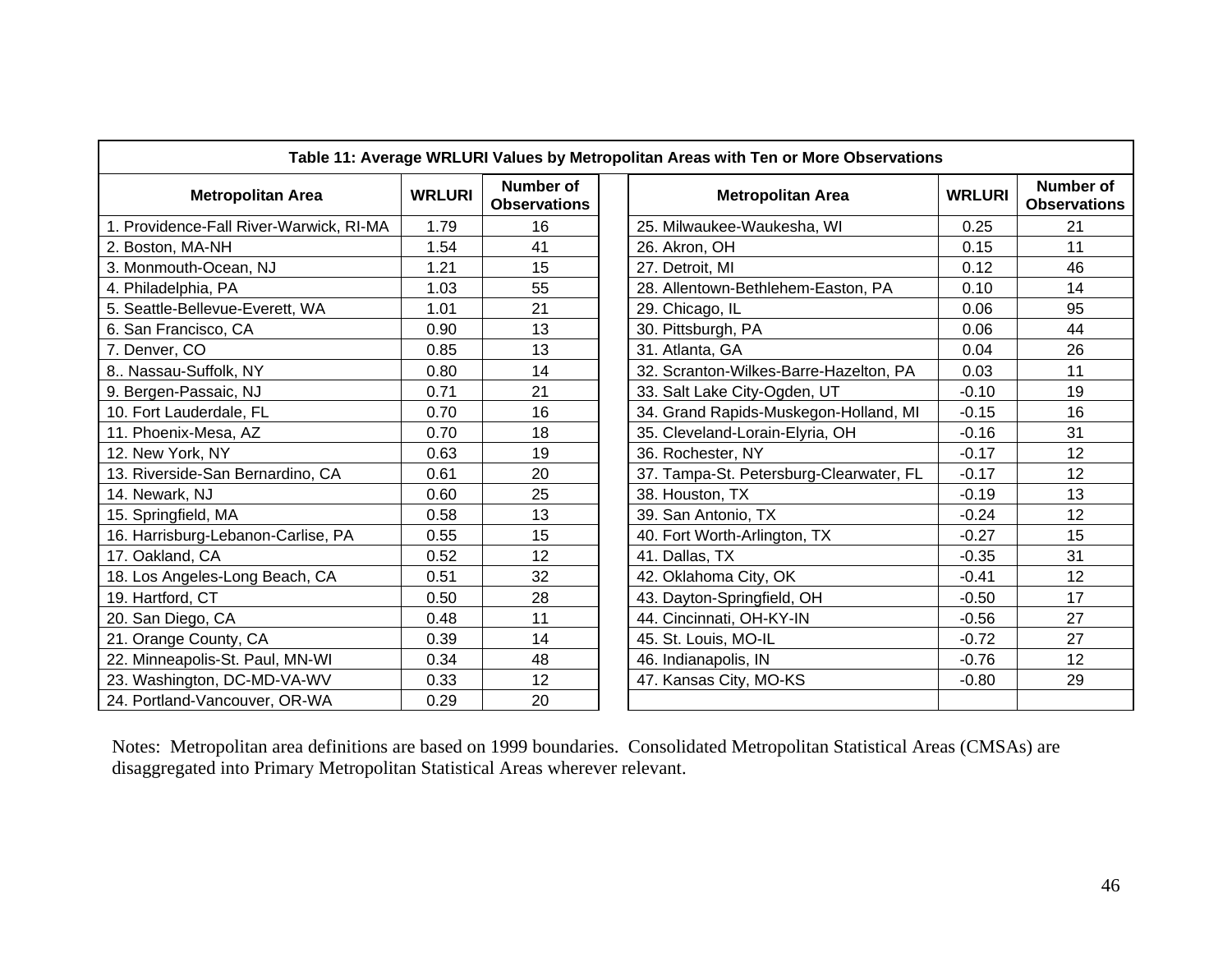**Figure 1: Distribution of Sample Weights (kernel density)** 

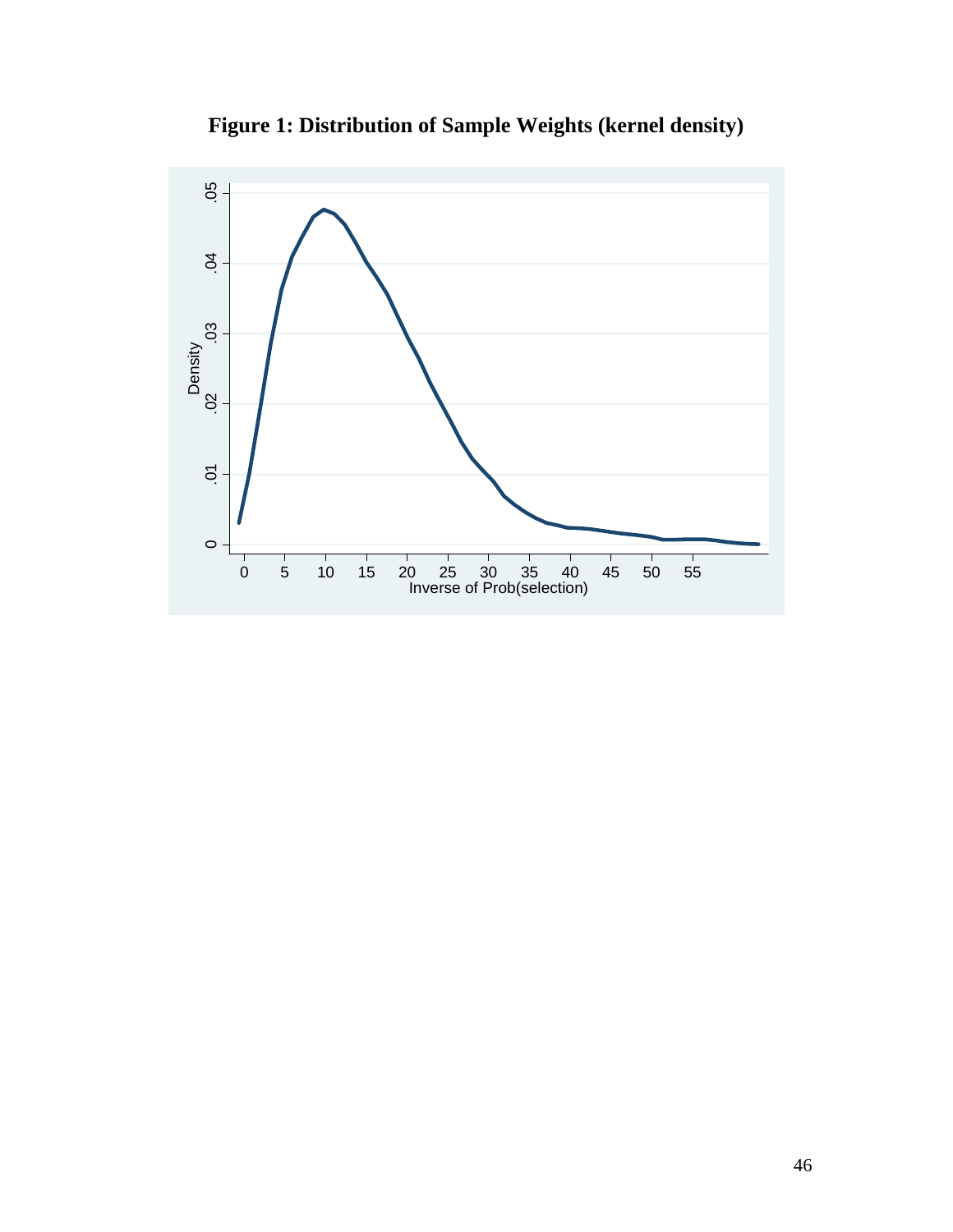

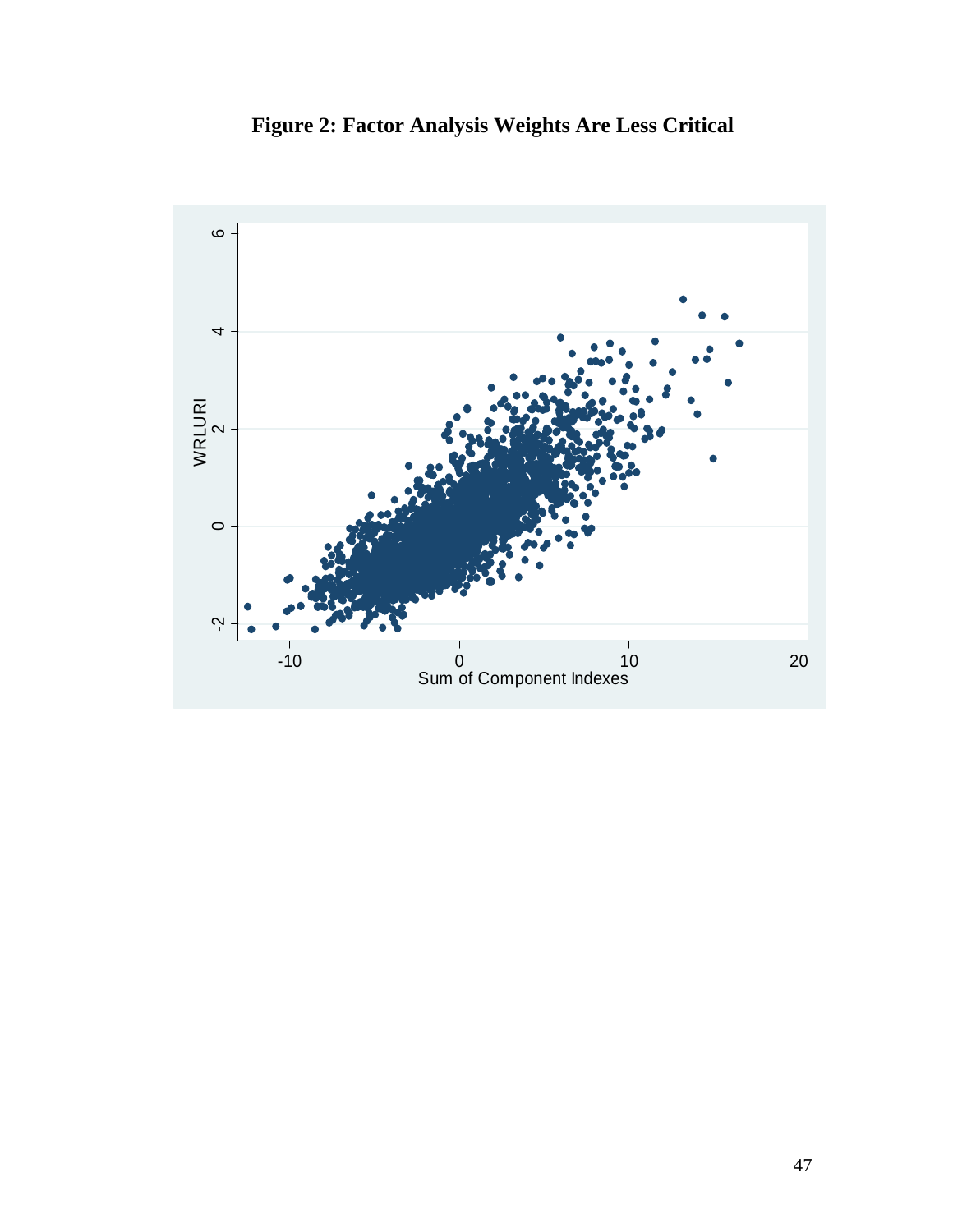**Figure 3: WRLURI Looks Approximately Gausian (kernel density)** 

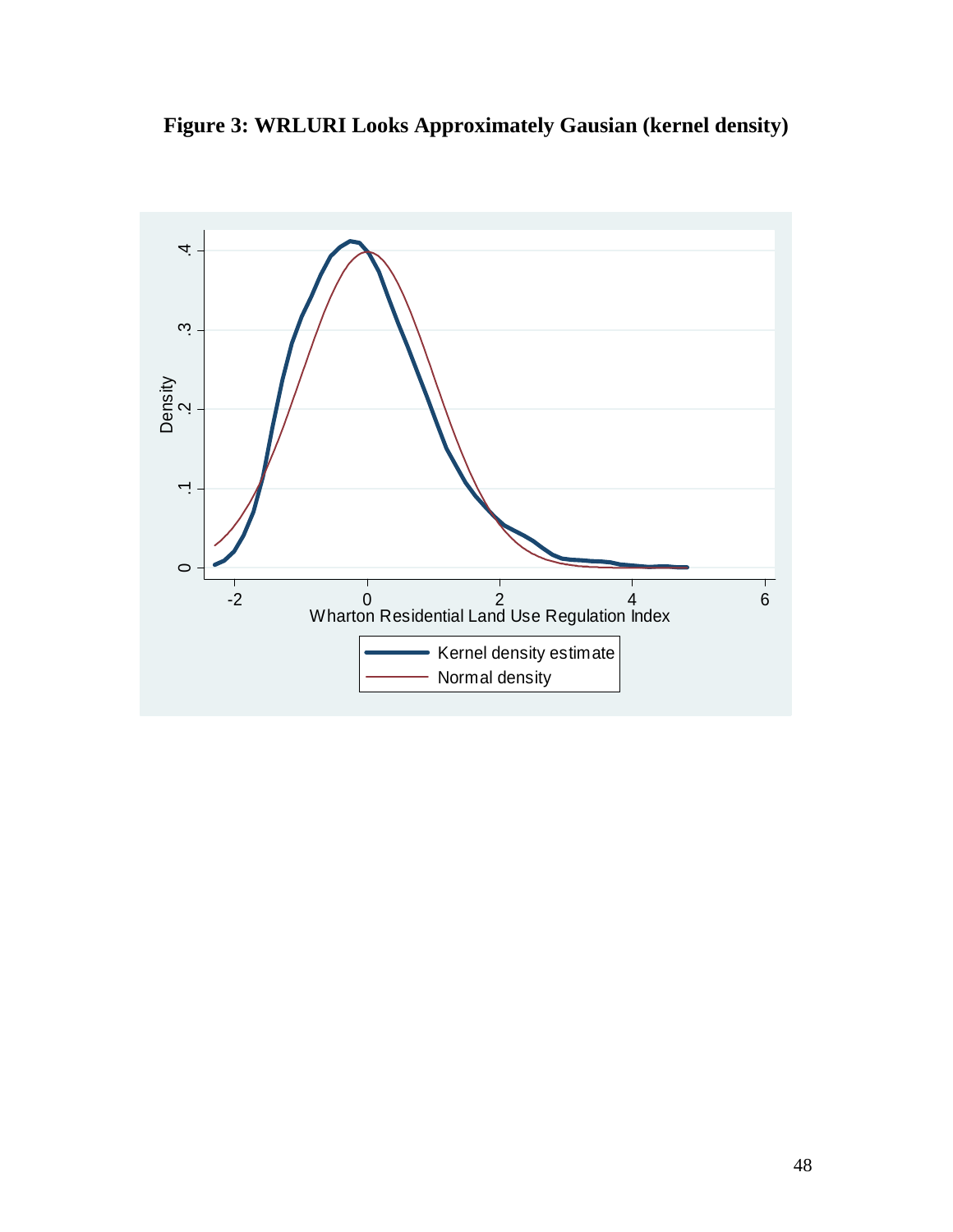# **APPENDIX 1 – THE SURVEY INSTRUMENT**

Zell/Lurie Real Estate Center Wharton School, University of Pennsylvania

# **SURVEY ON RESIDENTIAL LAND-USE REGULATION**

### **JURISDICTION**

| Name of Jurisdiction                          |                                                  |                        | Zip Code |
|-----------------------------------------------|--------------------------------------------------|------------------------|----------|
| Type of Jurisdiction                          |                                                  |                        |          |
|                                               | (City, County, Township, Town, Village, Borough) |                        |          |
| Size of Jurisdiction                          | square miles                                     |                        |          |
| Population<br>Population growth: Past 5 years | $\%$                                             | Projected next 5 years | $\%$     |

### **GENERAL CHARACTERISTICS OF LAND REGULATORY PROCESS**

**1.** In your community, how involved are the following organizations in affecting residential building activities and/or growth management procedures? Please rate the importance of each on a scale of 1 to 5 by circling the appropiate number  $(1 = not at all involved; 5 = very involved).$ 

| - Local Council, Managers, Commissioners |  |  |  |
|------------------------------------------|--|--|--|
| - Community pressure                     |  |  |  |
| - County legislature                     |  |  |  |
| - State legislature                      |  |  |  |
| - Local courts                           |  |  |  |
| - State courts                           |  |  |  |
|                                          |  |  |  |

**2.** Which of the following are required to approve zoning changes, and by what vote?

|                                          | Yes | Yes, by simple<br>majority | Yes, by more than<br>simple majority | N <sub>o</sub> |
|------------------------------------------|-----|----------------------------|--------------------------------------|----------------|
| - Local Planning commission              |     |                            |                                      |                |
| - Local Zoning Board                     |     |                            |                                      |                |
| - Local Council, Managers, Commissioners |     |                            |                                      |                |
| - County Board of Commissioners          |     |                            |                                      |                |
| - County Zoning Board                    |     |                            |                                      |                |
| - Environmental Review Board             |     |                            |                                      |                |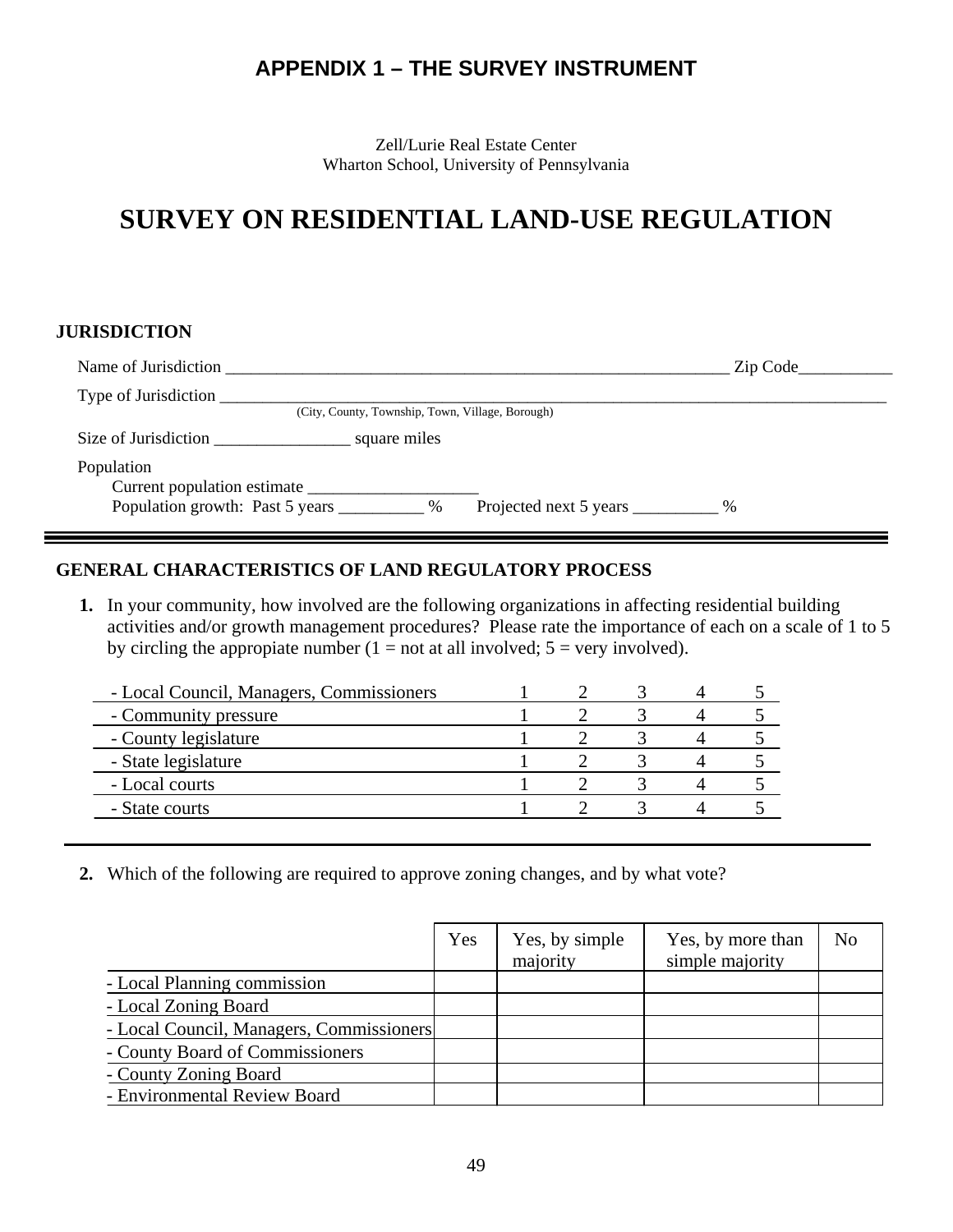**3.** Which of the following are required to approve a new project that does not need rezoning, and by what vote?

|                                          | Yes | Yes, by simple<br>majority | Yes, by more than<br>simple majority | N <sub>o</sub> |
|------------------------------------------|-----|----------------------------|--------------------------------------|----------------|
| - Planning Commission                    |     |                            |                                      |                |
| - Local Council, Managers, Commissioners |     |                            |                                      |                |
| - County Board                           |     |                            |                                      |                |
| - Environmental Review Board             |     |                            |                                      |                |
| - Public Health Office                   |     |                            |                                      |                |
| - Design Review Board                    |     |                            |                                      |                |

**4.** On a scale of 1 to 5, please rate the importance of each of the following factors in regulating the rate of residential development in your community  $(1 = not at all important; 5 = very important)$ . Please circle the appropriate number.

|                                                      | <b>Single Family Units</b> |                |   |                |   |  |                |   |                | Multi Family Units |
|------------------------------------------------------|----------------------------|----------------|---|----------------|---|--|----------------|---|----------------|--------------------|
| - Supply of land                                     |                            | 2              | 3 | 4              | 5 |  | $\overline{2}$ | 3 | 4              |                    |
| - Cost of new infrastructure                         |                            | $\overline{2}$ | 3 | 4              | 5 |  | $\overline{2}$ | 3 | 4              |                    |
| - Density restrictions                               |                            | $\overline{2}$ | 3 | 4              | 5 |  | $\overline{2}$ | 3 | $\overline{4}$ |                    |
| - Impact fees/exactions                              | 1                          | $\overline{2}$ | 3 | 4              | 5 |  | $\overline{2}$ | 3 | 4              |                    |
| - City budget constriants                            | 1                          | $\overline{2}$ | 3 | $\overline{4}$ | 5 |  | $\overline{2}$ | 3 | $\overline{4}$ |                    |
| - City Council opposition to growth                  |                            | $\overline{2}$ | 3 | 4              | 5 |  | $\overline{2}$ | 3 | $\overline{4}$ |                    |
| - Citizen opposition to growth                       |                            | $\overline{2}$ | 3 | $\overline{4}$ | 5 |  | $\overline{2}$ | 3 | $\overline{4}$ |                    |
| - School crowding                                    |                            | 2              | 3 | 4              | 5 |  | $\overline{2}$ | 3 | 4              |                    |
| - Length of review process for zoning                |                            | $\overline{2}$ | 3 | 4              | 5 |  | $\overline{2}$ | 3 | $\overline{4}$ |                    |
| - Length of review process for building permits      |                            | 2              | 3 | $\overline{4}$ | 5 |  | $\overline{2}$ | 3 | $\overline{4}$ |                    |
| - Length of review process for land development plan |                            | $\overline{2}$ | 3 | 4              | 5 |  | $\overline{2}$ | 3 | $\overline{4}$ |                    |

 $\mathsf{r}$ 

T

### **RULES OF RESIDENTIAL LAND USE REGULATION**

**5.** Does your community place annual limits on the total allowable:

|                                                                         | Yes |  |
|-------------------------------------------------------------------------|-----|--|
| - No. of building permits – single family?                              |     |  |
| - No. of building permits – multi-family?                               |     |  |
| - No. of residential units authorized for construction – single family? |     |  |
| - No. of residential units authorized for construction – multi-family?  |     |  |
| - No. of multi-family dwellings?                                        |     |  |
| - No. of units in multi-family dwellings?                               |     |  |

**6.** To build, do developers have to meet these requirements?

|                                                                                      | Yes |  |
|--------------------------------------------------------------------------------------|-----|--|
| - Meet the minimum lot size requirement?                                             |     |  |
| If yes: $\frac{1}{2}$ acre or more<br>$\frac{1}{2}$ acre or less                     |     |  |
| 2 acres or more<br>1 acre or more                                                    |     |  |
| - Include "affordable housing" (however defined)?                                    |     |  |
| - Supply mandatory dedication of space or open space (or fee in lieu of dedication)? |     |  |
| - Pay allocable share of costs of infrastructure improvement?                        |     |  |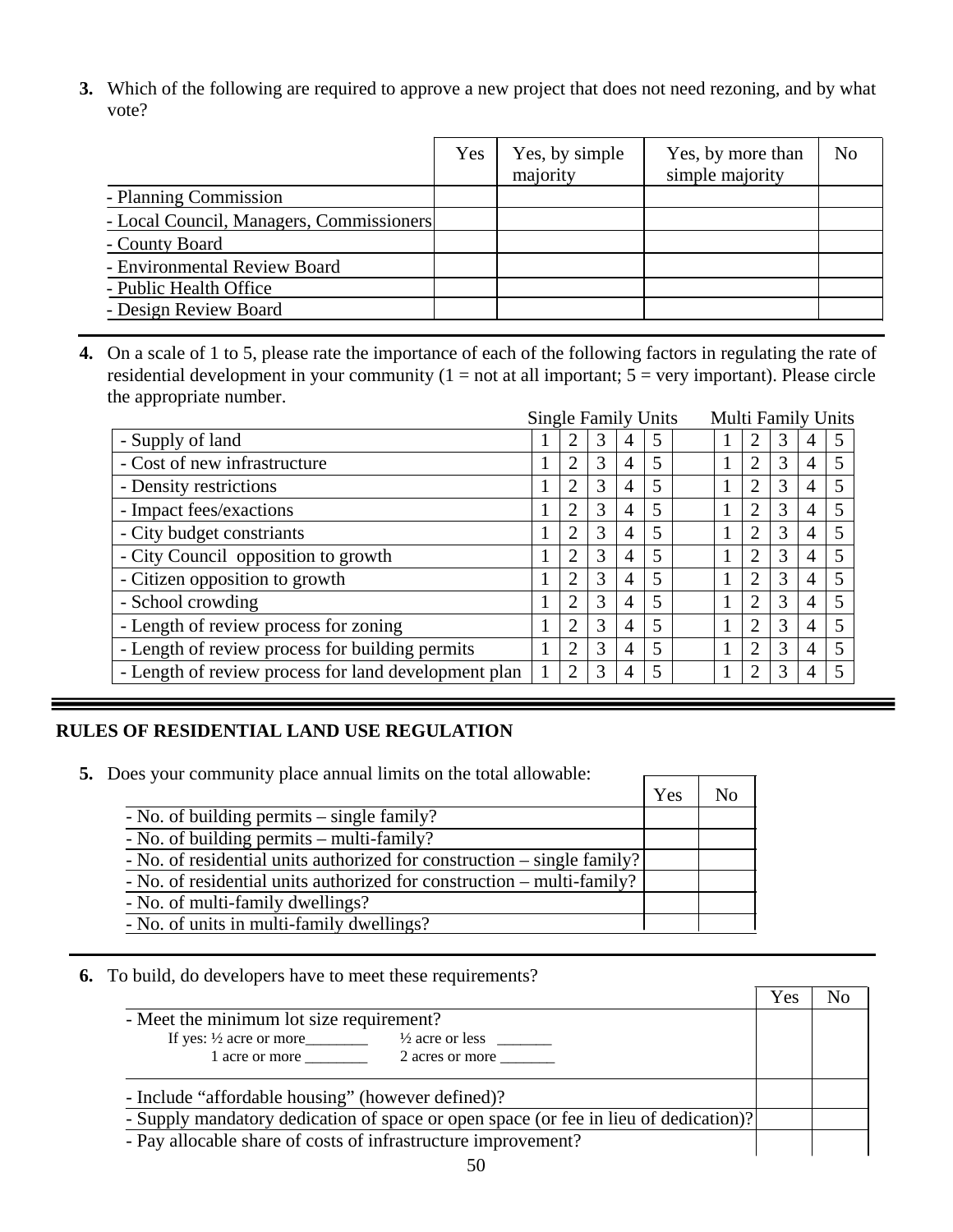# **SPECIFIC CHARACTERISTICS**

**7.** How does the acreage of land zoned for the following land uses compare to demand?

|                                                                                                                                                          | Far more than<br>demanded | More than<br>demanded | About right     | Less than<br>demanded                   | Far less than<br>demanded |
|----------------------------------------------------------------------------------------------------------------------------------------------------------|---------------------------|-----------------------|-----------------|-----------------------------------------|---------------------------|
| - Single-family                                                                                                                                          |                           |                       |                 |                                         |                           |
| - Multi-family                                                                                                                                           |                           |                       |                 |                                         |                           |
| - Commercial                                                                                                                                             |                           |                       |                 |                                         |                           |
| - Industrial                                                                                                                                             |                           |                       |                 |                                         |                           |
| 8. How much has the cost of lot development, including subdivisions, increased in the last 10 years?<br>Please circle the appropriate category.          |                           |                       |                 |                                         |                           |
| $0 - 20%$                                                                                                                                                | 21-40%                    | 41-60%                | 61-80%          | 81-100%                                 | $>100\%$                  |
| $0 - 20%$                                                                                                                                                | 21-40%                    | 41-60%                | 61-80%          | 81-100%                                 |                           |
| 10. What is the current length of time required to complete the review of residential projects in your<br>community?                                     |                           |                       |                 |                                         |                           |
| For single-family units: _________ months                                                                                                                |                           |                       |                 | For multi-family units: ________ months |                           |
| 11. Over the last 10 years, how did the length of time required to complete the review and approval of<br>residential projects in your community change? |                           |                       |                 |                                         | $>100\%$                  |
|                                                                                                                                                          | no change                 |                       | somewhat longer | considerably longer                     |                           |
| - Single-family units                                                                                                                                    |                           |                       |                 |                                         |                           |
| - Multi-family units                                                                                                                                     |                           |                       |                 |                                         |                           |

|                                    |          |      |      |      | Less than $\vert 3 \text{ to } 6 \vert 7 \text{ to } 12 \vert 13 \text{ to } 24 \vert$ If above 24, |
|------------------------------------|----------|------|------|------|-----------------------------------------------------------------------------------------------------|
|                                    | $3$ mos. | mos. | mos. | mos. | How long?                                                                                           |
| - Less than 50 single family units |          |      |      |      |                                                                                                     |
| - 50 or more single family units   |          |      |      |      |                                                                                                     |
| - Multi-family units               |          |      |      |      |                                                                                                     |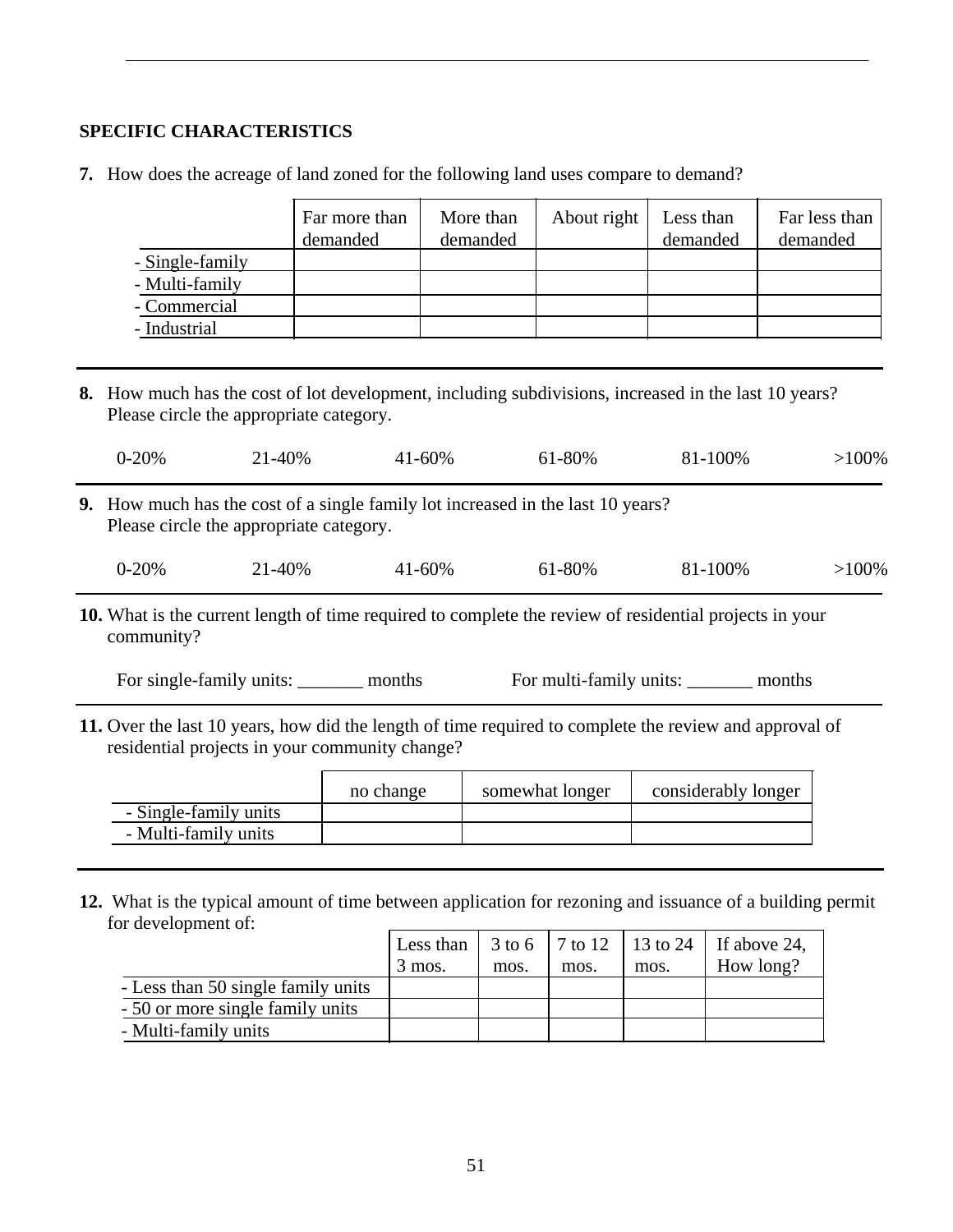**13.** What is the typical amount of time between application for subdivision approval and the issuance of a building permit (assume proper zoning is already in place) for the development of:

|                                    | Less than<br>$3$ mos. | mos. | mos. | mos. | $3 \text{ to } 6$   7 to 12   13 to 24   If above 24,<br>How long? |
|------------------------------------|-----------------------|------|------|------|--------------------------------------------------------------------|
| - Less than 50 single family units |                       |      |      |      |                                                                    |
| - 50 or more single family units   |                       |      |      |      |                                                                    |
| - Multi-family units               |                       |      |      |      |                                                                    |

**14.** How many applications for zoning changes were submitted in your community in the last 12 months?

**15.** How many applications for zoning changes were approved in your community in the last 12 months?

 In the event we might need to clarify any of the answers to the above questions, we would appreciate the following information, which will be held in total confidence.

| Phone <u>and</u> the contract of the contract of the contract of the contract of the contract of the contract of the contract of the contract of the contract of the contract of the contract of the contract of the contract of th |  |
|-------------------------------------------------------------------------------------------------------------------------------------------------------------------------------------------------------------------------------------|--|
| $\text{Fax}$                                                                                                                                                                                                                        |  |

Thank you very much for taking the time to complete this survey.

 $\overline{\phantom{0}}$ 

June 2004

≡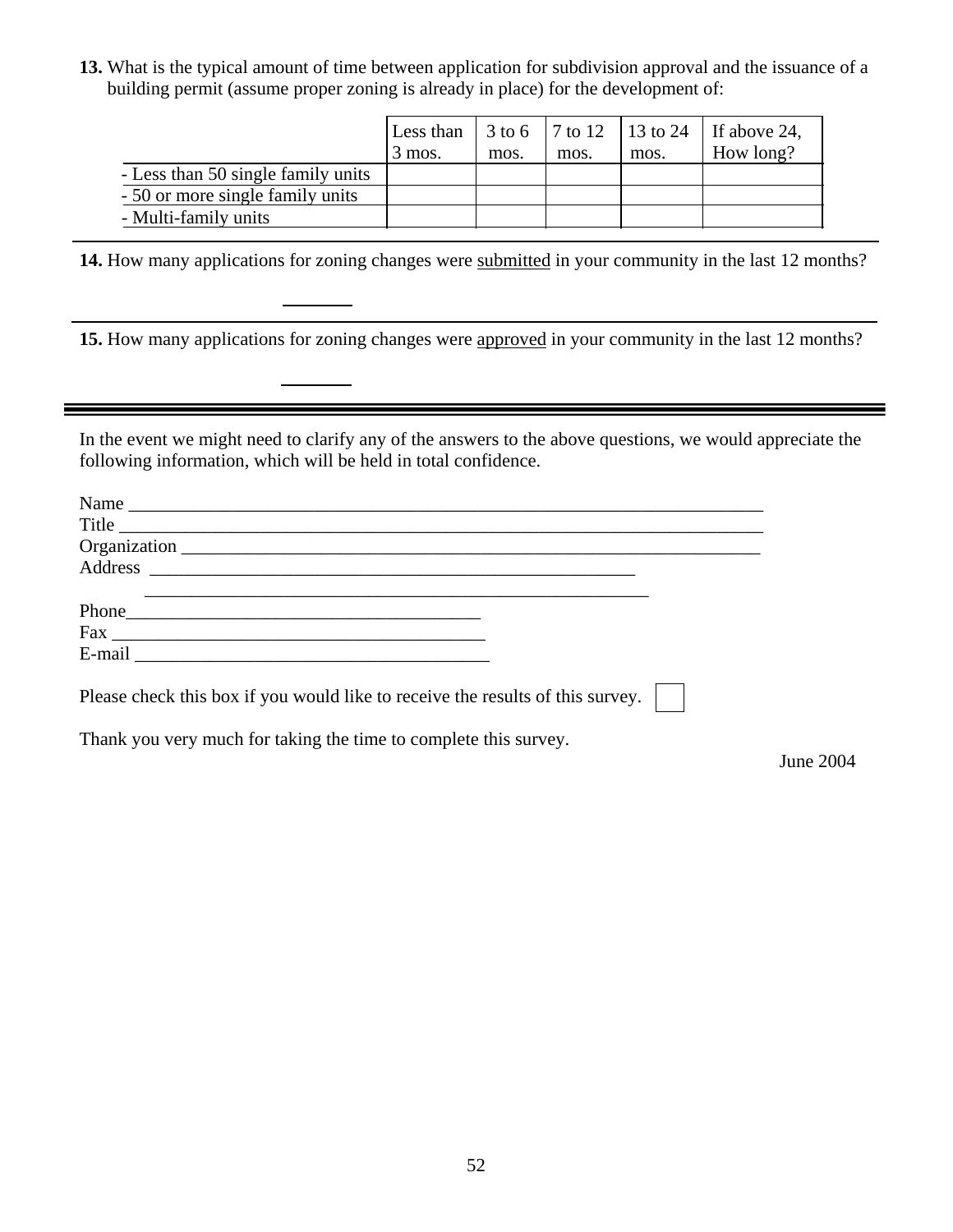## **APPENDIX 2 – INDEX CONSTRUCTION DETAILS**

| <b>INDEX</b> | <b>COMPONENT</b> | <b>VARIABLE</b><br><b>LONG NAME</b>                                        | <b>DEFINITION</b>                                                                                                                                                                                  | <b>CODE</b>                                                   | <b>SOURCE</b>                       |
|--------------|------------------|----------------------------------------------------------------------------|----------------------------------------------------------------------------------------------------------------------------------------------------------------------------------------------------|---------------------------------------------------------------|-------------------------------------|
| <b>LPPI</b>  | local            | Local Council, Managers,<br>Commissioners<br>Involvement                   | The degree of involvement of the<br>local council, managers, and<br>commissioners in affecting the<br>residential building activities<br>and/or growth management<br>procedures of a jurisdiction. | $1 = not at all$<br>involved; $5 = \text{very}$<br>involved   | Line item 1 of<br>survey question 1 |
| <b>LPPI</b>  | pressure         | <b>Community Pressure</b><br>Involvement                                   | The degree of involvement of<br>community pressure in affecting<br>the residential building activities<br>and/or growth management<br>procedures of a jurisdiction.                                | $1 = not at all$<br>involved; $5 = \text{very}$<br>involved   | Line item 2 of<br>survey question 1 |
| <b>LPPI</b>  | sfubudget        | <b>Importance of City Budget</b><br>Constraints, Single Family             | The importance placed on how a<br>jurisdiction's budget constraints<br>affect the rate of single family<br>residential development.                                                                | $1 = not at all$<br>important; $5 = \text{very}$<br>important | Line item 5 of<br>survey question 4 |
| <b>LPPI</b>  | mfubudget        | <b>Importance of City Budget</b><br>Constraints, Multi Family              | The Importance placed on how a<br>jurisdiction's budget constraints<br>affect the rate of multi family<br>residential development.                                                                 | $1 = not at all$<br>important; $5 = \text{very}$<br>important | Line item 5 of<br>survey question 4 |
| <b>LPPI</b>  | sfucouncil       | City Council Opposition to<br>Growth Important, Single<br>Family           | The importance of a jurisdiction's<br>city council opposing growth, to<br>the amount that it affects the rate<br>of single family residential<br>development in that jurisdiction.                 | $1 = not at all$<br>important; $5 = \text{very}$<br>important | Line item 6 of<br>survey question 4 |
| <b>LPPI</b>  | mfucouncil       | <b>Importance of City Council</b><br>Opposition to Growth, Multi<br>Family | The importance of a jurisdiction's<br>city council opposing growth, to<br>the amount that it affects the rate<br>of multi family residential<br>development in that jurisdiction.                  | $1 = not at all$<br>important; $5 = \text{very}$<br>important | Line item 6 of<br>survey question 4 |
| <b>LPPI</b>  | sfucitizen       | Importance of Citizen<br>Opposition to Growth,<br><b>Single Family</b>     | The importance placed on how<br>citizen opposition to growth affects<br>the rate of single family residential<br>development in each jurisdiction.                                                 | $1 = not at all$<br>important; $5 = \text{very}$<br>important | Line item 7 of<br>survey question 4 |
| <b>LPPI</b>  | mfucitizen       | <b>Importance of Citizen</b><br>Opposition to Growth, Multi<br>Family      | The importance placed on how<br>citizen opposition to growth affects<br>the rate of multi family residential<br>development in each jurisdiction.                                                  | $1 = not at all$<br>important; $5 = \text{very}$<br>important | Line item 7 of<br>survey question 4 |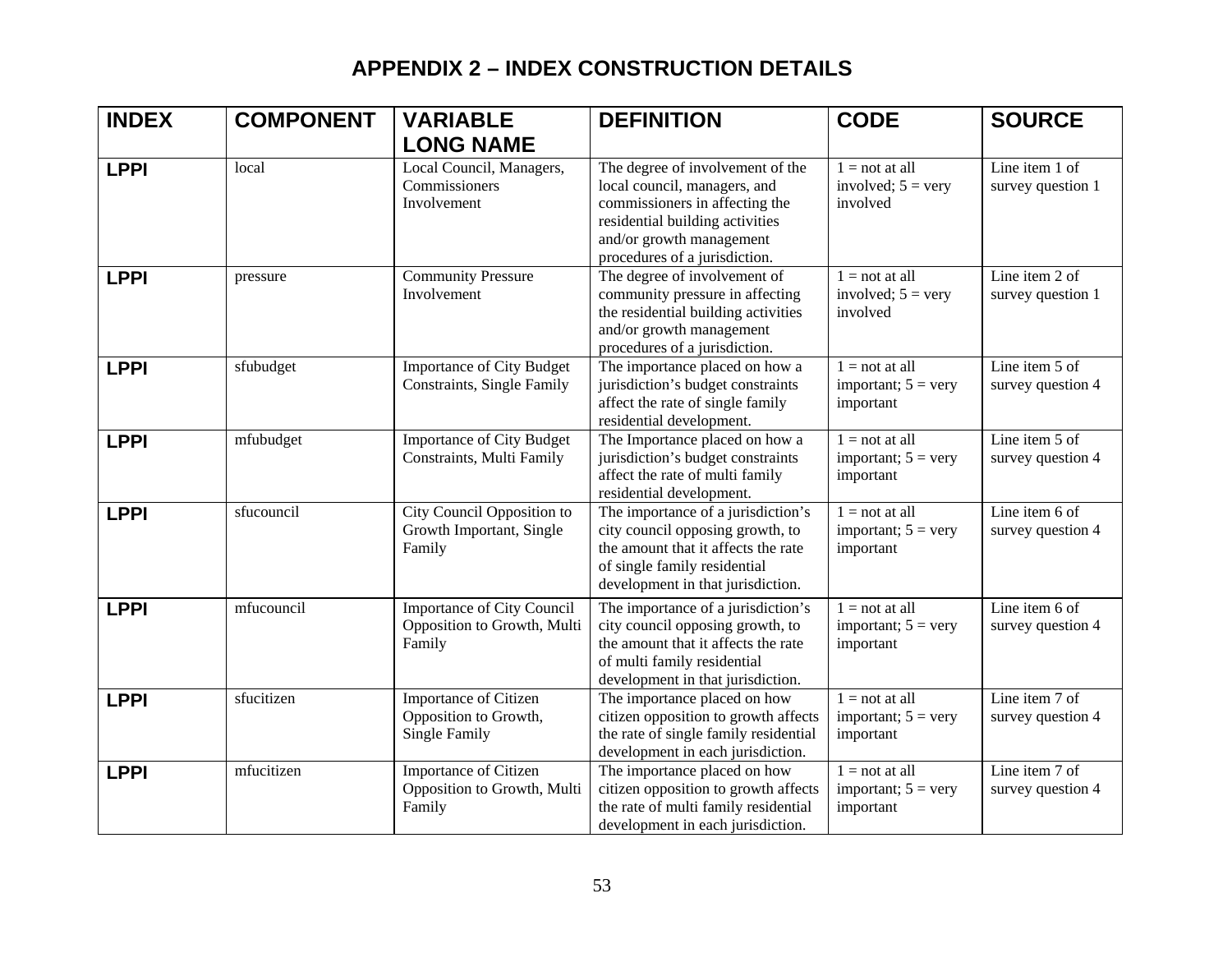| <b>LPPI</b> | sfuschool                                                                                                                                                                                                                                | Importance of School<br>Crowding, Single Family                   | The importance of a jurisdiction's<br>school crowding in regulating the<br>rate of single family residential<br>development.                                                  | $1 = not at all$<br>important; $5 = \text{very}$<br>important                                      | Line item $8 \overline{of}$<br>survey question 4                                                                                                                      |  |  |  |  |  |  |
|-------------|------------------------------------------------------------------------------------------------------------------------------------------------------------------------------------------------------------------------------------------|-------------------------------------------------------------------|-------------------------------------------------------------------------------------------------------------------------------------------------------------------------------|----------------------------------------------------------------------------------------------------|-----------------------------------------------------------------------------------------------------------------------------------------------------------------------|--|--|--|--|--|--|
| <b>LPPI</b> | mfuschool                                                                                                                                                                                                                                | Importance of School<br>Crowding, Multi Family                    | The importance of a jurisdiction's<br>school crowding in regulating the<br>rate of multi family residential<br>development.                                                   | $1 = not at all$<br>important; $5 = \text{very}$<br>important                                      | Line item 8 of<br>survey question 4                                                                                                                                   |  |  |  |  |  |  |
| <b>LPPI</b> | totinitiatives                                                                                                                                                                                                                           | Total # of Conservation<br><b>Initiatives Approved</b>            | Number of ballot initiative passed<br>by the jurisdiction from 1996 to<br>2005.                                                                                               |                                                                                                    | Trust for the Public<br>Land, Landvote<br>database<br>http://www.tpl.org/<br>tier2 kad.cfm?cont<br>ent_item_id=0&fol<br>der $id=2607$<br>Accessed on July<br>26, 2005 |  |  |  |  |  |  |
|             | $LPPI = STANDARDIZED {STANDARDIZED} [local+pressure+count y leg + (sfubudget+nfubudget)/2+ (sfucouncil+mfucouncil)/2+$<br>$(s\text{fucitizen} + m\text{fucitizen})/2 + (sfuschool + m\text{fuschool})/2] + STANDARDIZED[totinitiatives]$ |                                                                   |                                                                                                                                                                               |                                                                                                    |                                                                                                                                                                       |  |  |  |  |  |  |
|             |                                                                                                                                                                                                                                          |                                                                   |                                                                                                                                                                               |                                                                                                    |                                                                                                                                                                       |  |  |  |  |  |  |
| <b>SPII</b> | stateleg                                                                                                                                                                                                                                 | State Legislature<br><b>Involvement (STATE</b><br><b>AVERAGE)</b> | The degree of involvement of the<br>state legislature in affecting the<br>residential building activities<br>and/or growth management<br>procedures of a jurisdiction.        | $1 = not at all$<br>involved; $5 = \text{very}$<br>involved                                        | Line item 4 of<br>survey question 1                                                                                                                                   |  |  |  |  |  |  |
| <b>SPII</b> | execrating                                                                                                                                                                                                                               | <b>Executive and Legislative</b><br>Rating                        | The level of activity in the<br>Executive and Legislative branches<br>over the past ten years that is<br>directed toward enacting greater<br>statewide land use restrictions. | Code: $1 =$ little recent<br>activity, $2 =$ moderate<br>activity, $3 = high$<br>level of activity | Foster and<br>Summers (2005)                                                                                                                                          |  |  |  |  |  |  |
|             |                                                                                                                                                                                                                                          |                                                                   | SII=STANDARDIZED{STANDARDIZED[STATE AVERAGE{stateleg}]+STANDARDIZED[execrating]}                                                                                              |                                                                                                    |                                                                                                                                                                       |  |  |  |  |  |  |
|             |                                                                                                                                                                                                                                          |                                                                   |                                                                                                                                                                               |                                                                                                    |                                                                                                                                                                       |  |  |  |  |  |  |
| <b>CII</b>  | judicialrating                                                                                                                                                                                                                           | <b>Judicial Rating</b>                                            | The tendency of appellate courts to<br>uphold or restrain municipal land<br>use regulation.                                                                                   | $1$ = restricts local<br>regulation, $2 =$<br>neutral, $3 =$ supports<br>local regulation          | Foster, and<br>Summers (2005)                                                                                                                                         |  |  |  |  |  |  |
|             |                                                                                                                                                                                                                                          |                                                                   |                                                                                                                                                                               |                                                                                                    |                                                                                                                                                                       |  |  |  |  |  |  |
|             |                                                                                                                                                                                                                                          |                                                                   |                                                                                                                                                                               |                                                                                                    |                                                                                                                                                                       |  |  |  |  |  |  |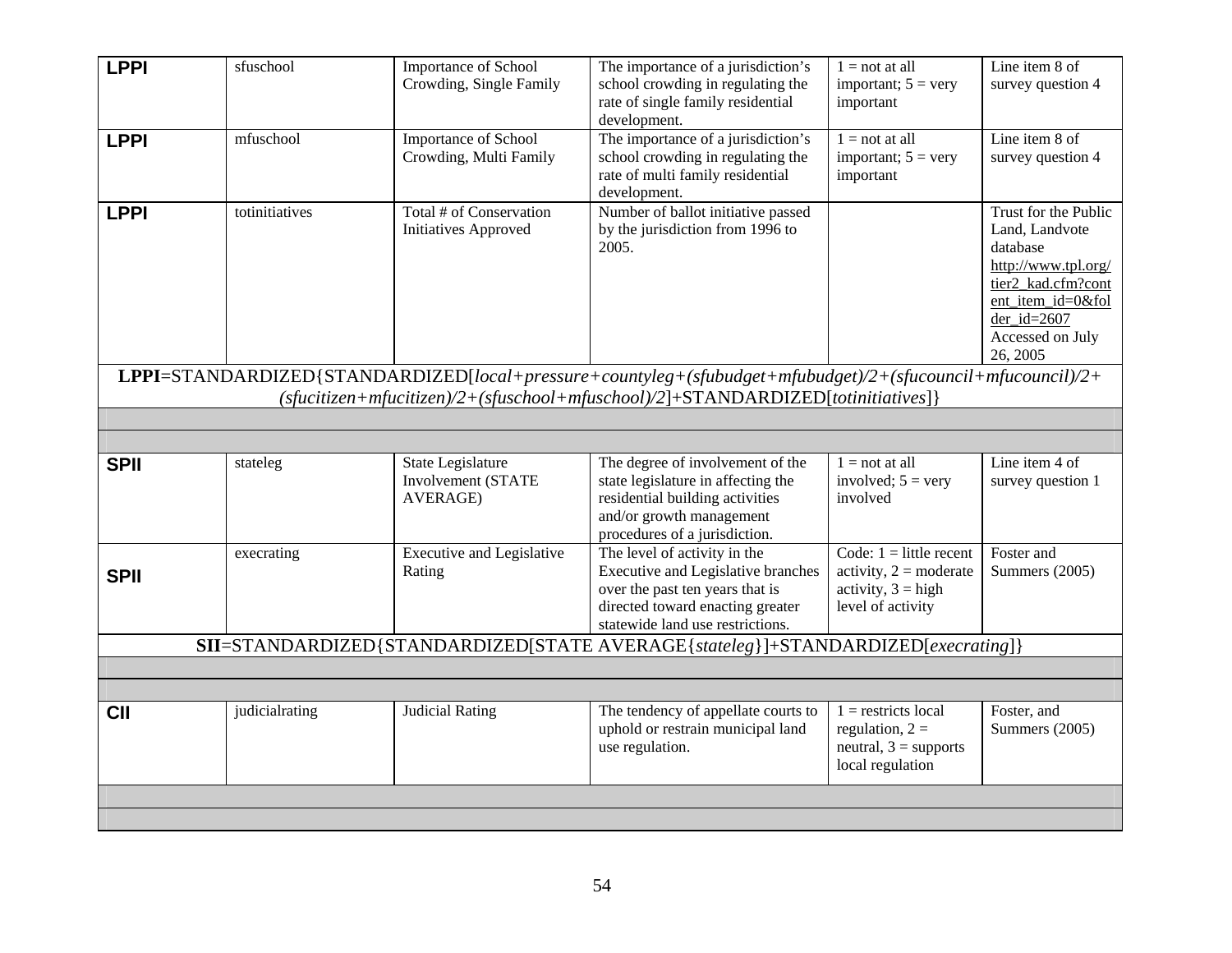| <b>LZAI</b> | commissionD       | <b>Local Planning Commission</b><br>Required to Approve<br><b>Zoning Changes</b>       | The requirement that a local<br>planning commission review and<br>approve a new project that entails<br>rezoning.                     | $0 = not required,$<br>$1 = required$ | Line item 1 of<br>survey question 2           |
|-------------|-------------------|----------------------------------------------------------------------------------------|---------------------------------------------------------------------------------------------------------------------------------------|---------------------------------------|-----------------------------------------------|
| <b>LZAI</b> | loczoningD        | <b>Local Zoning Board</b><br>Required to Approve<br>Zoning Changes                     | The requirement that a local<br>zoning board review and approve<br>a new project that entails rezoning.                               | $0 = not required,$<br>$1 = required$ | Line item 2 of<br>survey question 2           |
| <b>LZAI</b> | councilD          | Local Council, Managers,<br>Commissioners Required to<br><b>Approve Zoning Changes</b> | The requirement that local council,<br>managers, or commissioners<br>review and approve a new project<br>that entails rezoning.       | $0 = not required,$<br>$1 = required$ | Line item 3 of<br>survey question 2           |
| <b>LZAI</b> | cntyboarD         | County Board of<br>Commissioners Required to<br><b>Approve Zoning Changes</b>          | The requirement that the county<br>board of commissioners review<br>and approve a new project that<br>entails rezoning.               | $0 = not required,$<br>$1 = required$ | Line item 4 of<br>survey question 2           |
| <b>LZAI</b> | cntyzoning        | County Zoning Board<br>Required to Approve<br><b>Zoning Changes</b>                    | The requirement that the county<br>zoning board review and approve a<br>new project that entails rezoning.                            | $0 = not required,$<br>$1 = required$ | Line item 5 of<br>survey question 2           |
| <b>LZAI</b> | envboarD          | <b>Environmental Review</b><br>Board Required to Approve<br><b>Zoning Changes</b>      | The requirement that an<br>environmental review board<br>approve a new project that entails<br>rezoning.                              | $0 = not required,$<br>$1 = required$ | Line item 6 of<br>survey question 2           |
| <b>LZAI</b> | zonevote          | Town Meeting Vote<br>Required to Approve<br><b>Zoning Changes</b>                      | The requirement that all new<br>projects that entail rezoning be<br>voted on at a meeting of the<br>jurisdiction's citizens           | $0 = not required,$<br>$1 = required$ | Survey response<br>write-in for<br>question 2 |
|             |                   |                                                                                        | $LZAI=commissionD+loczoningD+countilD+entropy cardD+entropy oningD+envboardD+z one vote$                                              |                                       |                                               |
|             |                   |                                                                                        |                                                                                                                                       |                                       |                                               |
| <b>LPAI</b> | commission_norezD | <b>Local Planning Commission</b><br>Required to Approve New<br>Projects                | The requirement that a local<br>planning commission review and<br>approve a new project that does not<br>need rezoning.               | $0 = not required,$<br>$1 = required$ | Line item 1 of<br>survey question 3           |
| <b>LPAI</b> | council_norezD    | Local Council, Managers,<br>Commissioners Required to<br><b>Approve New Projects</b>   | The requirement that local council,<br>managers, or commissioners<br>review and approve a new project<br>that does not need rezoning. | $0 = not required,$<br>$1 = required$ | Line item 2 of<br>survey question 3           |
| <b>LPAI</b> | cntyboard_norezD  | County Board of<br>Commissioners Required to<br><b>Approve New Projects</b>            | The requirement that the county<br>board review and approve a new<br>project that does not need<br>rezoning.                          | $0 = not required,$<br>$1 = required$ | Line item 3 of<br>survey question 3           |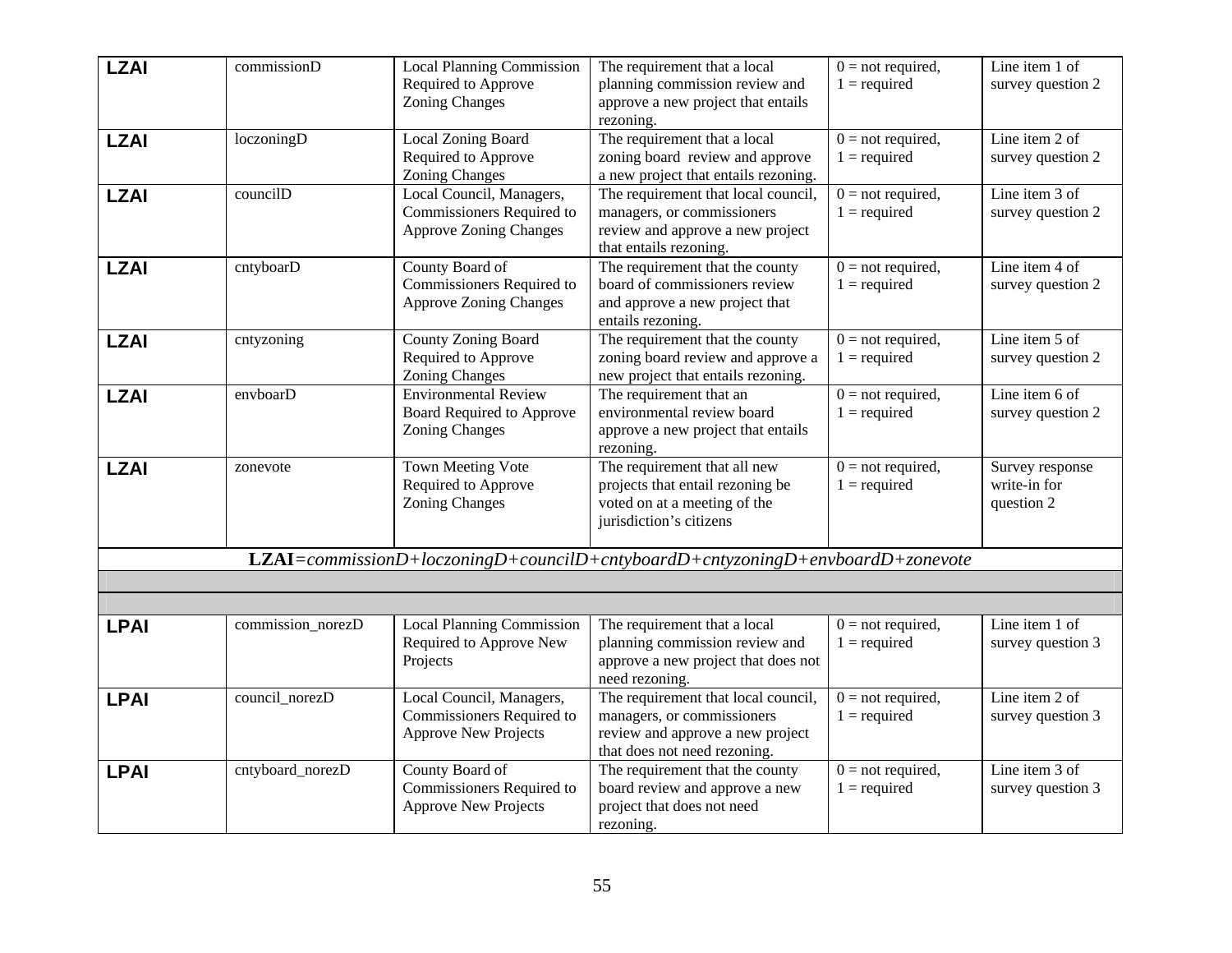| <b>LPAI</b> | envboard_norezD    | <b>Environmental Review</b>        | The requirement that an                                                                             | $0 = not required,$  | Line item 4 of    |
|-------------|--------------------|------------------------------------|-----------------------------------------------------------------------------------------------------|----------------------|-------------------|
|             |                    | Board Required to Approve          | environmental review board                                                                          | $1 = required$       |                   |
|             |                    |                                    |                                                                                                     |                      | survey question 3 |
|             |                    | New Projects                       | approve a new project that does not<br>need rezoning.                                               |                      |                   |
| <b>LPAI</b> | publhlth_norezD    | <b>Public Health Office</b>        | The requirement that the public                                                                     | $0 = not required,$  | Line item 5 of    |
|             |                    | Required to Approve New            | health office review and approve a                                                                  | $1 = required$       | survey question 3 |
|             |                    | Projects                           | new project that does not need                                                                      |                      |                   |
|             |                    |                                    | rezoning.                                                                                           |                      |                   |
| <b>LPAI</b> | dsgnrev_norezD     | Design Review Board                | The requirement that a design                                                                       | $0 = not required,$  | Line item 6 of    |
|             |                    | Required to Approve New            | review board approve a new                                                                          | $1 = required$       | survey question 3 |
|             |                    | Projects                           | project that does not need                                                                          |                      |                   |
|             |                    |                                    | rezoning.                                                                                           |                      |                   |
|             |                    |                                    | $LPAI=commission\_norezD+countil\_norezD+entropy.$                                                  |                      |                   |
|             |                    |                                    |                                                                                                     |                      |                   |
|             |                    |                                    |                                                                                                     |                      |                   |
| <b>SRI</b>  | sfupermitlimit     | Limits on Building Permits,        | Annual limit on the total allowable                                                                 | $0 = no$ , $1 = yes$ | Line item 1 of    |
|             |                    | Single Family                      | number of building permits for                                                                      |                      | survey question 5 |
|             |                    |                                    | single family homes.                                                                                |                      |                   |
| <b>SRI</b>  | mfupermitlimit     | Limits on Building Permits,        | Annual limit on the total allowable                                                                 | $0 = no$ , $1 = yes$ | Line item 2 of    |
|             |                    | Multi Family                       | number of building permits for                                                                      |                      | survey question 5 |
|             |                    |                                    | multi family homes.                                                                                 |                      |                   |
|             |                    |                                    |                                                                                                     |                      |                   |
| <b>SRI</b>  | sfuconstrlimit     | <b>Limits on Residential Units</b> | Annual limit on the total allowable                                                                 | $0 = no$ , $1 = yes$ | Line item 3 of    |
|             |                    | for Construction, Single           | number of single family residential                                                                 |                      | survey question 5 |
|             |                    | Family                             | units authorized for construction.                                                                  |                      |                   |
|             |                    |                                    |                                                                                                     |                      |                   |
| <b>SRI</b>  | mfuconstrlimit     | Limits on Residential Units        | Annual limit on the total allowable                                                                 | $0 = no$ , $1 = yes$ | Line item 4 of    |
|             |                    | for Construction, Multi            | number of multi family residential                                                                  |                      | survey question 5 |
|             |                    | Family                             | units authorized for construction.                                                                  |                      |                   |
| <b>SRI</b>  | sfudwelllimit      | Limits on Number of Units          | Annual limit on the number of                                                                       | $0 = no$ , $1 = yes$ | Line item 5 of    |
|             |                    | in Multi Family Dwellings          | single family dwellings.                                                                            |                      | survey question 5 |
|             |                    |                                    |                                                                                                     |                      |                   |
| <b>SRI</b>  | mfudwelllimit      | Limits on Multi Family             | Annual limit on the number of                                                                       | $0 = no$ , $1 = yes$ | Line item 6 of    |
|             |                    | Dwellings                          | multi family dwellings.                                                                             |                      | survey question 5 |
|             |                    |                                    | $SRI =$ sfupermitlimit+mfupermitlimit+sfuconstrlimit+mfuconstrlimit+mfudwelllimit+mfudwellunitlimit |                      |                   |
|             |                    |                                    |                                                                                                     |                      |                   |
|             |                    |                                    |                                                                                                     |                      |                   |
| <b>DRI</b>  | minlotsize_oneacre | Minimum Lot Size 1 Acre            | The requirement that developers                                                                     | $0 = no$ , $1 = yes$ | Line item 1 of    |
|             |                    | or More                            | build on lots no smaller than an                                                                    |                      | survey question 6 |
|             |                    |                                    | area of 1 acre to 2 acres.                                                                          |                      |                   |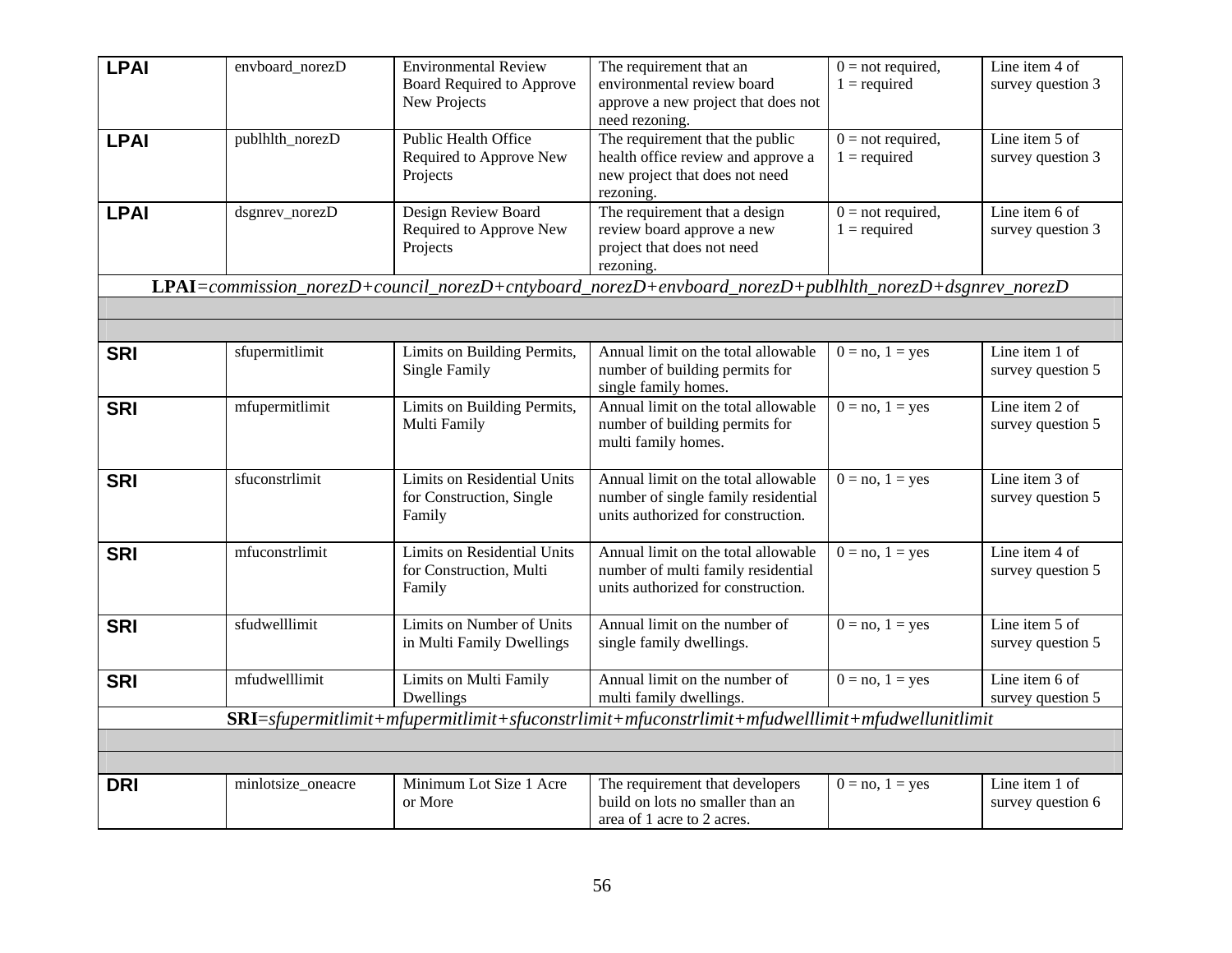| <b>DRI</b> | minlotsize_twoacres | Minimum Lot Size 2 Acres<br>or More                               | The requirement that developers<br>build on lots no smaller than an<br>area of 2 acres or more.                                                                             | $0 = no$ , $1 = yes$                                                                                                                              | Line item 1 of<br>survey question 6                                                                 |
|------------|---------------------|-------------------------------------------------------------------|-----------------------------------------------------------------------------------------------------------------------------------------------------------------------------|---------------------------------------------------------------------------------------------------------------------------------------------------|-----------------------------------------------------------------------------------------------------|
|            |                     |                                                                   | <b>DRI</b> =1 if minlotsize_oneacre=1 or minlotsize_two acres==1                                                                                                            |                                                                                                                                                   |                                                                                                     |
|            |                     |                                                                   | $\mathbf{DRI}=0$ otherwise                                                                                                                                                  |                                                                                                                                                   |                                                                                                     |
|            |                     |                                                                   |                                                                                                                                                                             |                                                                                                                                                   |                                                                                                     |
|            |                     |                                                                   |                                                                                                                                                                             |                                                                                                                                                   |                                                                                                     |
| LAI        | LAI                 | Local Assembly Index                                              | Dummy variable indicating if a<br>local assembly (Town Meeting) is<br>involved in land regulation process                                                                   | $1 = Town Meeting$<br>required to approve<br>zoning changes, 0=<br>otherwise                                                                      | Post-survey phone<br>interviews to all<br>municipalities in our<br>sample located in<br>New England |
|            |                     |                                                                   |                                                                                                                                                                             |                                                                                                                                                   |                                                                                                     |
| <b>OSI</b> | <b>OSI</b>          | Supply Open Space                                                 | Response indicating that<br>developers are required to supply<br>mandatory dedication of open<br>space, or open space, or a fee in<br>lieu of dedication in order to build. | $0 = no, 1 = yes$                                                                                                                                 | Line item 3 of<br>survey question 6                                                                 |
|            |                     |                                                                   |                                                                                                                                                                             |                                                                                                                                                   |                                                                                                     |
|            |                     |                                                                   |                                                                                                                                                                             |                                                                                                                                                   |                                                                                                     |
| EI.        | EI                  | Pay Costs of Improvement                                          | Response indicating that<br>developers are required to pay<br>allocable share of costs of<br>infrastructure improvement in<br>order to build.                               | $0 = no$ , $1 = yes$                                                                                                                              | Line item 4 of<br>survey question 6                                                                 |
|            |                     |                                                                   |                                                                                                                                                                             |                                                                                                                                                   |                                                                                                     |
|            |                     |                                                                   |                                                                                                                                                                             |                                                                                                                                                   |                                                                                                     |
| <b>ADI</b> | time_sfu            | Length of Residential<br>Review, Single Family                    | The average length of time<br>required to complete the review of<br>single family residential projects in<br>a jurisdiction.                                                |                                                                                                                                                   | Line item $1$ of<br>survey question 11                                                              |
| <b>ADI</b> | time_mfu            | Length of Residential<br>Review, Multi Family                     | The average length of time<br>required to complete the review of<br>multi family residential projects in<br>a jurisdiction.                                                 |                                                                                                                                                   | Line item 2 of<br>survey question 11                                                                |
| <b>ADI</b> | time1_150sfu        | Rezoning Application Time,<br>Less Than 50 Single Family<br>Units | The typical amount of time<br>between application for rezoning<br>and issuance of a building permit<br>for a project with less than 50<br>single family units.              | $1.5 =$ less than 3<br>months, $4.5 = 3$ to 6<br>months, $9.5 = 7$ to<br>12 months, $18.5 =$<br>13 to 24 months, 24<br>$=$ more than 24<br>months | Line item 1 of<br>survey question 12                                                                |